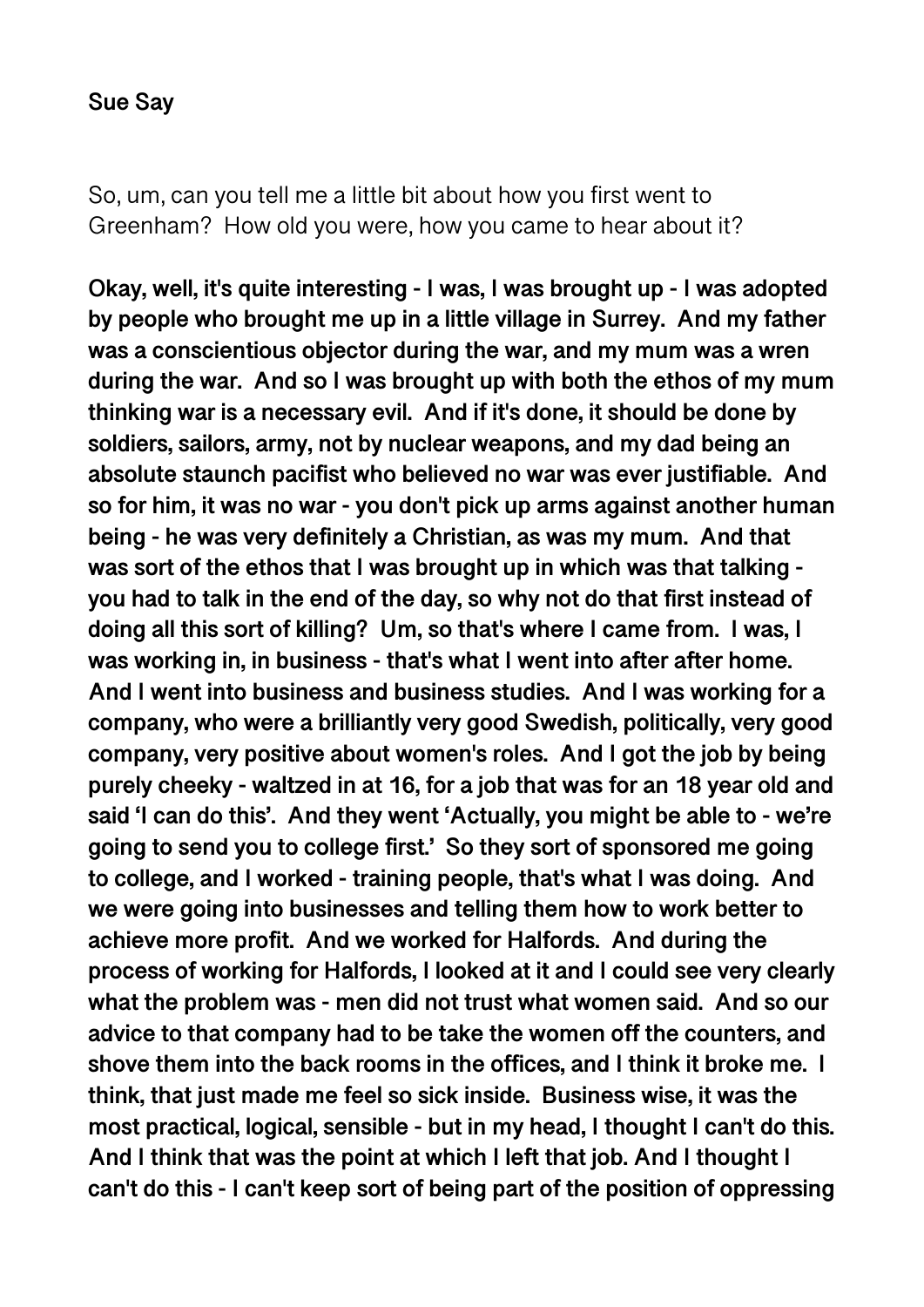**women. I couldn't be involved in that. And I think that's what made me go, do you know, I just need a weekend - let me go and do something that's 'rooty'. And I went to Greenham for the weekend. (Laughs). That is what I did. And I went in the November when I was 18.** 

Okay, so I need to not be part of this business that's pressing women and I think I'll go to Greenham for the weekend. You know, that's that's still quite a big - how did you know about it?

**How did I know about it? Well, obviously you know, being brought up in a family that believed that nuclear weapons were abhorrent, I'd already heard of Greenham and I'd already been part of the local CND group - I'd been part of doing things, writing letters, and it wasn't really me. I was an open your mouth and do something sort of girl, and I'd got sick of writing letters and having very sympathetic understanding letters coming back saying 'Yes, this might be the case but...' and I it just wasn't me, and I wanted to do something - I wanted to feel like I, I was actually connecting, and I thought, have a look at some of the things that were going on at that time. And Greenham was relatively close to my home. And I thought, just go and have a see what the women are doing there, just see, because it'd be something positive about women after being in such a negative environment, and I got there for the weekend, and I didn't leave.** 

Was it an organised trip was a...?

**It was not! I got on a train, I bought a ticket, got on a train and hoped for the best.** 

Wow!

**You know, that is what I did. And then I sort of tried to hitch from the station, which, you know, I learned very quickly doesn't happen. There wasn't - at that time, you know, I think I was there for about an hour and 40 minutes at the side of the road before I thought no, just just walk.**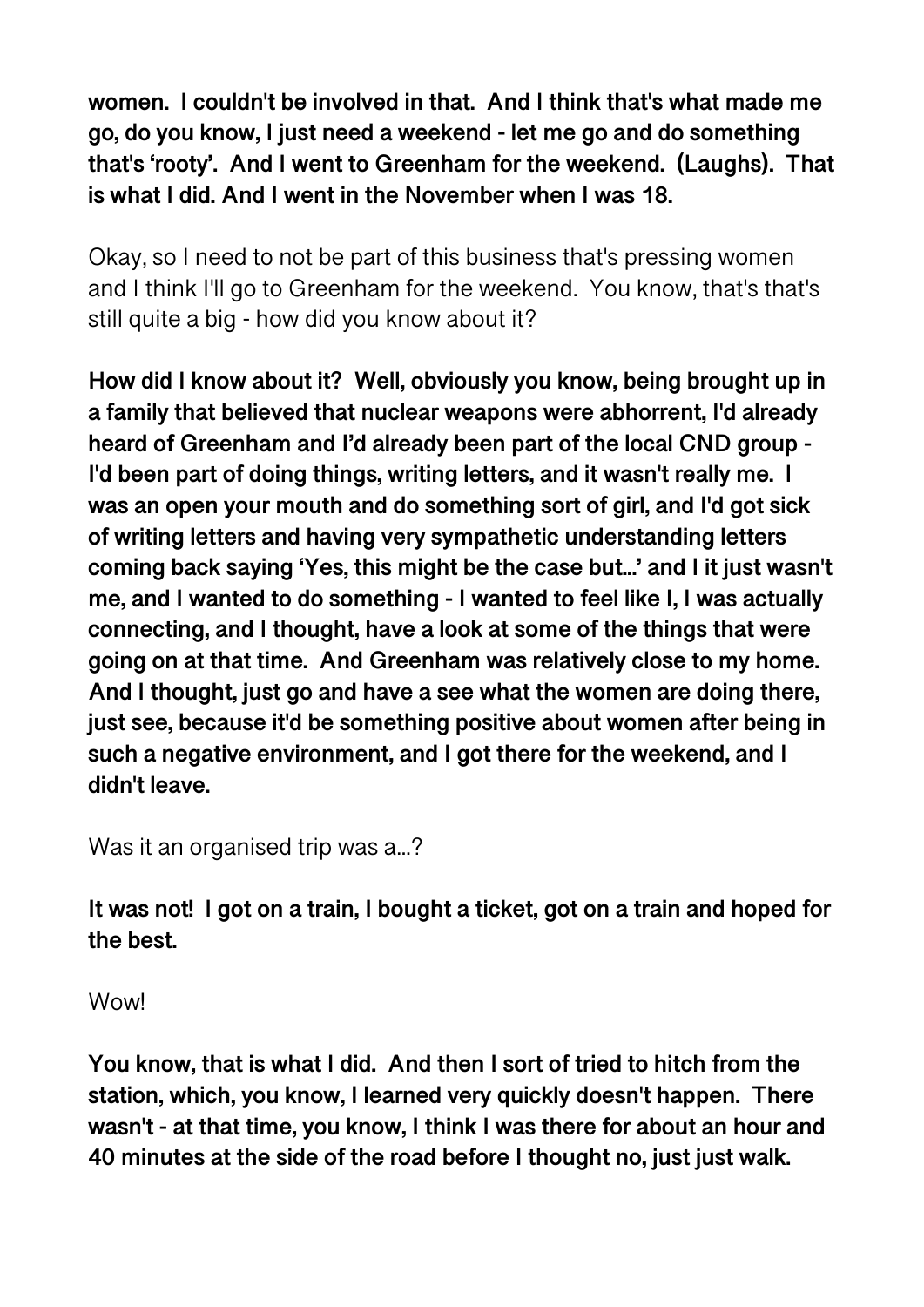**You've sort of got an idea of where you're going - follow the woods. And that's pretty much what I did.** 

One of the things I've talked about with my sister is the fact that all this went on before wickable fabrics. Like so you're headed off wearing whatever clothes you were wearing, and you didn't know you were staying the night?

**No, no, I didn't take anything with me. I didn't take a sleeping bag. I didn't - because I really thought I was going for the day, you know, or just for the weekend, and I did sort of add a pair, had a spare pair of knickers but I didn't really care for much else. I had a little rucksack with a - you know, a pencil and a pen, and a couple of drinks and some food. And that was it.** 

And did you - what did you do - what happened that evening then? Did somebody find you - make your bender?

**Well actually, there was already a bender there that belonged to a couple of German women who had gone away for the weekend. So I was invited to stay there. And that's what I did for the first two nights. And then after that, actually, funnily enough, there was an ambulance there that nobody was in, so I've moved into the ambulance. So that was quite good.** 

So was your address 'the ambulance'?

**(Laughs). Yeah, in the clearing, in the clearing, Yellow Gate, as we called it - Main Gate, there's another political argument for you.** 

We'll come to that one. So when you - from your village, and then even from your circles and CND circles, was this still quite a extraordinary thing to do?

**Um, well, let's put it this way, the CND group went up once a month with, with biscuits and cakes and jumpers and, you know, they they, they**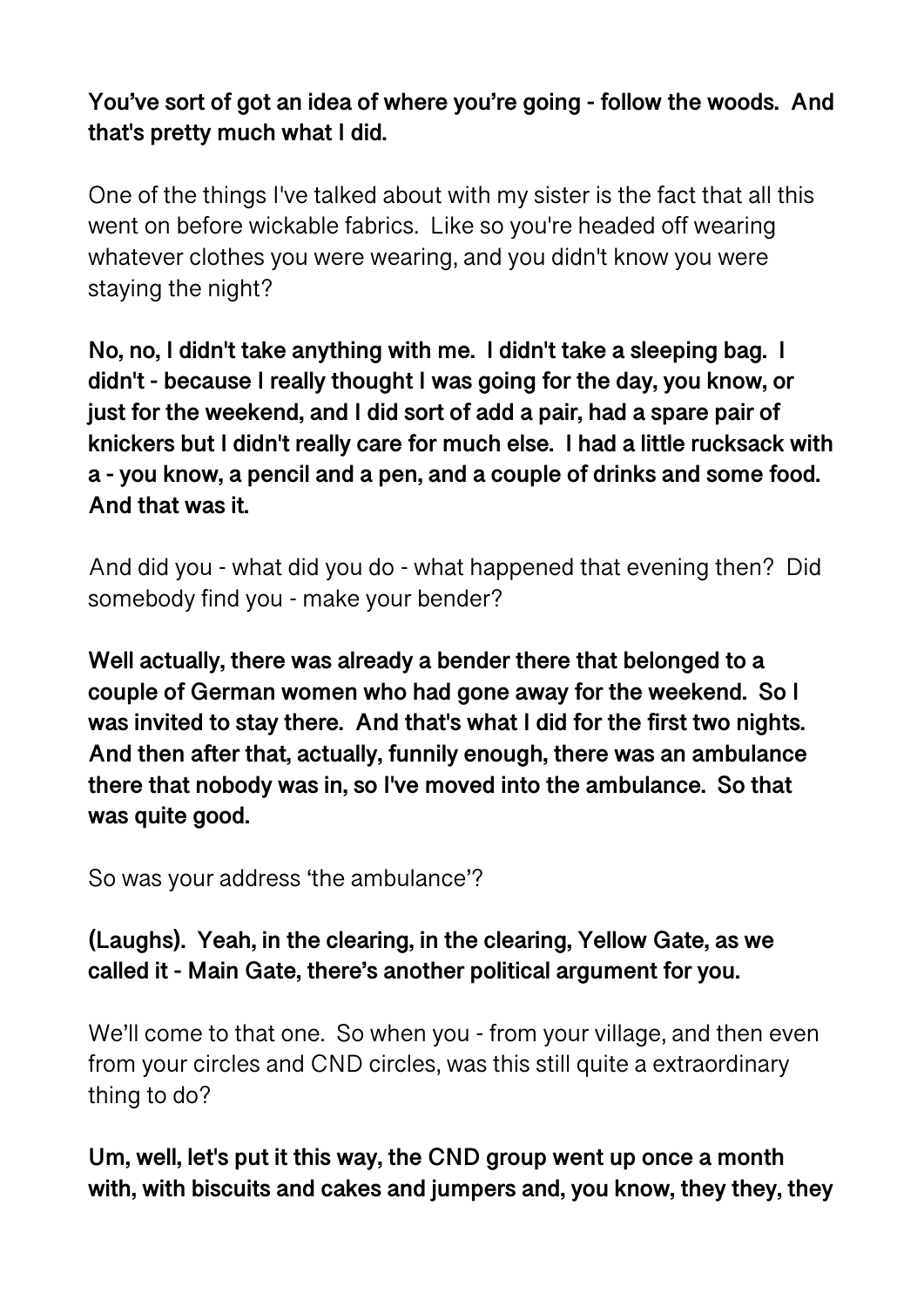**took it very seriously - supporting the women that were there. And so most of the people that I knew weren't - they were a bit surprised that maybe I went for it. But they weren't surprised at you know - this was something that we had supported. So nobody was shocked. Nobody was thinking it was a bad thing to do. Because most people had actually been at one point or another - they did a sort of rota. And everybody went you know, once or once a month, somebody went taking anything, and taking requests, and then bringing them back the following month. So it wasn't something that was completely alien to anybody really.** 

And in all the time you knew of Greenham, did you only know it as a women only?

**Um, no, I'd heard the history of how it started and I thought I can see why it was necessary for it to become women. And actually, if it hadn't of been all women, I don't think I would have gone. I think what I was looking for was to root myself back into the woman that I was - if that makes sense. And I was very young, very immature. I thought I knew the way the world worked. Er, no! (Laughs). So it was a bit of a shock, really - village life, village life, and very much so the Christian lifestyle back then. Everybody went to church. Everybody was involved in the Brownies. I was Brownies, Guides, Queen's Guides. That was, that was what everybody did. I played hockey, you know, we were part of the community, we worked very hard to sort of ensure that the older members of the community had their needs met, you know, you went to the shop, you just automatically asked them if they needed anything when you were going down the street, you just sort of asked, you know, and you sort of had your own little set of old ladies and old men that you'd just sort of supported, just naturally and that was the lifestyle. And I thought everywhere was like that, which was a bit of a shock. When I went to London, that was a hell of a shock. So you know, there was there was a sort of big gap between what I was used to, and then getting to Greenham was something else altogether.** 

But it was from village to Greenham, or village to London?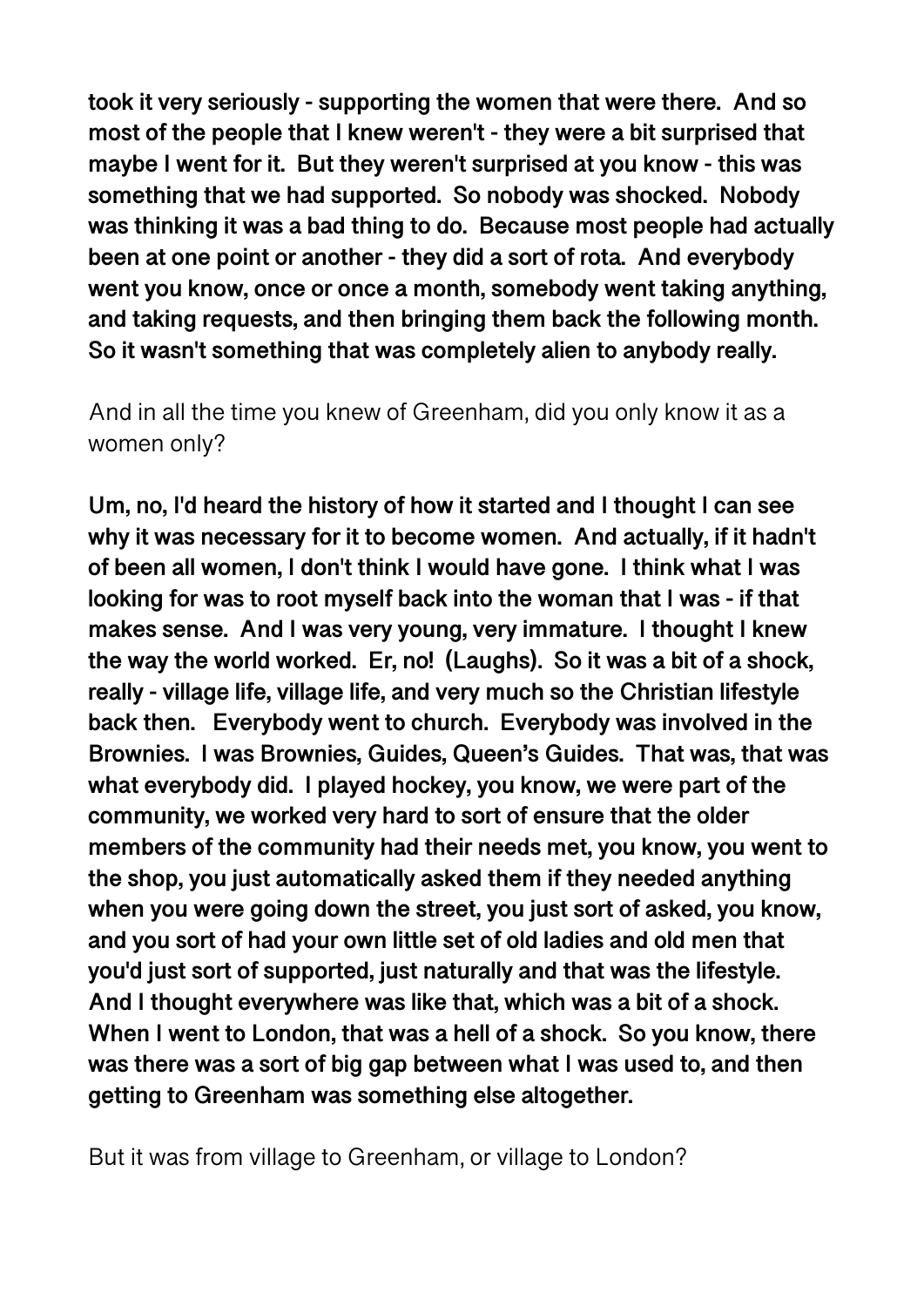**Village, to London, to Greenham. When I moved to work for the Swedish company, I was living in London at the time, and that was that was a big shock. A big, big shock. Policemen tell the truth you see in little villages, you know policemen don't just come out of nowhere and push you on the ground, or kick you, or hurt you. That's not what policemen did - policemen were there to make sure that you were okay. You know to deal with broken down cars, and one bike going missing when I was just a kid - just one - front page at the Woking Times! It was just right there Woking News and Mail - right there on the front cover. You know, a stolen bike! That was the kind of place I was brought up, and going to London was a shock, it was a shock - but it was good as well. There was a lot more of a mix of people, and it was - I enjoyed that. I enjoyed the sort of eye opening experience, but it was quick and hard and fast. I learnt quite quickly, police tell lies, police hurt people, you know, and I hadn't perceived that at all because our our local bobby used to come to our CND meetings (laughs) - he wasn't that kind of person at all. He was lovely. And I grew up thinking they were supposed to help you, you know, like...** 

#### So what was that first evening at Greenham like, then?

**Um, a mixture of - well if I, if I explain when I arrived at Greenham, I arrived at what I thought was Main Gate. And that's where most women, I think, started off - because that's the sort of the the main entrance of the base. And I was quite determined when I got there, that one of the things I wanted to do was walk around the fence. So when I arrived, my first thing was to go to the fire wherever it was, and there were women around, and a few women spoke and said, 'Yeah, you know, you can stay there, if you want to stay overnight. That's not a problem', so I thought that's good. So I sort of put my bag in there. And then I decided I'm going to walk around this 9 mile fence. That's, that's that was my first job. And I literally set off from Main Gate - Yellow Gate, heading towards Green. And as you get to the corner, there's a big piece of concrete. And there was a woman sat on this piece of concrete talking to a soldier. And as I approached, I was just a bit - I wonder what she's saying. And I just stood there listening to her, and**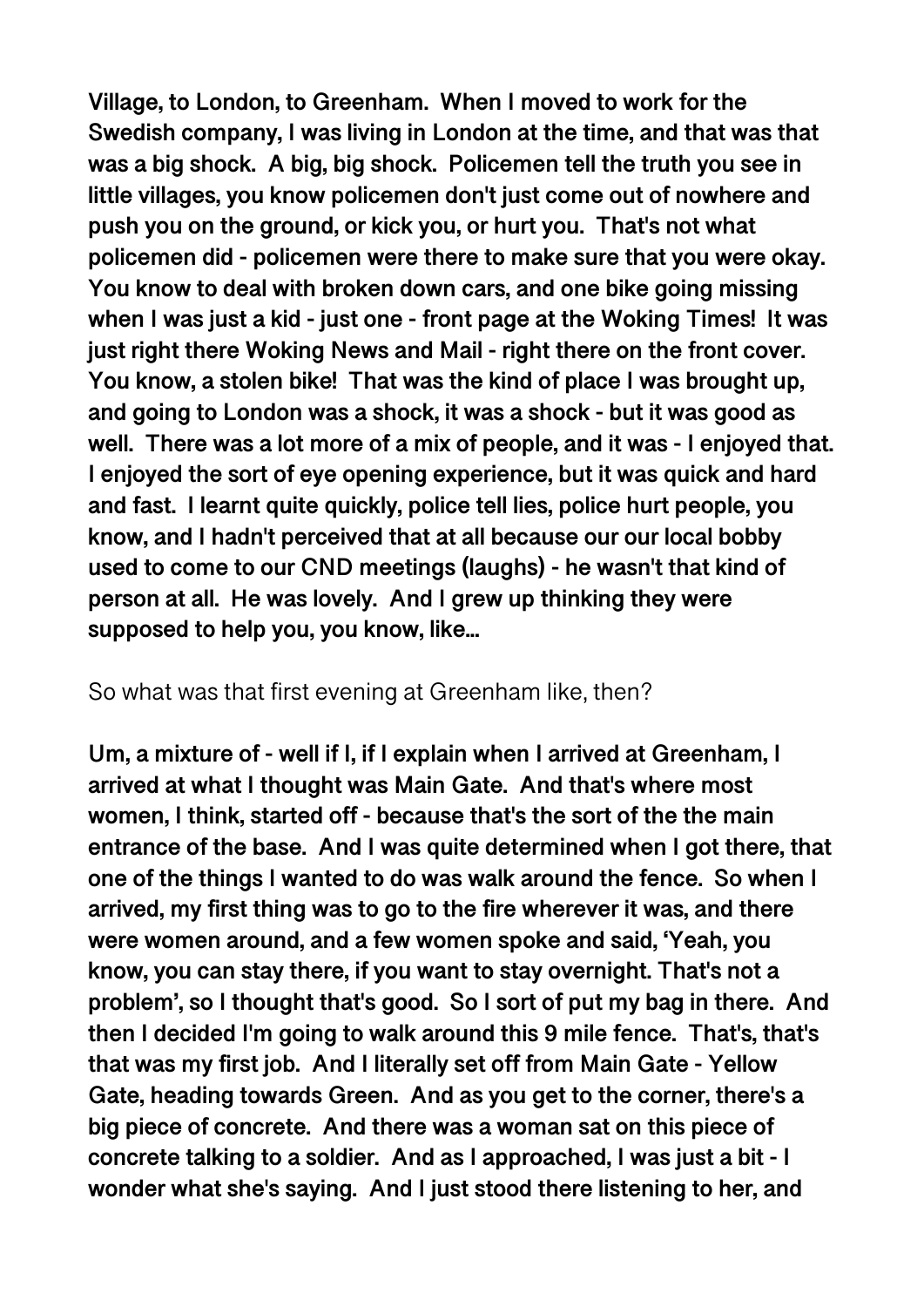**this woman was telling this soldier, 'It's never too late. You have to recognise the abuse that you do. When I abused my children. I did this, this, this' and proceeded to talk about something incredibly personal, incredibly - made her very vulnerable, and she was trying to say to this guy 'It's not too late, you can change this, I've changed me, you need to change you.' And I just thought she was so brave, so brave to recognise her own failings, and to use them to try and help someone else to recognise theirs. And I think that that was the single most powerful moment for me when I got to Greenham, was thinking, what is she doing? She's insane. Why would you tell some, some, you know, complete stranger who's not on your side in any way, shape or form why would you open your emotions like that? Why would you open your vulnerabilities like that? And he massively stood there and abused her. And she sat there so calmly and said, 'That's what I've just been telling you about.' I just thought, yeah, you have - that's a good point. And it I think it had so much more of an effect on me than it did him, because it made me see that there was another side to things really, it's always so easy to see when someone's doing something wrong, but to acknowledge yourself and what you are doing wrong, and to try and change it, no matter how bad it is - that this woman was saying, to me, doesn't matter how bad you've been, you can always change your life, you can always be different. You can always see what you're doing and stop it. And I found that quite powerful.** 

It's like a little snapshot of the whole Greenham thing, isn't it?

# **Yes.**

This woman trying to persuade this part of this big machine to be different. And yeah, that vulnerability as well.

# **And I was I was quite, I was quite overwhelmed.**

I am now.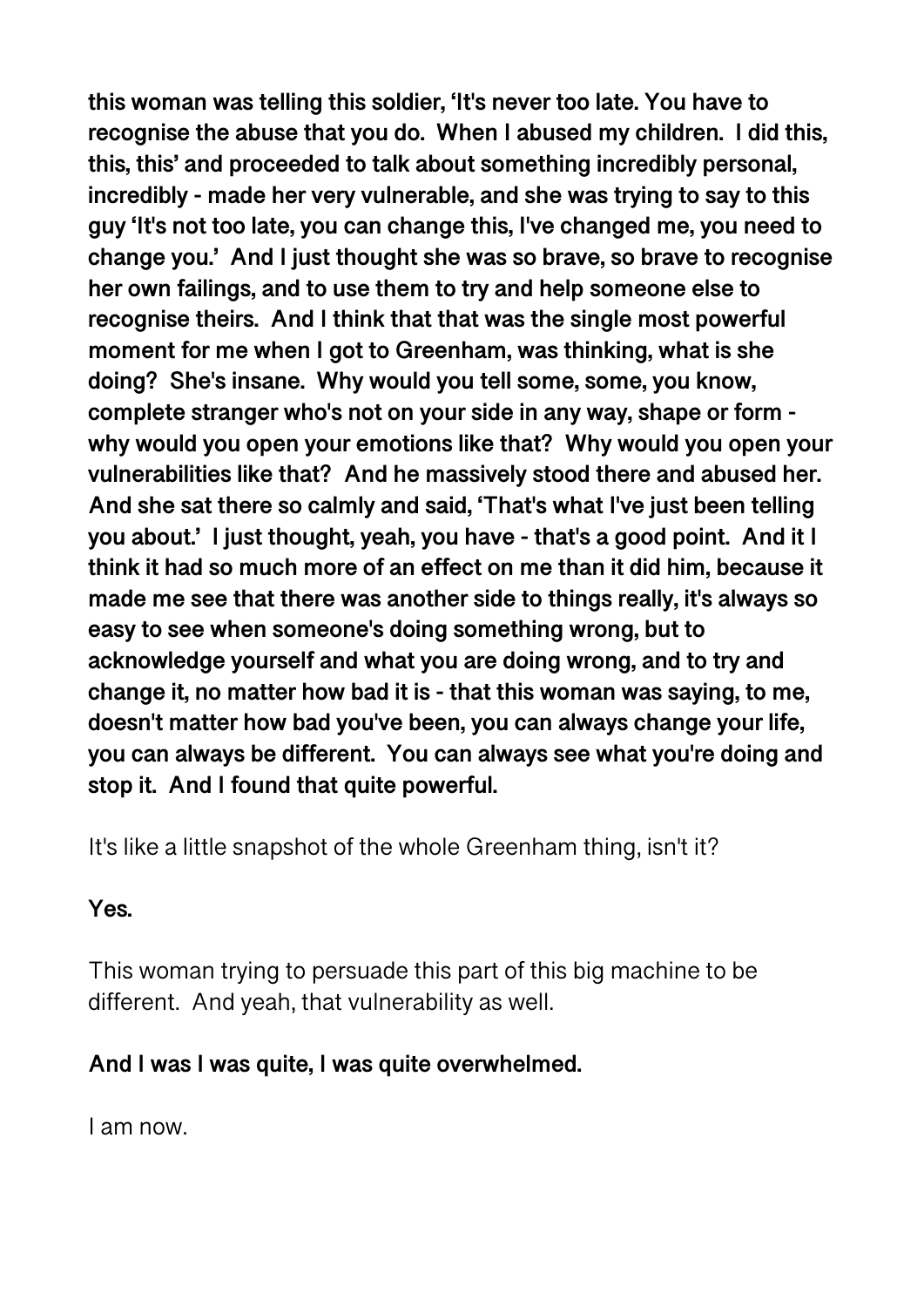**And quite emotionally moved by this, because this woman I would class as one of my friends, and if somebody's said, you know, somebody who had been part of a - abusing someone would have been my friend, most people would have said 'No'. But it it was an eye opener that we do things in our life that we're not very proud of. And what we have to do is acknowledge that, and change it, and that anyone can do that. And I was, I was quite overwhelmed by that. And I think that, that was probably the catalyst for me staying, actually.** 

Did you make a it round the fence?

**I did not. I did not. I met this woman. I talked with this woman, and we walked around to Green Gate, and it was way too cosmic for me! (Laughs). I found my way to Blue Gate, however, and that's as far as I got that day because of course, the pub was just down there. So off I went to the Rockabee, first day. I was invited by a woman that I met - Lesley, and she just said, 'Oh, I'm going to the Rockabee, come with me.' So I ended up going, because she played pool. We both loved hockey and so that was, that was, that was my first day at Greenham, was to, to walk as far as Blue Gate - so I got two whole gates (laughs)! To the pub, which was just perfect. So I spent a bit of time at Blue Gate - I'll be honest.** 

And for all the time that you stayed there, was that more or less your patch?

**I would say Yellow Gate was my patch, or Main Gate as we used to call it. Main Gate. I loved the clearing, I loved being - the atmosphere I think, I think it's very difficult - for me I would look back, and I would say, each gate and area in a gate had a kind of feel to it. It had the kind of people - most people would start off at Yellow Gate - Main Gate, and they would disseminate to the gate that was more appropriate. I would say I spent very little time at any other gate other than Yellow Gate, however Orange and Blue. Yes, Orange because that was where there were children. And Blue because that was closest to the pub, is the truth.**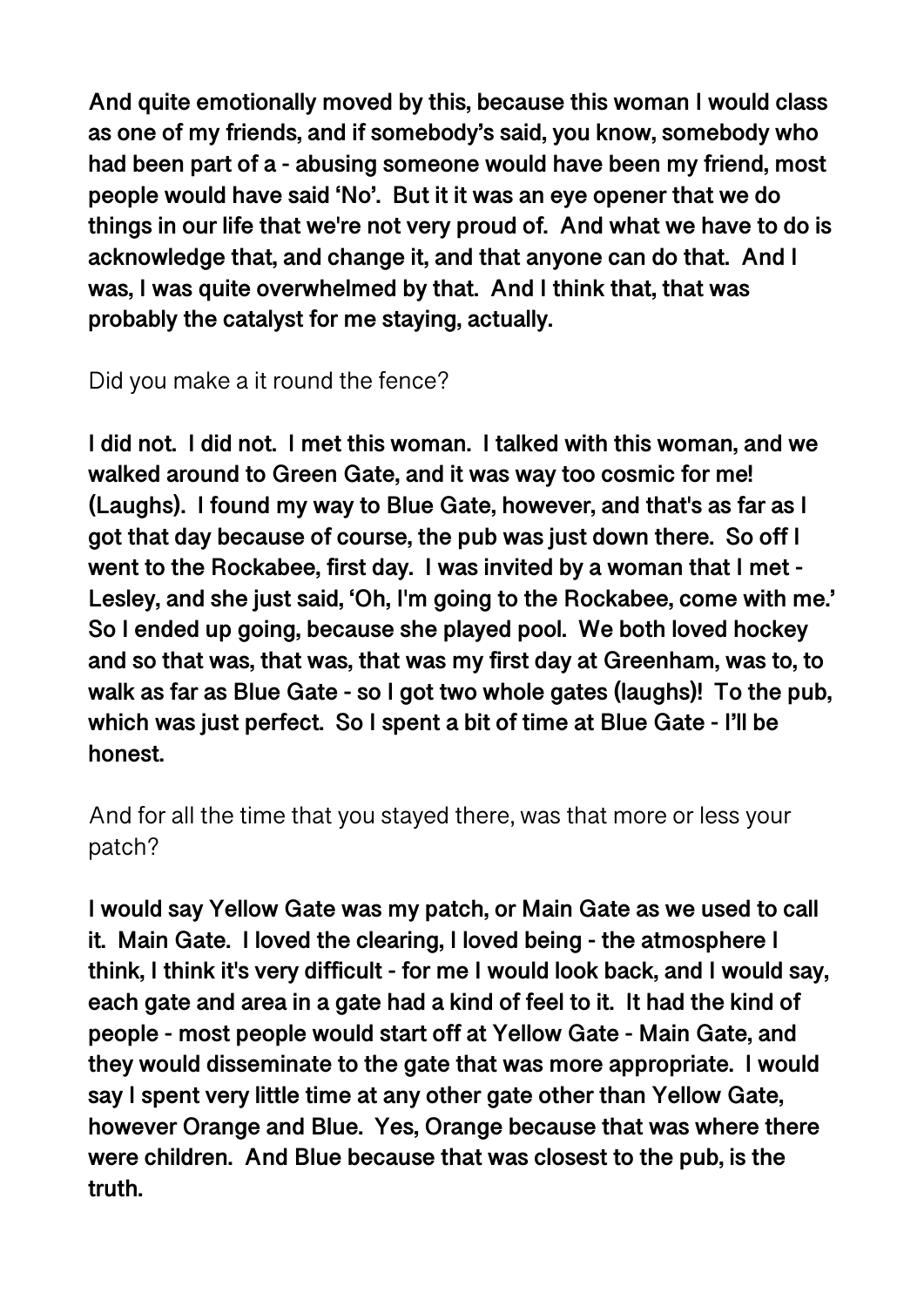So, so the, the both the things of the nuclear disarmament and the, and the being - the organising with women, would you say there were equal importance to you at the time?

**I think when I went, when I went, it was more about the anti nuclear. But when I got there, I realised that this was going to be a bit of a journey for me, and exploring the idea of woman-ness, if that makes sense. I don't think that I went with that agenda. I went with the agenda of what the hell am I doing? I have just caused at least 3 / 4 women in one particular Halfords to lose their jobs, and several others at several other places to be shoved back into office like positions, and I couldn't kind of, kind of come to terms with that. So I'd gone with that in mind. I needed to be with women. And so it was perfect for me, and antinuclear - that was with women. However, when I got there, I suddenly realised that there were many shades of woman, which I hadn't really realised either. Coming from a very sort of Christian background, all the women were fantastic, and open, and warm, and loving, and caring - and they weren't angry, and opinionated, and independent, and strong and wilful (always). So that was a, that was a fantastic sort of explanation, because I was thought I was a bit out of place. Because whilst I was brought up in this very quiet, and gentle, and loving and supportive - my mouth would often not be quiet like that! My mouth was a little bit more loud, and clear and 'Hold on a minute.' You know, I asked the question if I felt it, I asked it, whether it was appropriate or not. And down south I think definitely the desire to not ask the question is very much there . You're supposed to work things out by what's not said, and I wasn't very good at that. Because I'd see something I'd go 'Hold on a minute, you said it's really cruel or mean to do this, this..' and I would sort of vocalise that. And I was often in trouble as a youth for that one. And then suddenly, I was with a whole bunch of women who did exactly the same. And I felt sort of empowered really, because before I'd felt there was something wrong with that. Now some of the opinions and views I held and other women held were appalling. But the reality was, these were our opinions and views. They were being vocalised. They were being challenged, and they were being discussed. And I think that was what it**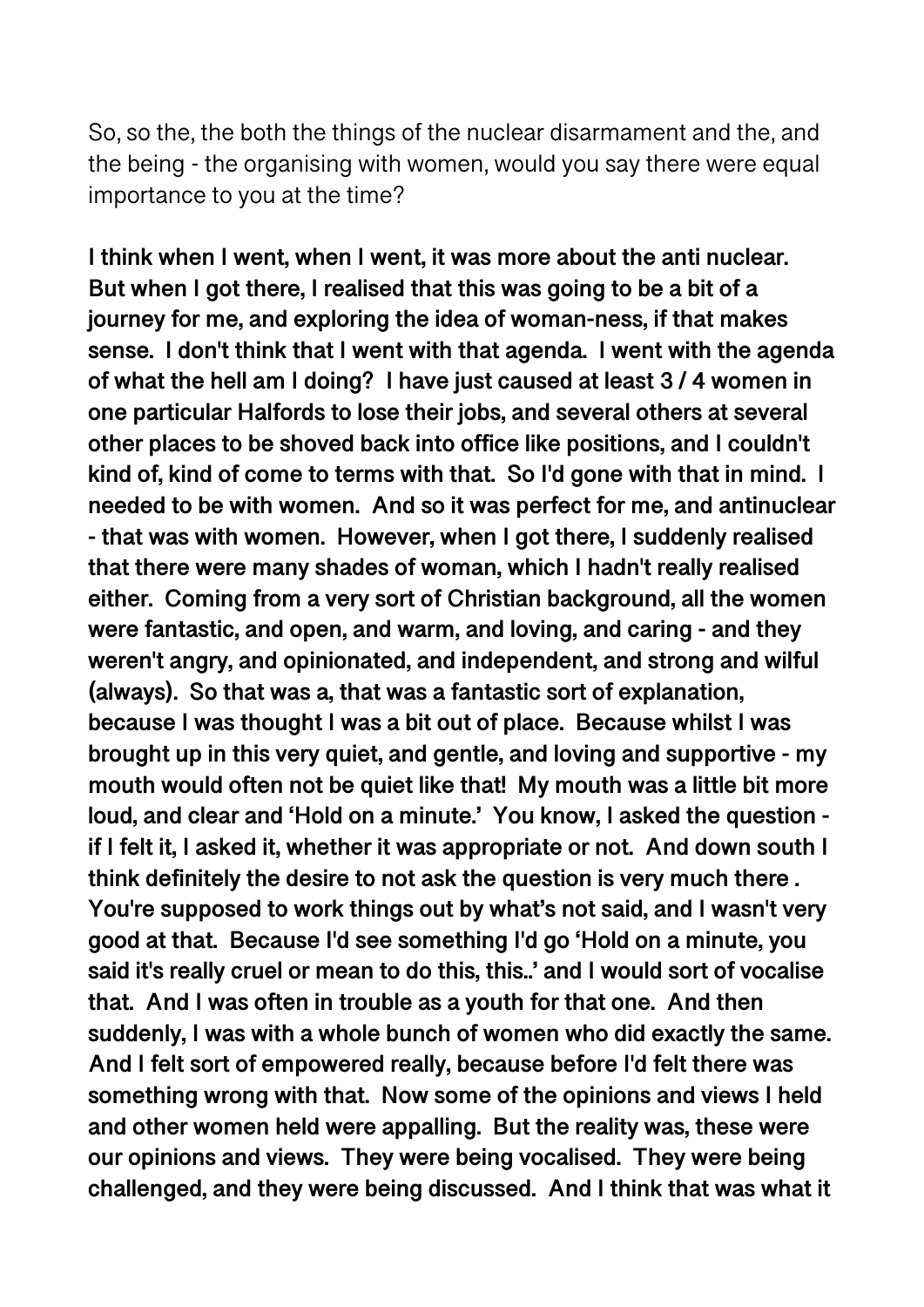**gave me an opportunity to do. It gave me a chance, an opportunity to vocalise and hear what other women, other ages, other experiences, other cultures, other races, other religions, all of that. And it gave you a an opportunity to hear the world from their point of view. And that was very, very, very useful - as a young woman that gave me the opportunity. Ahh! That's why people there do.. Ahh! Okay, and that's fine. You know it, it was very, very helpful to understand that women were very, very different than just the group that I'd grown up with.** 

Looking back from now, when you think about that, just the fact that you could see and hear women doing all of the things. So holding all of the different views, and doing all of the physical work, you know, so that like, rather than this is what women do, and the fact that...

**Mmm , from my childhood, and this is where it becomes a bit of a clash. You know, my mum was the wren, and my dad was the conscientious objector. My mum was gown up - my grandfather was in the First World War and he was hit with shrapnel, and he had epilepsy. And the shrapnel would move a little bit, and they were expecting him to die any minute, but he married me grandma. They were told he'd probably only live a matter of days or weeks. And he outlived her, and had 13 children. But he had to have a sort of, he was retired on to a sort of tenement farm - can't even say it now. So it was like he had a piece of land that he was given with a massive house on it. And he was told 'Just do some gardening'. Now he ran a dairy business. He sort of maintained some of the grass areas, and had tennis courts for the rich. But the majority of it was his milk round, and he made cheese and you know, sort of that was the sort of life they had. And me grandma, my mum did that, but they grew everything. They ate what they grew. So of course, my mum, she she plants in this village and so goes 'That's what you do'. And so the life that I lived was about animals, it was about growing our own food. It was about basically, if you didn't look after the plants, you didn't eat. And so it was - there was a lot of focus on working on the land. My father had a job, so he went and did the job. So of course, we were the ones who worked the land. So we were the farmers rather than the other way around. So I didn't really have that kind of stereotype, if that**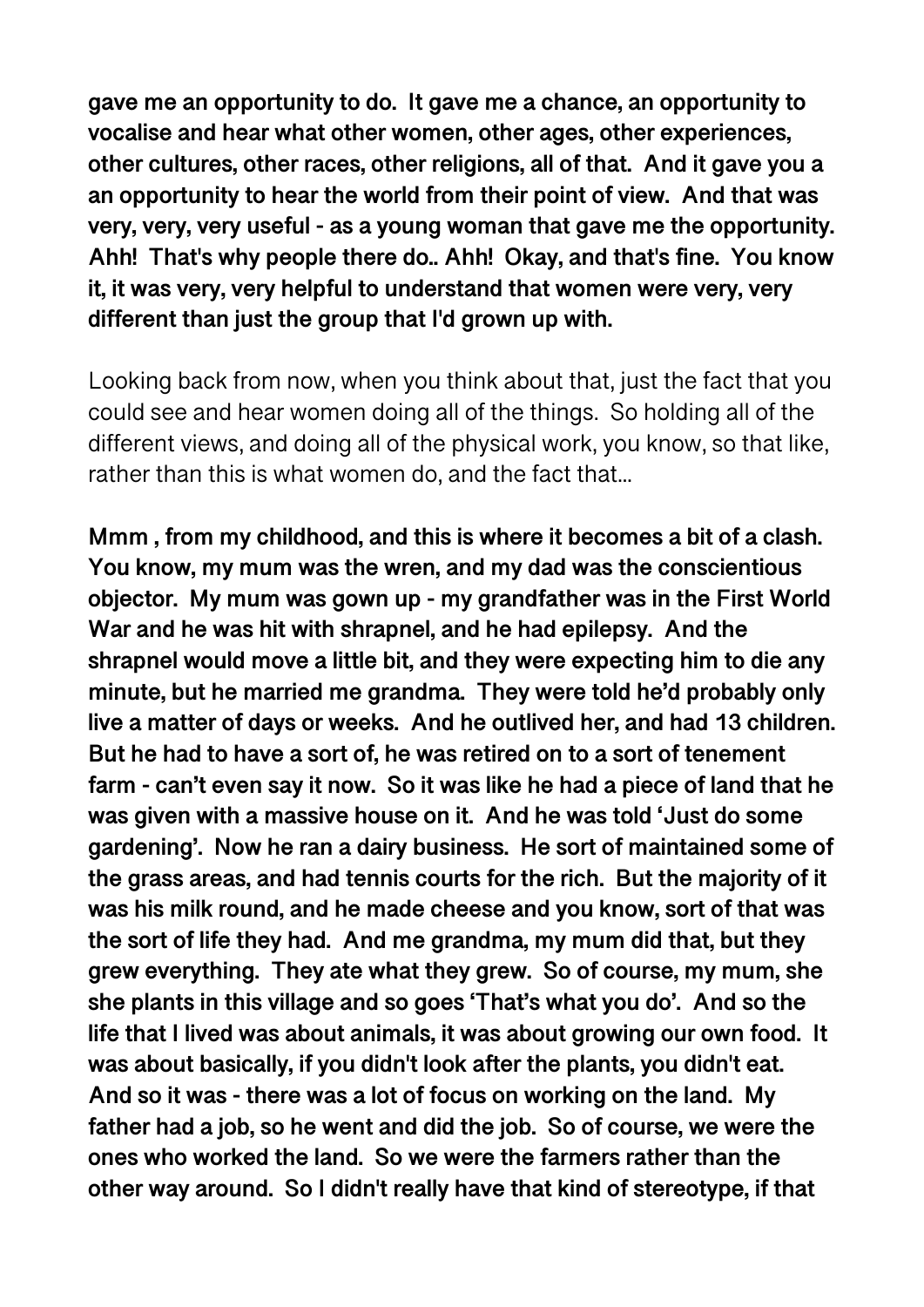**makes sense. I did in the sense of my father was very conventional, he was the one that made the rules. And did you know, and my mum was this sort of - managed him. (Laughs). She managed him. She showed me how you make a man think it's his idea. And that was just splendid to grow up watching that. My mum definitely was the one who - she'd go, you know, she'd plant the seed, let it go for a little bit. And then she'd point out that he had said, which he hadn't, you know, and it didn't take me very long as a child to work that out. I'd just go to my mum and say, 'I want this' and she would instil that idea, and my dad would come up with this fabulous idea that we were going to go swimming that day or, and it was, it was quite, it was quite funny to watch - because I always used to think well why can't she just say 'This is what we want to do', but that wasn't how their relationship was. And I found that quite interesting because there were - my other friends had very different setups, you know? So that was quite a useful thing to see. So when I went to Greenham, that wasn't - the doing thing really wasn't the problem for me.** 

But the, the different positions, the different political positions, so like, the, and the, and the having, having something to say and saying it - was that, was that, did that just feel like well, this is what it's meant to be?

**For me, yes, for me, I thought that's who I was supposed to be. But I spent a lot of time being told to stop it. You know, as a child my mum used to say 'Can't you just!' (Laughs). That was the phrase 'Can't you just?', and I felt no, no I can't. That's how I feel - I need to say that. And I found it very difficult to hold that back. And I think that was a little unwieldy at times, and a little bit abrupt at times, and a little bit inappropriate at times. But that was pretty much who I was, I suppose. That was something I was. And then I went to Greenham and everyone was like that! That was great. That was like, oh, fabulous, because then I had somebody to expand. If you have an idea and a view, it's formed from your prejudices, your experiences, your history, and then to come and see somebody else's perspective and have someone go 'Oh no, because my dad did this to my mum, he hit my mum' - I was mortified, because the way I've been brought up that just you know, I think the**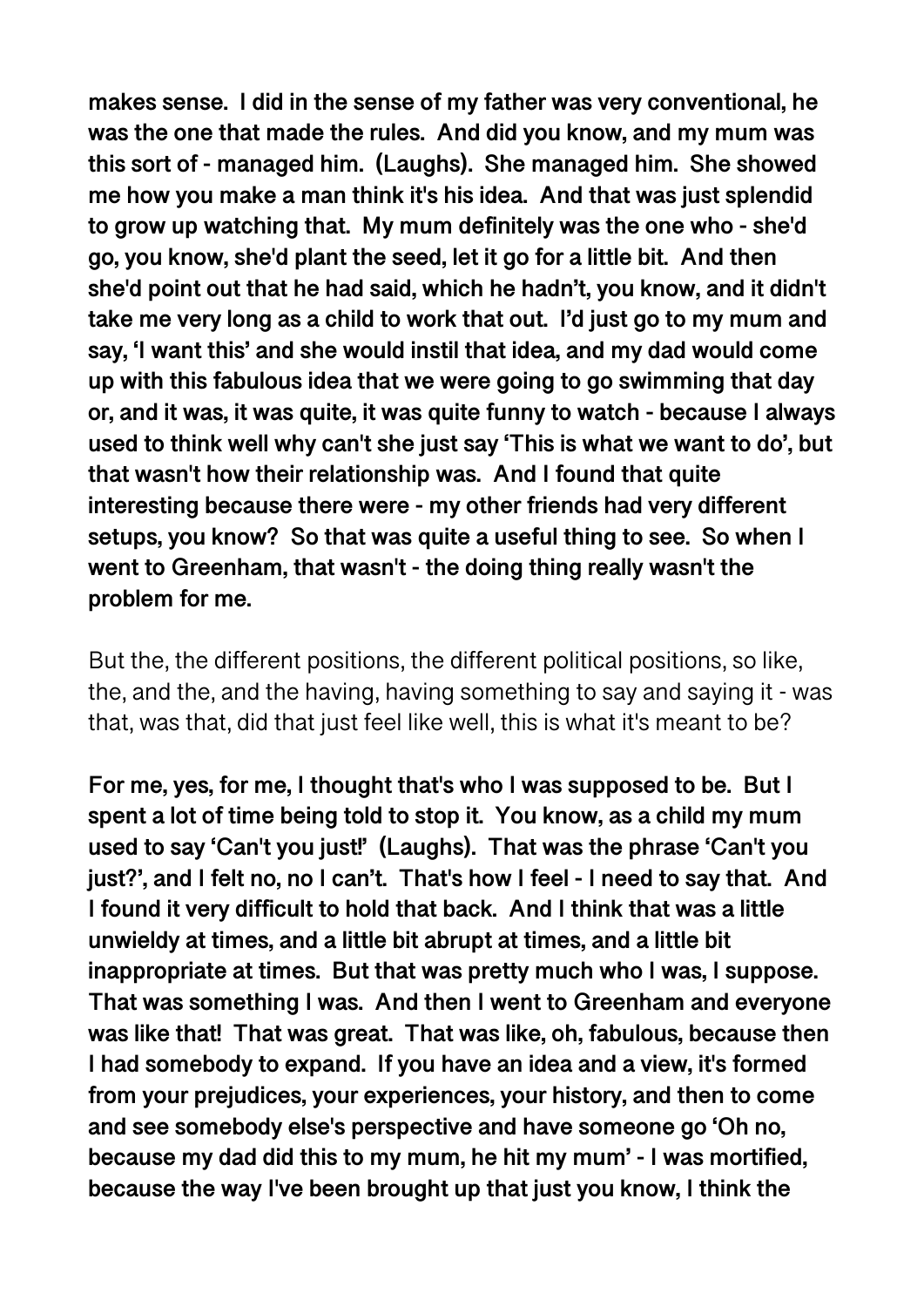**only incident when I was a kid, I can remember at 11 my mum and I squashing our faces up to the front window, watching the woman down the street launch her husband's clothing out of the window. It was just like (gasps), this is the most horrifying thing I'd ever seen. She was swearing, and telling him to leave. And it was just, oh, my goodness. And he was running around the front lawn picking up his shirts, and his shoes, and his you know. And that, to me was just like, oh, my goodness, you know, I'd never seen - it was all done behind closed doors, and it wasn't, it was right out in the open there. And I'd never seen that. So for me seeing that, and then hearing someone talking about her husband beating her, and her having to climb out the window to get away. You know, that was just like, you know, do people actually do that? I couldn't imagine. You know, because I'd never seen.** 

I met a lot of women at Greenham, who had a far more internationalist perspective on everything than I had yet come across. That I mean there was a Linton Kwesi Johnson song out at the time, about the imminent nuclear war, and believe it or not, a lot of people aren't bothered if it's imminent or not, because, you know - it was kind of expanding that view from the little old England being air strip one kind of a thing.

# **Yeah, yeah.**

You know that was, that was, and the other thing was meeting loads of women who'd all been in prison, that was two of the things that I didn't expect. And that, but that I had no idea how to expect those things, but they really expanded my understanding of what women were doing.

**Well, for me, for me, it was obvious I was never going to go to jail. I was only going - I was never going to jail, because criminals are there. You know, that was one of the things that I was very clear on. If I get fine for something, I'm going to pay it because I'm not... And there was a big debate about that. And it was very interesting for me to hear other women's perspectives - it was like 'But you're just playing into the system. If you pay it, you're kind of almost encouraging them to just**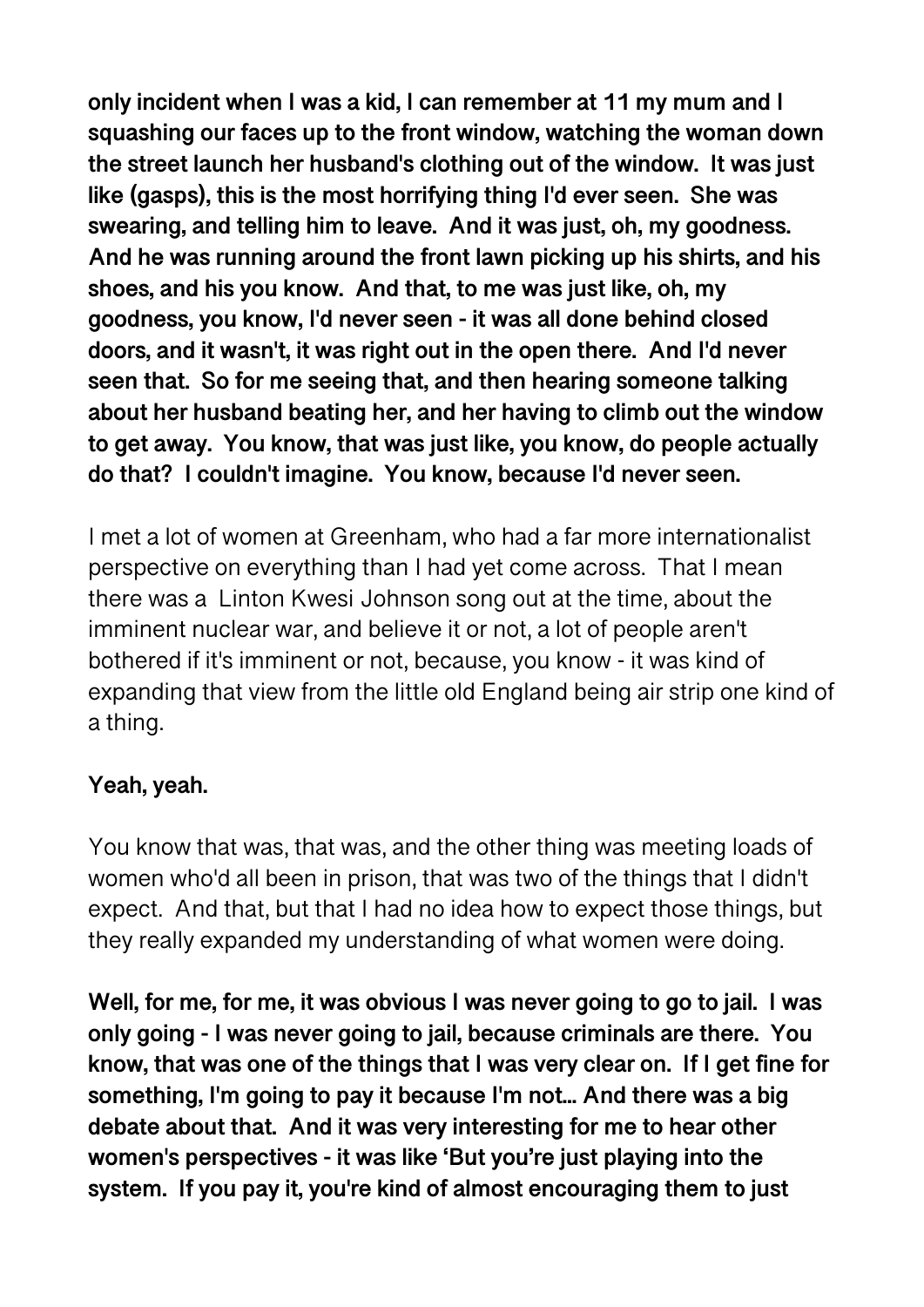**continue because they're getting money from you. So there's no, there's no harm to them that way.' And I was thinking, I'm not going to jail with all those complete, freaky people who kill people and murder people, because that's what people in jail do. Because from my perspective, living in this little village, that's what people were. And actually, the way I ended up going to prison was, was on remand for something that I didn't do. (Laughs). And so it was, and the very afternoon that I'd said in the morning, 'I'm not going to jail'. So it was quite funny when we were on our way to jail. I was going, I said, 'I'm telling you, I'm not going to jail'. And I absolutely had no choice, you know, which was just, you know, but I'll tell you about that. Do you want me to tell you?** 

#### Yeah. May as well.

**They did a hideous thing. And they were making us very, very cold by coming and putting out fires with fire extinguishers, and they passed a bylaw, that you couldn't have any fires there. And we were cold, that's the truth of it, we were cold. And this particular day, they'd come along, they'd squirt it - but they didn't just put the fire out, they used to squirt the mud. It would, you'd be soaking - you'd be covered in mud, and ofcourse, you've got no fire then to dry. It was a, an attempt from them to to undermine us to such an extent that we would go away. That was what it was for. We weren't going to go away. It was just going to be really unpleasant for us. And that was going to be the end conclusion. But what actually happened this day, was I had an outstanding charge, and I was going to go to jail anyway, I just decided, okay, I'll go tomorrow - because this is what we used to do - go and hand yourself in. Now, on this particular occasion, they'd soaked us, and there was a big debate going on, and this was the debate - somebody thrown some water at one of the police, and the argument around Main Gate that day was is this violence? We were going 'No, it's not'. And they're going 'Yes, it is. It's violence.' So that was the debate that was going on. But you know, me, I don't think so. I don't think so. So, this is, with that in mind, this is what happened. My friend, friend Lesley, and I decided, no, we're fed up with being wet, why shouldn't they be wet? So we got a washing up bowl. Now, lots of people didn't understand. It's vegetarian. We're not**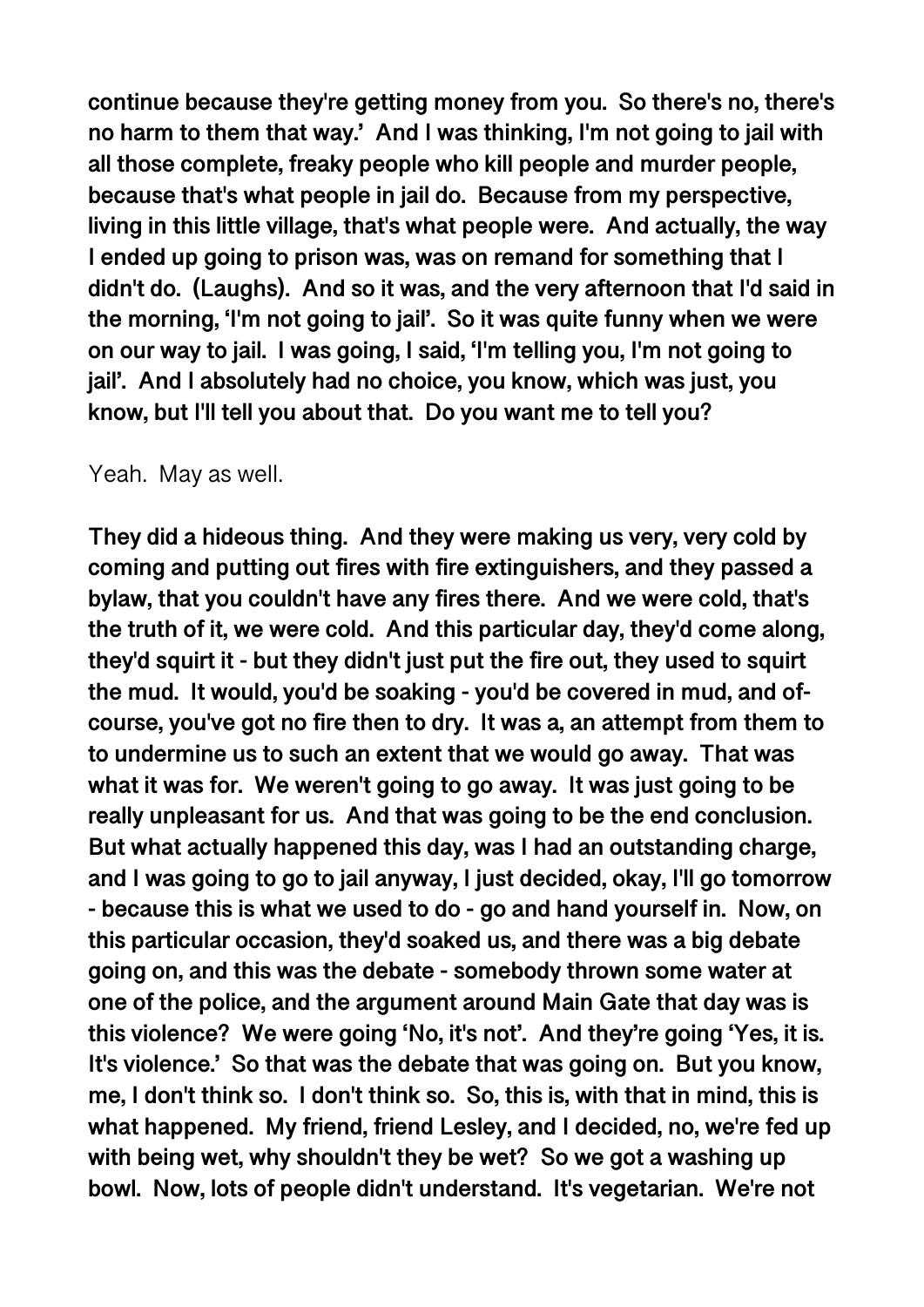**having meat here. But people used to send tins of meat stew, and oxtail soup and you know, all that sort of stuff, you know, it's sitting there rotting in a can, we might just as well empty into a washing up bowl mightn't we. So we emptied all that, and there was some half tins of beans that nobody was going to eat because got mud in them. So we put that in the washing up water and everything else. And then Lesley then I built the biggest fire you've ever seen in the clearing. And so there's this big fire, and me and Lesley each end of the washing up bowl going 'Yeah, we'll have them off this time'. So other women were going 'Yeah! We got a fire.' So there they came down from Main Gate with their fire extinguishers, with this woman taking the lead, and they squirted all the fire, and they tried to squirt women. And as soon as that fire went out, Lesley and I stepped out - wooop! The whole lot. Spaghetti in there and everything there was. Now, I've seen it once, there is a shot of a policewoman with one of those flat hats, with a piece of spaghetti going you know, with a mouth wide open - with this piece of spaghetti hanging down like that. Now for me, I would say to this day, hand on heart that was one of the best actions I've ever done. It made me feel so much better. But anyway, she was soaking, Lesley and I crying laughing everybody, else crying laughing. These police 'Ooh, you bitches.' Off they came with the extinguishers, chasing us through the through - there was one woman, what was she called? Arleen from America - ah, she was fabulous, Arleen, and she was there absolutely like this while they were squirting - with her hands up going 'Under here, don't forget under here!' She was hilarious, she got the soap out and everything. She's like this - 'Come on!' The police are trying to squirt us down to really miff us off. But we're following them then, we're going 'Oh, look at all that beef stew, officer', and they're getting really fuming. So they go up to the gate, and they're due to be taken off shift in 5 minutes. And then the other ones are there, and they're like, no lads, it's still the 5 minutes - they left them. They sat there fuming, these police. So they moved just to the right of Main Gate, where there was another piece of concrete, they're standing there. And everyone said 'Look, all the fire extinguishers are just inside the gate, and they've left the gate open'. So I said 'Okay, I will go into the middle of this group. I'll be the sort of distraction. And you lot can go and get the fire extinguishers'.**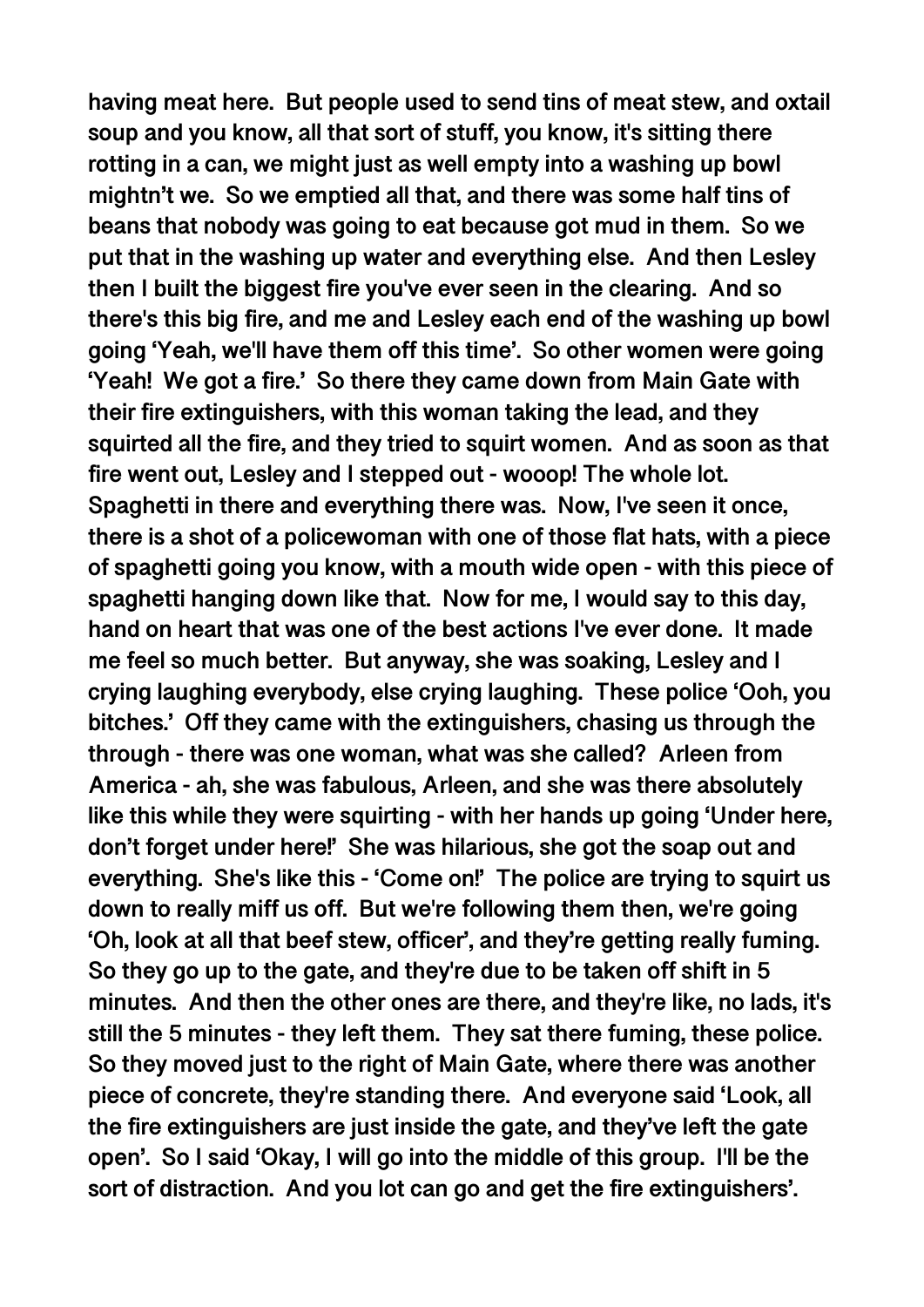**And so I went into the middle of these, these sort of four or five police officers and they're all standing facing each other. And I went into the middle and I'm like, 'Ooh, that smells a bit like beef stew'. And he's just sort of staring at me, because their fire extinguishers are empty now. So they can't do anything. So this was a sort of thing. So I'm going into the middle of them going 'Oh dear, you're going to get in trouble for that uniform, aren't you?' And I'm doing all of that. They're all focusing on me, and you can feel the fury from them. Girls grab the fire extinguishers. And the police ran like a pack of girls. They did, it was brilliant. You know, that kind of thing that they always accuse us of they were like that (adopts high pitched voice) 'Oh, no!', and they're running, they're hiding behind the police vans. Well, everybody's got a fire extinguisher now, so we are squirting those police down. Because they've done it to us so often. We've got the fire extinguishers, now. It was all out war with these things, it was. And it was a release of tension. It had been so tense and stressed, and everyone was getting angry, and we were bickering as a group. And that was actually the bit of relief that we needed. And so everybody's chasing around with these fire extinguishers, and we were, we were laughing. The police were hysterical behind the gate - the ones that was supposed to be taking over. These police are now soaking, so we're delighted - they're soaking with beef stew, and we've soaked them down with the water. And then out of nowhere, came officer 1087, and he just - to say he full on rugby tackled one of these women with a fire extinguisher, he took her off her feet, smashed her into the gate about four foot up on the gate. She slid down, completely unconscious - another woman went to kind of get round - Lesley, in-fact - went to get round to protect her. And as this policeman came in with his boot, I'm going 'Officer 1087, don't you think you've overreacted?' He turned round and goes 'You're fucking nicked.' So that was me done. But he didn't then attack her, but as he went towards her, Lesley sort of put her foot out to protect, so she got arrested for assault. And we all got thrown in the back of the van. There were about five of us, I think, that got arrested that night. We were taken to, to the police cells. The police in the police station were fantastic. They left us cells spoken - we were walking backwards and forwards, but we hadn't seen Stella. Now we're going 'Stella, where are**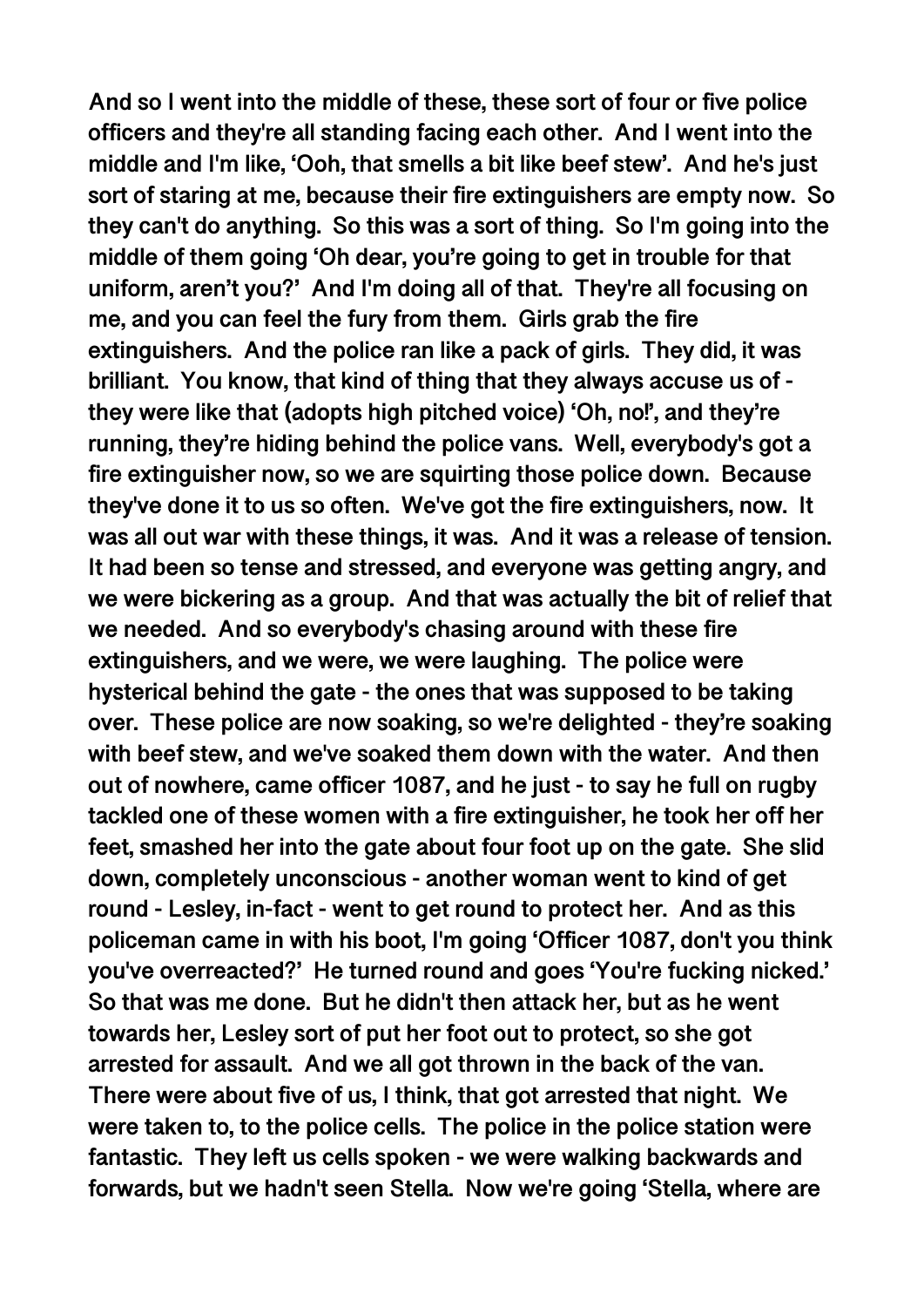**you? Stella, where are you?' She was unconscious. And they'd left her unconscious in the van. Now if it hadn't been for the grooves down the back of the van - she'd thrown up and everything -she'd have been dead. So we were quite lucky in that way. Well, anyway, they carried her in, she was semi conscious. So they put her down as refusing to give her name. So they arrested her for that. So, anyway, the end conclusion was we all had a really good night in the police cells, laughing - they let us out. They said, 'Look, if you let us take your photos, we'll give you some fresh air', and we said 'You let us have the fresh air first, and then you can take our photos', 'Okay'. So they let us have our fresh air, so we let them take the photos. We thought, okay, no problem. So we go up in court, the next morning, I walk up to the, into the dock and they go, you know, I can't even remember what name I was using at the time. But you know, it was - 'She's accused of throwing excreta and urine at the police.' And I'm like, 'What? What?', and the judge said 'Take her down.' And they remanded me for 7 days. And I'm going 'It was beef stew!' And he's going 'Contempt.' So I got done for contempt for saying 'It's beef stew. (Laughs). It was beef stew'. But so yes, I was remanded for 7 days for that. And then, and then charged for the damage to the, the police uniforms, which actually when it came to court, I did not get done for any - they tried to go for compensation to replace their uniforms. And the judge awarded them £37 for cleaning of five uniforms, which I refused to pay. So I went back to jail. (Laughs).** 

So that's, that worked well - deciding that you weren't going to jail, then?

**Not! Really not! But I mean, I was terrified. I was terrified. I thought jail was for real criminals. And you know, the first time - there's another story for that one, when I first went to prison. When I first got there, went into a dorm, the night before a pair of scissors had gone missing. And there was this woman in the cell with really long arms, and all the other Greenham women shot over to the other side, because she was saying 'Oh, I hate Scousers, you know me boyfriend was a Scouser, so I stabbed him to death.' So Lesley, who is pure Scouser went over to that side of the room . Stella went over to that side of the room, and muggins gets the bed underneath hers. And I spent all night with my back**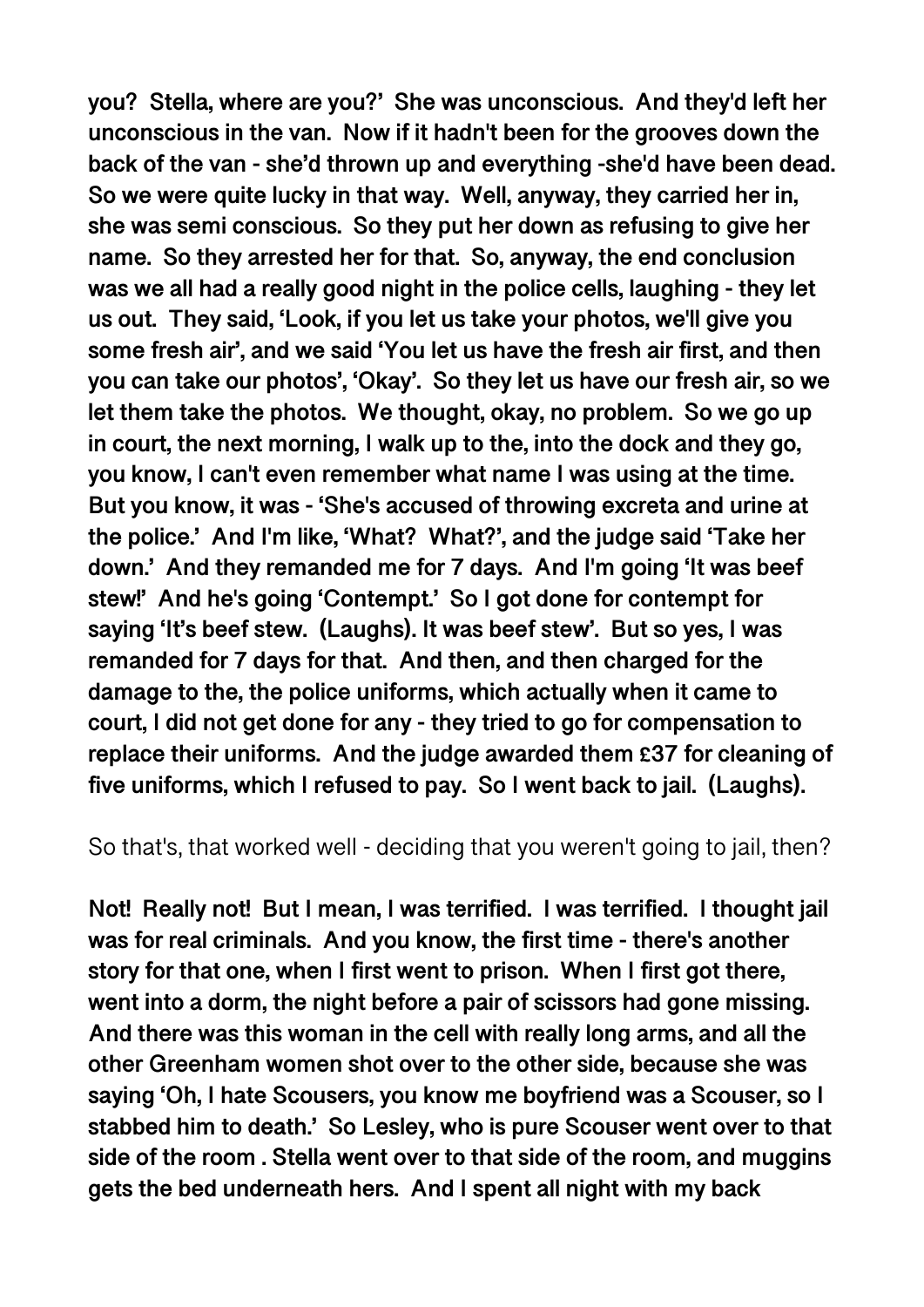**against the wall, watching - forcing my eyes to stay open, watching for this crazed lunatic woman whose arm was going to come round and slice me with this pair of scissors. Right? In the morning. She was like, 'Oh, I'm hungry.' 'Here, have my breakfast!' You know, it was it was it was everything. It really was. As it happened, as it happened. She was having a laugh at our expense. Actually, what she'd done is she'd walked down the street, seen one of those rails of leather jackets and thought, oh, it's not pegged down to the ground and wheeled it around the corner, and there was a policeman there and she got caught. So no, she hadn't murdered her Scouse boyfriend at all. But it woke me up. She was - she'd stolen denim clothes. The woman opposite me had stolen a pint of flaming milk off somebody's doorstep. She was hungry. She had no, nothing and she nicked a pint of milk. She'd been there 8 months on remand, and it was such an - and the woman over this side was an addict. And it was just like, what in the hell? I expected these to be crazed lunatic women. And I'd gone in with that in mind and realised there were women just like me, they were women just like the women at Greenham. And they were just women. And they had had a lot of unfortunate things happen around them. And one of them was in because the police were shaking her down to try and get her boyfriend to admit to a crime that he'd committed. And it, it didn't take me very long to realise that I'd had this illusion that these crazed women who killed people would be the ones in jail. There wasn't - I think there was only one person I met in jail who I thought belonged there, you know, maybe two.** 

And it was almost all about poverty?

### **Yeah.**

And they almost all have...

### **Poverty or addiction.**

Yeah. And abusive relationships.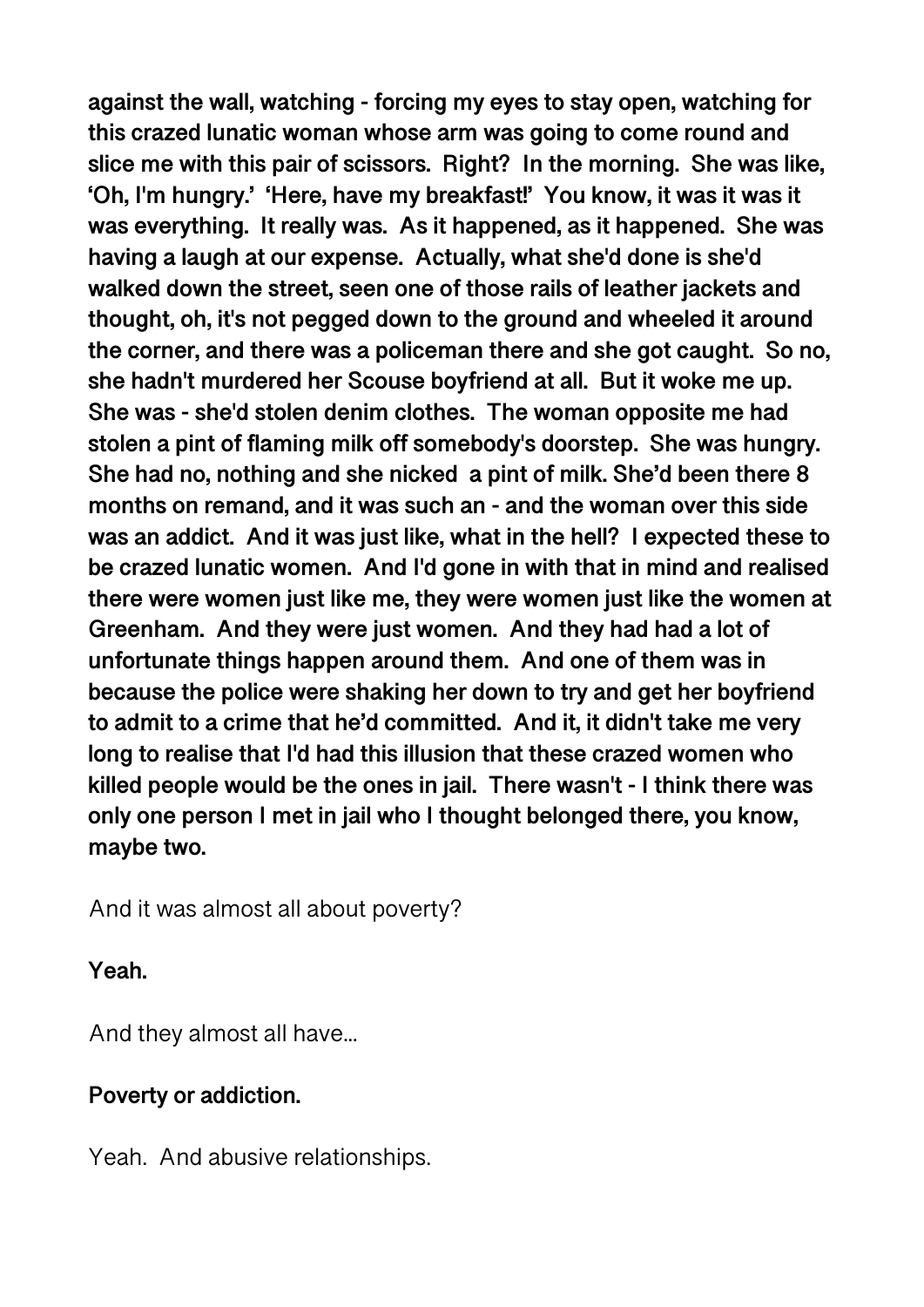**Yeah. Yeah. And the things that they'd done to get away from them, or to get out of them. And I think that that was an eye opener as well, because I really thought jail was for bad folks, and it so wasn't. And actually the bad people in there were mostly the screws. And I watched the way that they treated women, the way that they would use, you know, 24 hour lockup we were on when we were first there, and I'd you know, and they were taking us from one area in the prison to another, to another, to another, and it was just hideous. They were just being awful. And we just set about causing as much trouble in there as possible. We, we stopped the searches from happening. But that was more because we were all in a line and the screw was sort of doing the thing, and you have to put your hands up and all this, they were doing that. And one of our crew basically put her hands right over her head - didn't touch her, and you know, this screw freaked out completely and thought, oh my goodness. So she carries on and does the next person, but this particular woman went down the line and went to the end again - went 'Me, me me me!' That was the last time they did searches when we went round through the prison. But there was a lot of stuff that we did, like they, they the way that they would oppress women was just horrible. They would put them on the ward with all those with the mental health problems, and frighten people. They put me on a deportation wing - I woke up with a whole load of women around my bed shaking it, you know, and this was because we weren't doing what what the authorities were telling us, so they were putting us in dangerous situations - they were prepared to do that. But actually, you know, it was a lot less dangerous, you know, for us because we would - people would tell us about things that were happening and we'd take it on as an issue. You know, it's like we organised a hunger strike, a rooftop protest. There's so many things that we did. We had a singing protest, where I was told 'Stop singing, stop singing.' So we started singing 'You can forbid nearly anything, but you can't forgive me to sing.' It just sort of - for them that was a bit of a shocker, I think. Having to manage women who didn't care about their authority. 'Going to work? No, I don't think so. I'm not working, why would I work for you?' You know, we were awkward. We were difficult. We made it hard for them. But that in turn made it easier for the other prisoners, because they were focusing on us instead of**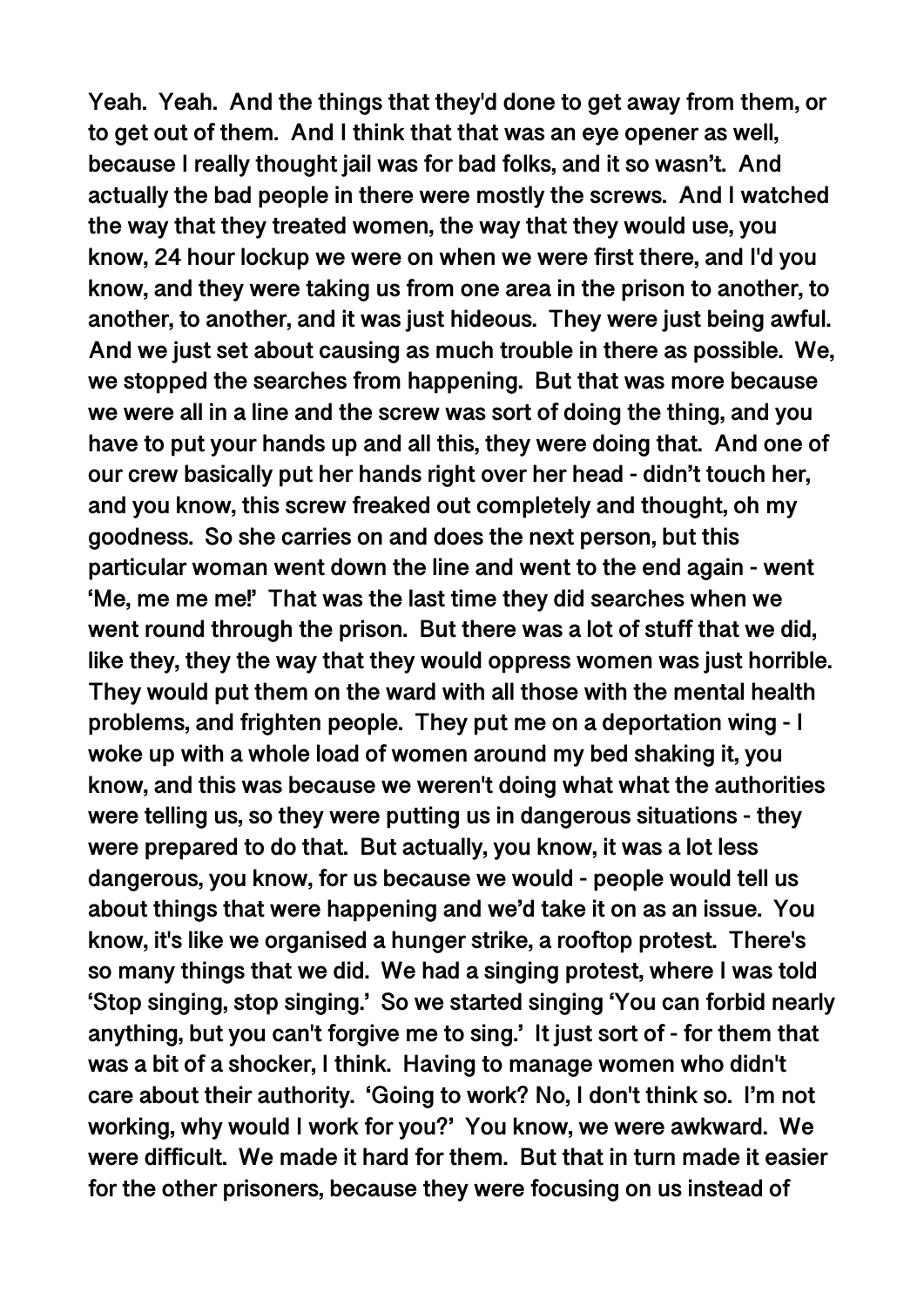# **them. And I think that we did quite a bit of good in there some times with that, because we didn't care.**

But there's a lot of radical potential to laughing at things together, and being able, like you said, to say 'We're going to treat this as what it is, which is a political issue and not victimisation of this woman, this woman, this woman.

**Yes. I think we used our humour, and we used our creativity to draw attention to issues in a slightly non conventional way. (Laughs). I think that's probably the fairest way of putting it. Like I said, you know, hunger strike, rooftop protests, singing - continuously singing really takes it out on you, but it really irritated them, which was good for me.** 

Which prison was it?

**Holloway. (Laughs). Holloway. I spent a lot of time in Holloway.** 

How many times did you end up going because of Greenham?

**Six or seven. Six or seven. Probably eight or nine. I'm not entirely sure. I'd have to, I'd have to stop and think about which ones. The, the, there were so many. There were so many. Because once you do the first one, I wasn't frightened anymore. I wasn't frightened of what I'd find there anymore. I was more concerned about the way that people were being treated than I was about being there. If that makes sense. So if it didn't stop me doing actions, it didn't stop me doing things. I would just do something else.** 

Did they ever split the women up so that you couldn't get up to these shenanigans?

**Oh, yeah, but I mean, you can split up - they'd obviously split lots of women up, a lot of the time. But that didn't matter, because they split you up - you're not supposed to shout or anything else, but we'd be like, 'Ooooohhhh' out the windows, and sort of shouting people across**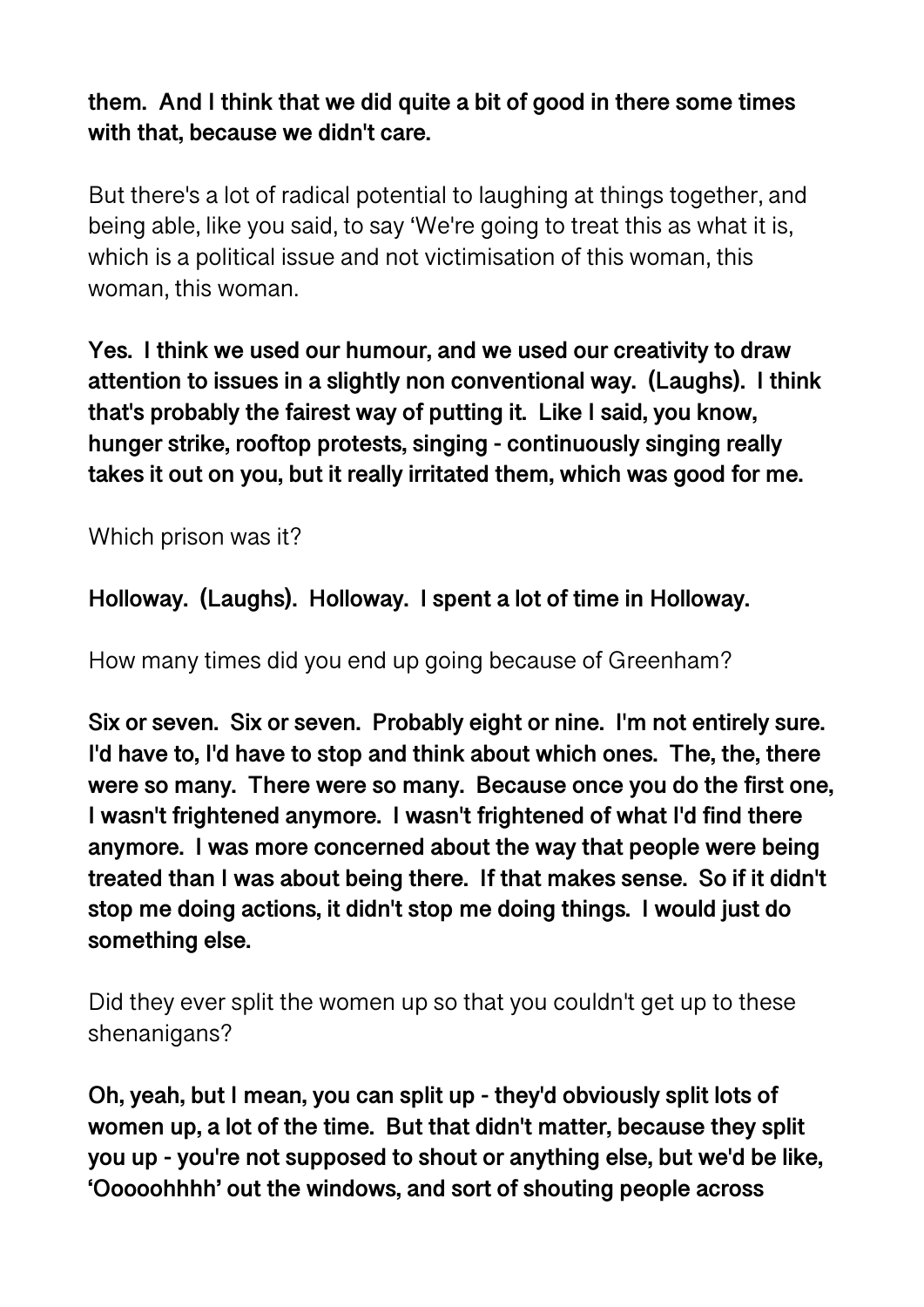**corridors, and we broke all the rules like that - none of us particularly cared. We would ask people 'Is somebody okay?' And women were pretty good in prison, they would pass messages round to check where people were. So there was a hell of a network there that we walked into, really. So we used to use their network to make sure that women were okay. Particularly if somebody had been hurt when we'd been arrested and nobody'd seen them. Then we'd ask around, and people used their network to find out who was who was okay. And they would pass it around and make sure you knew. So that was a good thing.** 

How were your mum the wren, and your dad the consc-y coping with all this?

**Well, they came to visit me, and that's how they found out I was in prison. They actually - which was quite funny, because I didn't have any warning. I wasn't intending to go to prison. They were just going to come and visit me - make sure I'd got you know sort of towels and you know, my mum used to be one for towels. 'Bring a towel - a towel is always useful', you know, and they were, they were really useful, you know, as well as sanitary towels, and as well as sort of, you know, drinks and my mum would always bring me those sorts of things as well as the stuff that she'd bring - jumpers, you know, that sort of stuff. Well they'd rocked up for their their usual visit. And somebody - my mum had sort of said, 'Oh, where's Sue?' And somebody said 'Oh, they're in prison.' (Laughs). And mum was a bit like, what the hell? Because that's not something that she'd really thought about. And she rocked up to Holloway, and that's how I found out she'd known - I thought oh perhaps I'll be out by the time she comes to visit. But actually, she'd no - I didn't get away with it. But she, she came to visit which was a bit unusual as well. She'd never been to prison to visit anyone in her life. My dad had, because he used to be, he used to work a lot in different charities, and one of the charities was people - political prisoners. And so for my dad he was, was, was very proud actually, very proud that I was doing what I felt was right no matter where that led me, so there was never an issue - they ere just a bit shocked that I hadn't let them**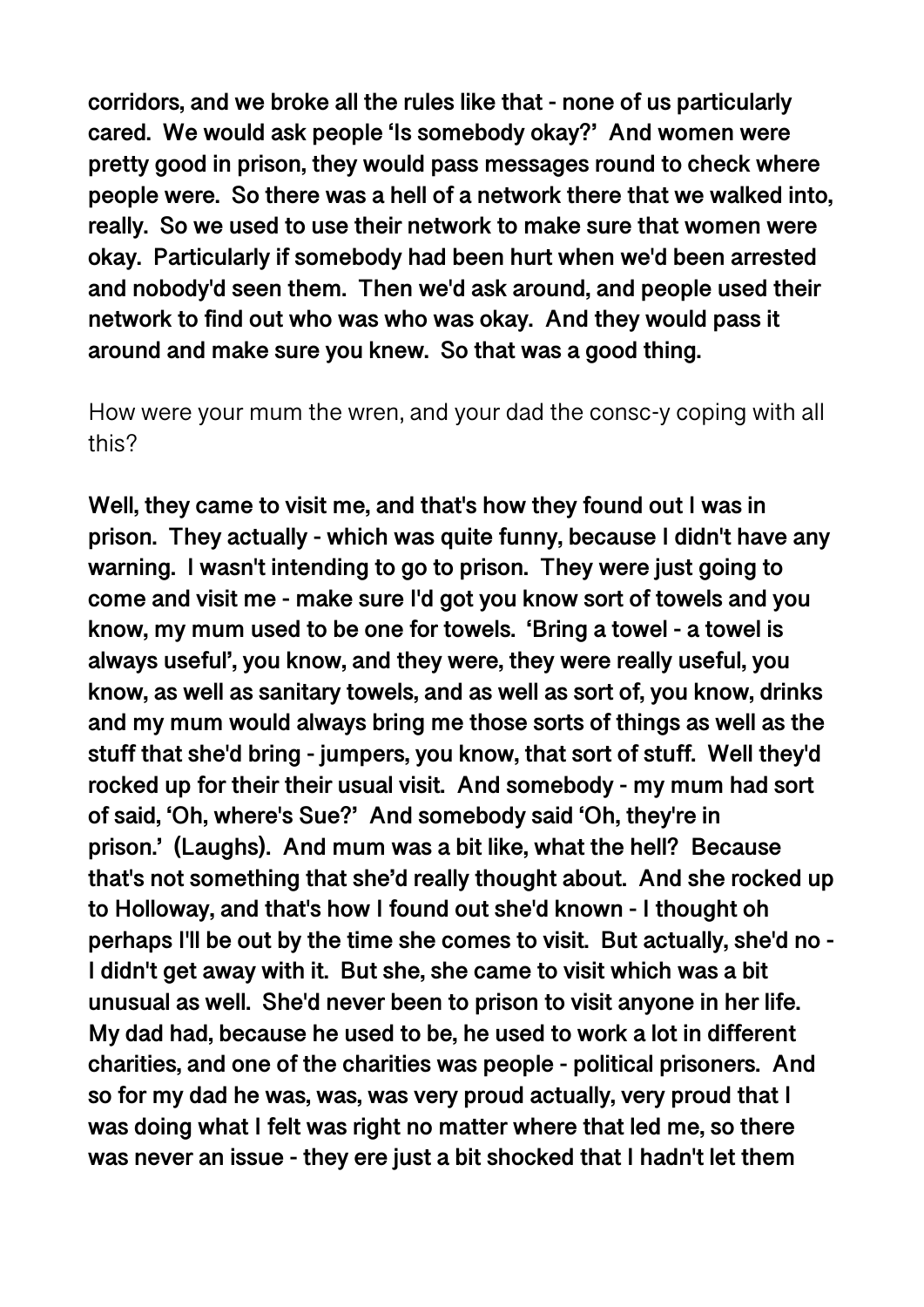**know. But you know, as they found out I didn't really get a chance to let them know.** 

It wasn't on the time table?

**No. So no, but that was that was how they found out that I was in prison - was that they rocked up at the gate, and someone said 'Oh, they're in prison.' Just very casually, (laughs) which was quite entertaining in itself.** 

Did you find the - like you were saying the police in the police station in Newbury were, were alright - did you find...

# **Hit and miss...**

## Contradictory relationships?

**Hit and miss. Sometimes you would get there, and there'd be - if you were doing a sort of group action, or there were several of you - for them it's easier if they can leave the gates open, and the toilets - they don't have to serve you then, they can just sort of leave it open and you can mix quite freely. And lots of them at the police station were really good. They would just leave you to it, but you get the occasional one. I mean, there was one who we drove absolutely mental - she just flipped. This was - this woman who just kept trying to take our photograph. There was an eviction, there was a main eviction. And we were all taken to the racecourse to be held, because there were too many of us to be held at the police station. And they put us where there was a bar, what did they expect? There was no alcohol there, but it was a bar. It was set up as a bar, so of-course somebody flipped over and started trying to serve water to all the women. The police really cross about that. And then, you know, we were saying how stuffy it was. So they opened the windows, what were you playing at? What did they expect women to do? Now, of course, straightaway, we can see a window open, and we're thinking do you know, this has got to be an escape, hasn't it? It's got to be. So you can imagine, here we are at Newbury racecourse, within 15**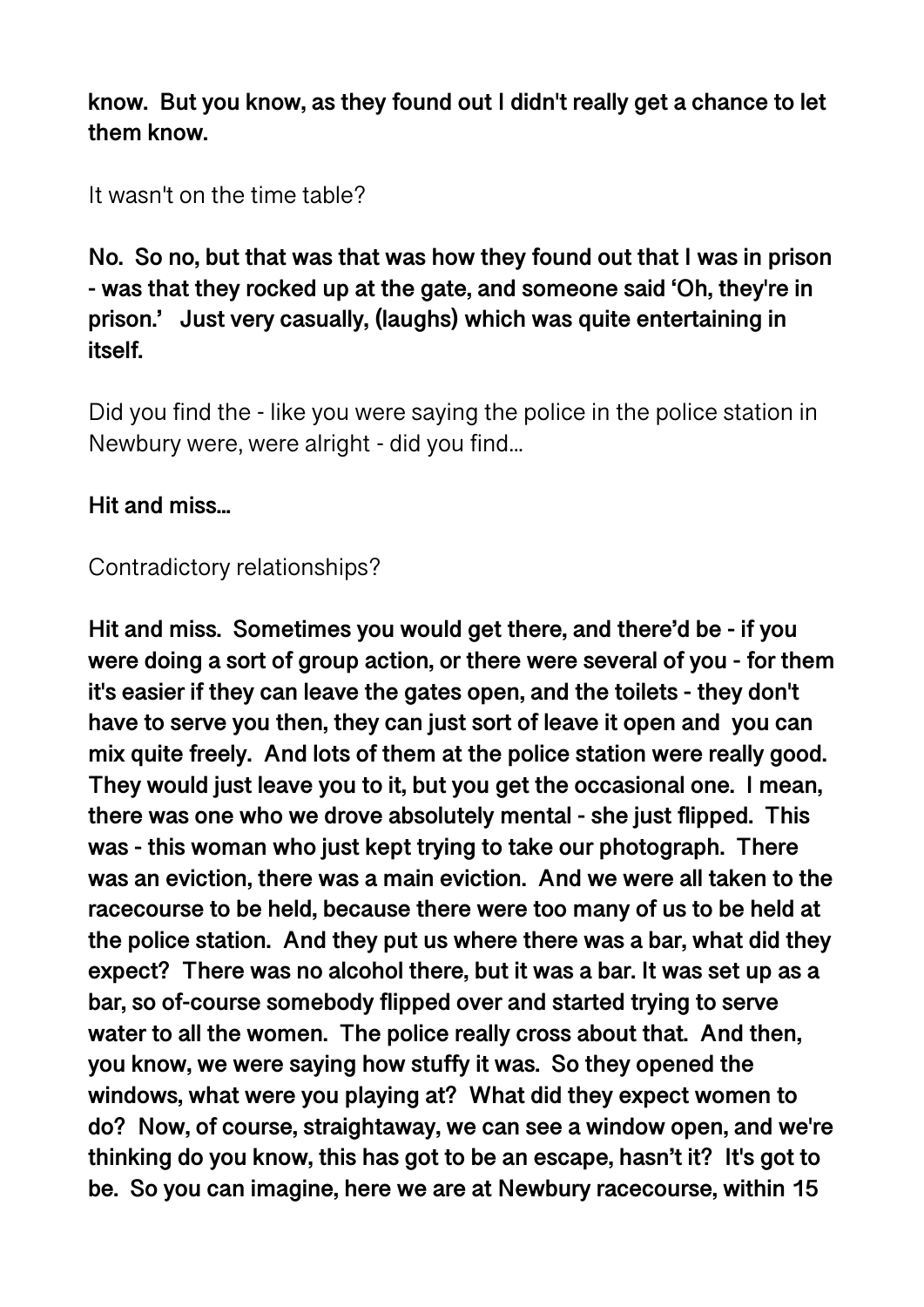**minutes they put 25 of us in a room, what do you think's going to happen? So within you know, literally off went people out through the windows - we were running around, the police following and cashing us round - we're going up and down the humps, round past the rails where they they do the racing, we were running up and down. We had these police absolutely going mental. But it was it was one of the funniest - I couldn't run for laughing. It was just so funny, because they were getting so uptight and so cross. In the end, I ran back and climbed back through the window (laughs). It was just so funny the way that they'd done it, because they were so slow and so stupid, really. And you can see we were messing about, no one was making a real escape. They could have just stood there and say 'Look, stop it women', and probably we would have stopped, but because they chased us in the way that they chased us - because one or two of them were furious. Well furious policemen is just lovely for a Greenham woman, isn't it? Because you just...** 

It's like have they never been around toddlers? Just...

**Like we were, yes, that's what we were doing. We were winding up the parents and we did beautifully that day. They were just so, so cross.** 

### And so wind-able!

**Yeah, well, this one particular police woman was was chasing me for quite a while. And she was fast, but I was a hockey player, and I was quite fast. And so I would run, and she would chase me and then she would slow down. So I would stop, and I'd let her catch up a bit, and then I would run off again, and that really annoyed her for some reason. You know, and of course, she showed it me. Well, the more annoyed, of course, I'm going to keep doing it. And so I'd say 'Okay, I'm waiting.' And she'd get you know, sort of 10 feet off, and off I'd go again. She just - up, up she went again. It was very, very funny for me. For me, it was very entertaining to watch the colour she went alone. But anyway, that was that was that. So she, she was, she was very, very irritated. So by the time we actually got to Newbury to the police station, she was**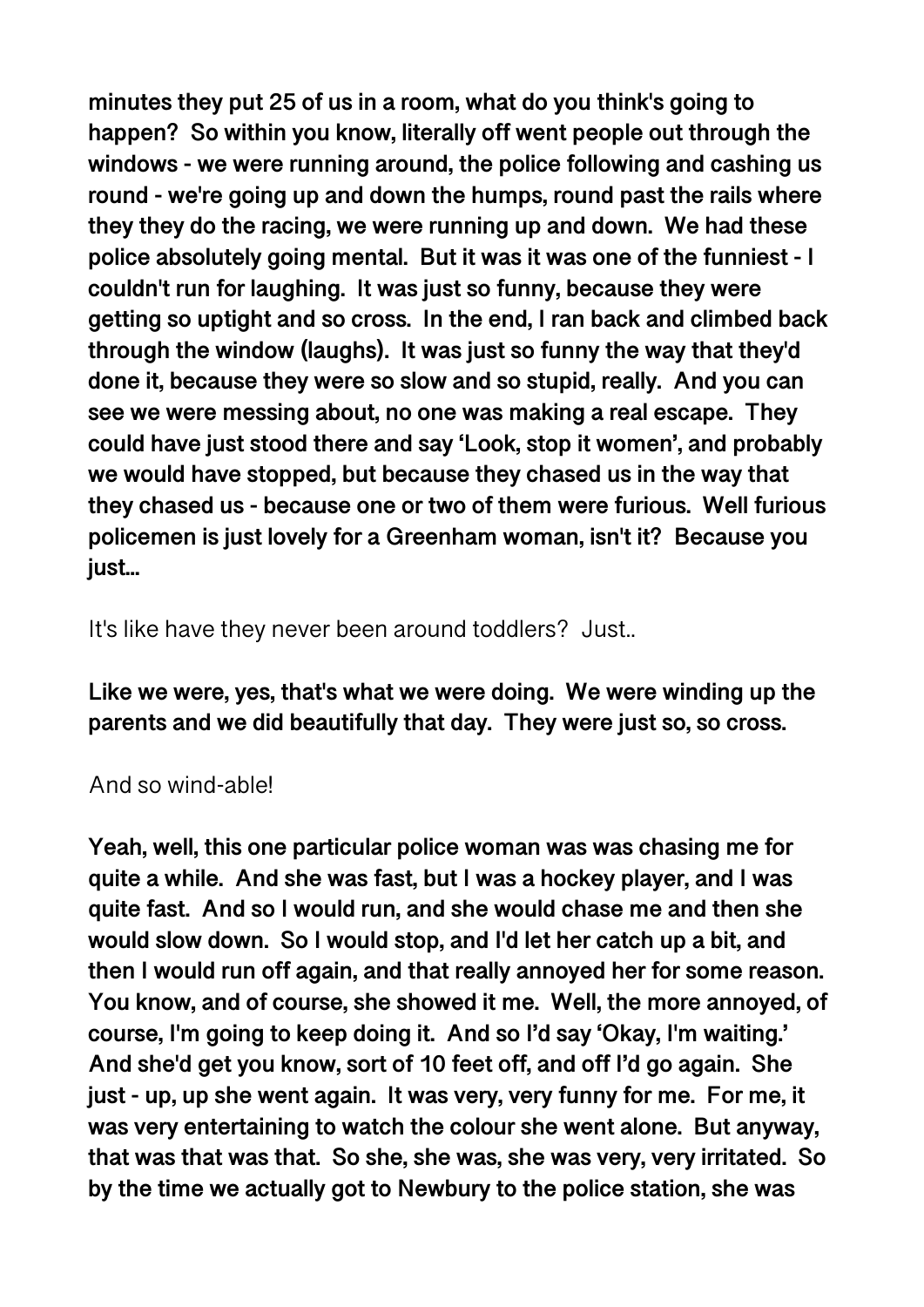**blazing. And, you know, one thing led to another, and we ended up getting released. We got released on our own reconnaissance, but they took a photograph of us as we were leaving. And so the woman that I was with - Stella, when we did this action - we went up to the counter, and we went 'No, we want our photographs back, you have no right to take our photograph, we want our photographs back'. And so we're standing there arguing for the photographs, and then they shut the shutter down. So Stella, put a finger on the bell. Oh, and I'm flipping the light switch on and off and on and off, so these police they pull the shutter back up, and he gets a ruler, and it's one of those old school bells, ding, ding, ding ding, and it's on the far wall opposite, and Stella's like this. They had the little counters with the sort of, sort of four inch gap, you know, like they have to keep you from attacking them. They had that. So he got a ruler, this this policeman, he got a ruler and he's swinging it past. And just as he swings it past, she picks her finger up, and puts it straight back on the bell. Yeah. And it was like this. (Laughs). With this ruler sliding, her finger going up and down, I'm flipping the lights on and off. You've got a policeman stood on a filing cabinet reaching up, and all you can hear is 'Ow, ow, ow', as he's trying to disconnect this bell! (Laughs). So it wasn't working very well for them. It was great for us, and all we kept going is 'We want our photographs back' and he's going like this, and this, this going on 'Ow, ow'. And then suddenly the door opens at the side of me - I'm grabbed and we were yanked back in, so we got arrested again. But we got arrested for violence in a police station because that was the charge that they did - I'm flipping lights on and off and she's doing this. Well we'd already been released. So we already had our charge papers on. And so, we go into this room and they, they start and they sit there and they say 'Right empty your pockets', so you have to empty all your pockets. So we emptied our pockets, and this policewoman, we're thinking oh, you sucker. She's standing there, and she's stuffing everything in the bag. Yeah, and she's stuffing everything in the bag and she puts the seal on, she puts the seal on. And then she comes over and she notices that we'd both got things around our necks. She takes this one off Stella and she just gets this key and she threads it down and sticks the cord that was on right in the bag, and she goes**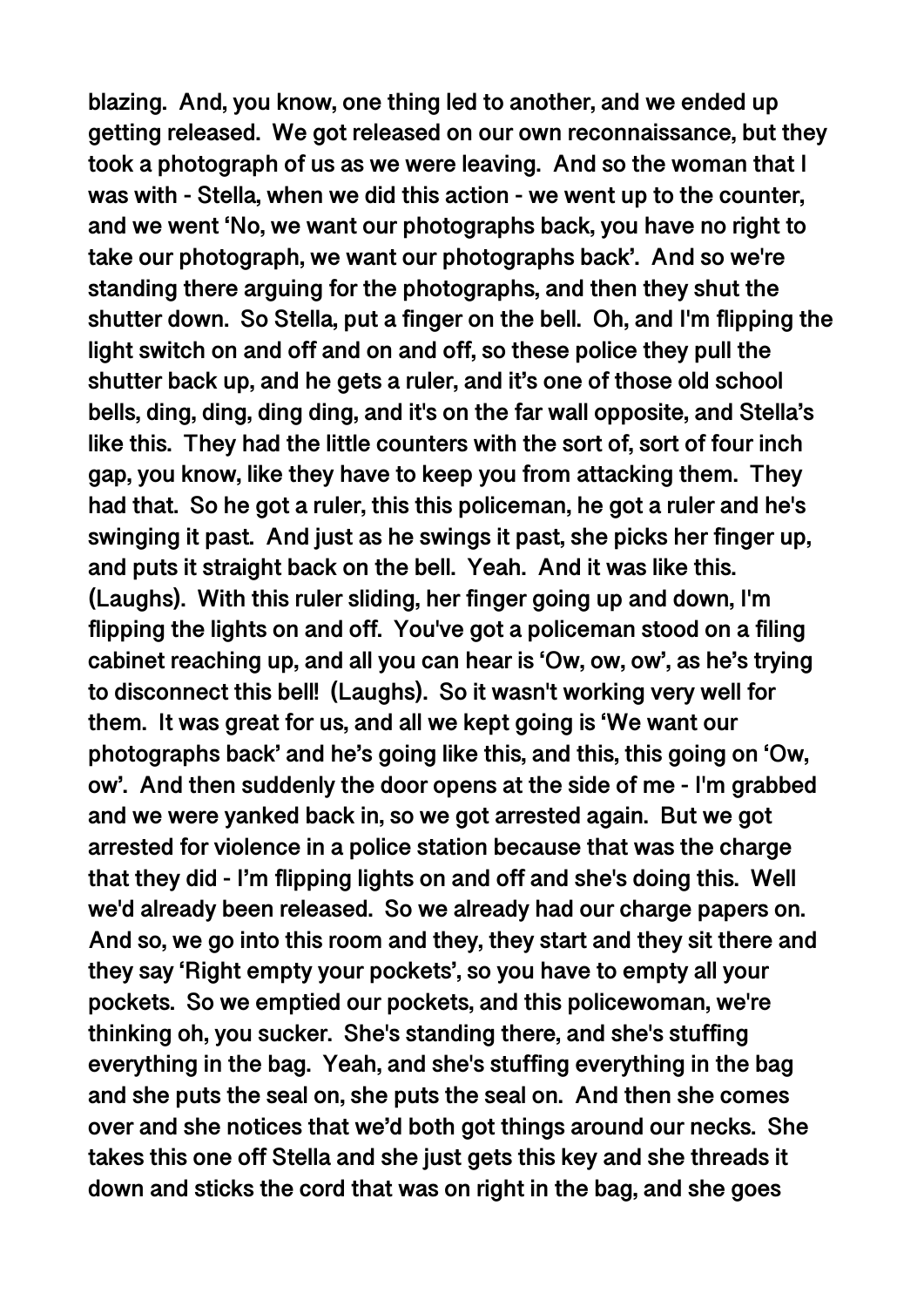**'Come and sign', 'Haven't checked that, we're not signing that'. So she had to rip - she's going 'Get them to the cells'. And we're going to the sergeant, 'Excuse me, Sergeant. She hasn't let me check my property. You know, so I don't have to sign anything, do I?' So he's like 'No, let her check her property', so this woman rips this bag open, and she goes through all of the stuff. So she's gone through all of mine and she's written everything down and I'm going 'Oh, you've forgotten this', and she's put that on the list. And then she's going through Stella's, and she's going through the list. And she goes, 'Right come and sign', 'I'm not signing. I want my bloody photograph back.' (Laughs). This is like she's got to write down. 'Little bit of tissue'. 'You've forgotten the bit of thread there. You have marked down this,' you know, making her add...** 

## Pocket fluff!

**Yeah. Pocket fluff. She's making her add it all, and then as soon as she got to the end of it, she put the seal on, she went 'Right, sign for your property'. 'No, I want my photograph', that was it! These huge policemen come in, grabs hold of Stella, drags her in, and she was like, Are you going to sign yours?' and I'm going 'I want my photograph'. So often we - you know, the pair of us thrown in the cell. Well, just as we'd left, we've been going 'We want to go the toilet', but I swear to god, she would not let us go to the toilet. We were ringing on the bell all night. They turned the bell off and everything. In the morning, somebody else obviously hadn't been told don't let them out to go to the toilet, so she they opened the door and let us go to the toilet, and we were locked back in. And then this police woman comes down, and she, she - you hear her putting the breakfast down - you hear it. And then she walked off. Maybe about 40 minutes, 50 minutes later she comes back down, opens the thing. 'Here's your breakfast'. Dead smiley. 'There's your tea'. Well I drank my tea and as I got to the end something went against my lip. I turn it and it was all her nail clippings. She put her nail clippings in it. But she'd left the breakfast - I didn't touch mine. But Stella forced hers in - you could pick up the paper plate and turn it over and nothing moved. It was that kind, it had been left there that long, congealed to the plate. But Stella forced in every single bit. This**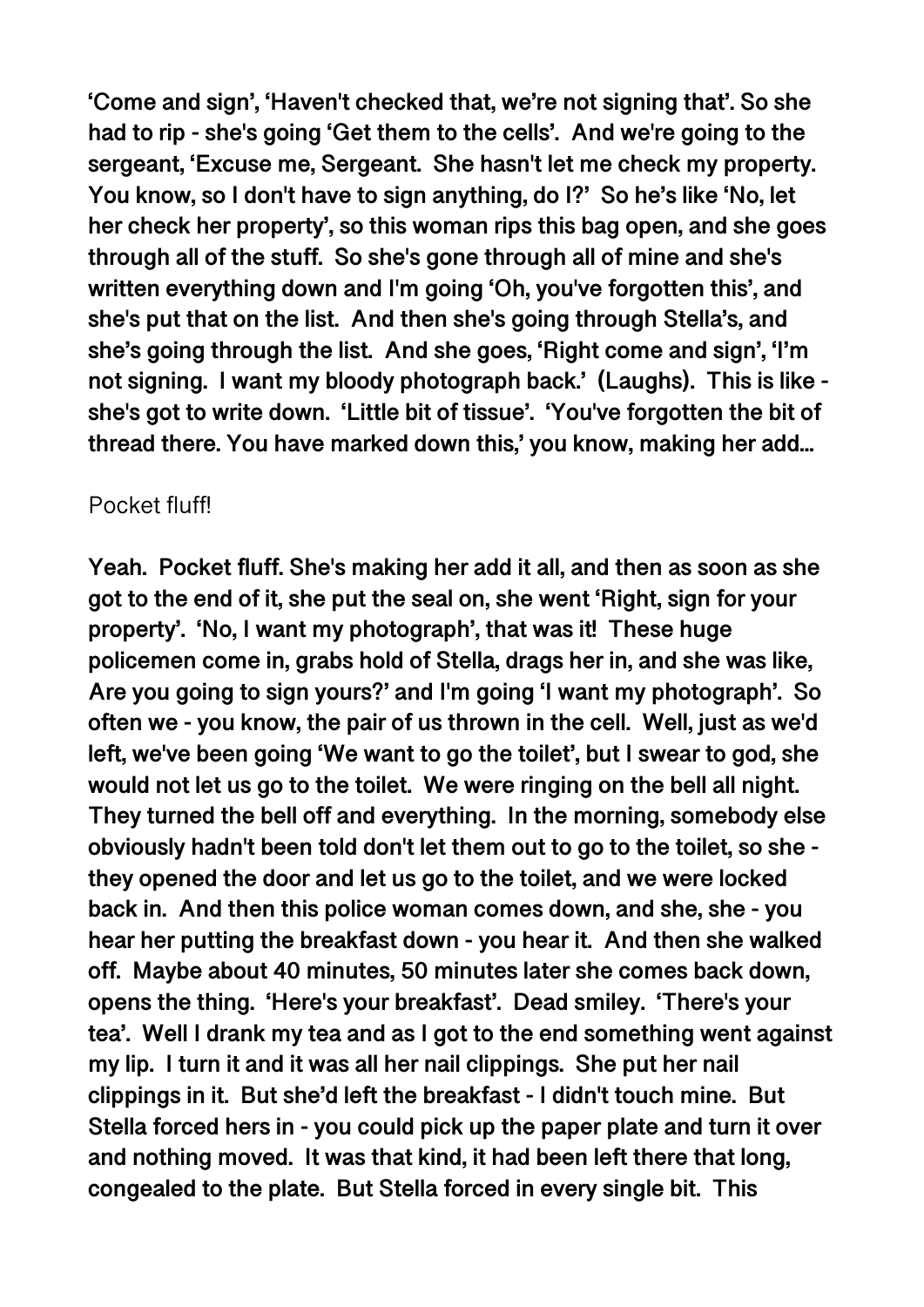**woman comes down to the door and she opens the thing and she goes 'Did you eat breakfast?' and Stella goes (gasps) 'Cold egg and bacon, my favourite!' And this woman went 'Aaaaarrrrggh', she actually screamed and shot off. You know that point at which you just think that is the moment - and that for me was the moment, was driving her to that point of actually screaming. I didn't know we could do that to another human being - it was quite bad. But it was, she was trying her hardest to get us. And I think Stella forcing that cold breakfast in was the final straw for her, because she'd wanted to get us well and truly. And ofcourse it wasn't very effective.** 

And she didn't know you'd had a wee?

**No. No, she was, she was absolutely determined to make it hell. But it was only a few that made it hell. There were a few really, and when they used to have big actions they used to bring in police from all over the place, and some of them were good and some of them were bad. I would say most of them were bad. You know, most of them were bad. Lots of them had worked on the picket lines and were ready for that kind of aggro, and they went in with that in mind. You know some of them would sort of pick you up when you were in your Gore-tex sleeping bags and throw you, kick you, punch you, you know there were a lot of quite nasty stuff that went on with the police there.** 

Do you remember mostly like we've had a good laugh about do you? Do you mostly, is that what stays is the good stuff?

**The thing, you see, the thing is the bad stuff was often the good stuff in a lot of ways - I know that probably sounds a bit bizarre. But I think I learned so much from the negative things, I learnt to look at things slightly differently. I learned that the challenge is keeping control. And I think for every time we, we made the police lose control, we took a little bit more of our own power back. Um, we would always be making a point with it, we would always be pursuing the goal - which was to, to make an much of a nuisance of ourselves as possible, cost them as much money as possible. I mean, like for one, for example, one, one**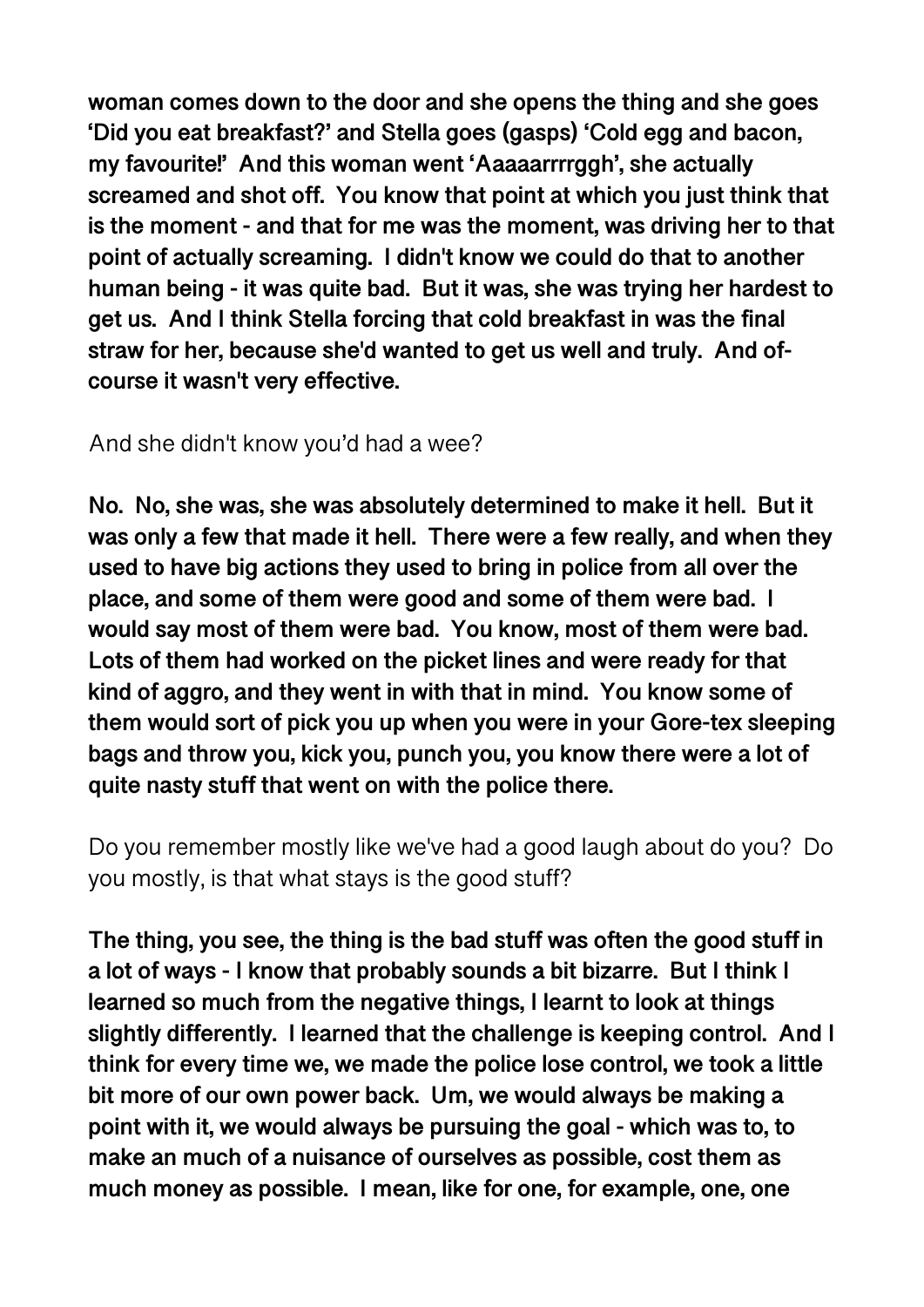**particular incident - there were a fair few women that were inside the base. They'd gone in, um , everybody had got in however they got in. And, but that particular night, the convoy had gone out. And it was just all I can say to you, is it was just luck. But we were asked how we got in. And the story was, 'Well, we were on the, A, whatever it was, and we saw this big truck and we put our hands out and, you know, it stopped and we got on it, and we said, oh, we're going to Greenham, and he went, I'm going there - hop in. So we hopped onto this, this truck, and they brought us into the base.' Now it was the - just a story. But it just so happened that the convoy had gone out that night while we've snuck into the base. So we didn't know. And it had gone along that road coming back in. Now, Stella was the Piccadilly Radio correspondent. And she phoned them up and she said, 'Do me a favour. I was arrested last night in the base, asked me what I told the police.' And so on Radio - live, they asked her how she got in the base, and she said, 'I was on the A...And this is what happened. And that's what I told the police.' Well, well, that started something else there. They had to send someone over from America to investigate it. It cost them millions, because they had to investigate it. They dragged women over the base and said 'No, take it back. Take it back. You didn't, did you?' 'Oh yeah, we did!' I mean, they tried everything to persuade women to make a statement that said 'We snuck into the base, we cut into the base', and nobody would. Everybody stuck to the same story - it cost them millions, because they had to have the Americans come over, because it's American personnel that were involved in the moving of cruise missiles that night, you know, the practice run. And so they had to come over and investigate whether, in-fact, their soldiers had stopped and picked up hitchhikers. You know, so that's one of the sort of things that, that went really well for us because it caused as much chaos. That's what we were there for.** 

It also gets to the point about what's really going on as well. Like, you know, Russian trained specialist women. Yeah, obviously. We'd all done the Russian training.

### **Well, yeah, obviously. Otherwise, how would we get in on top of the silos?**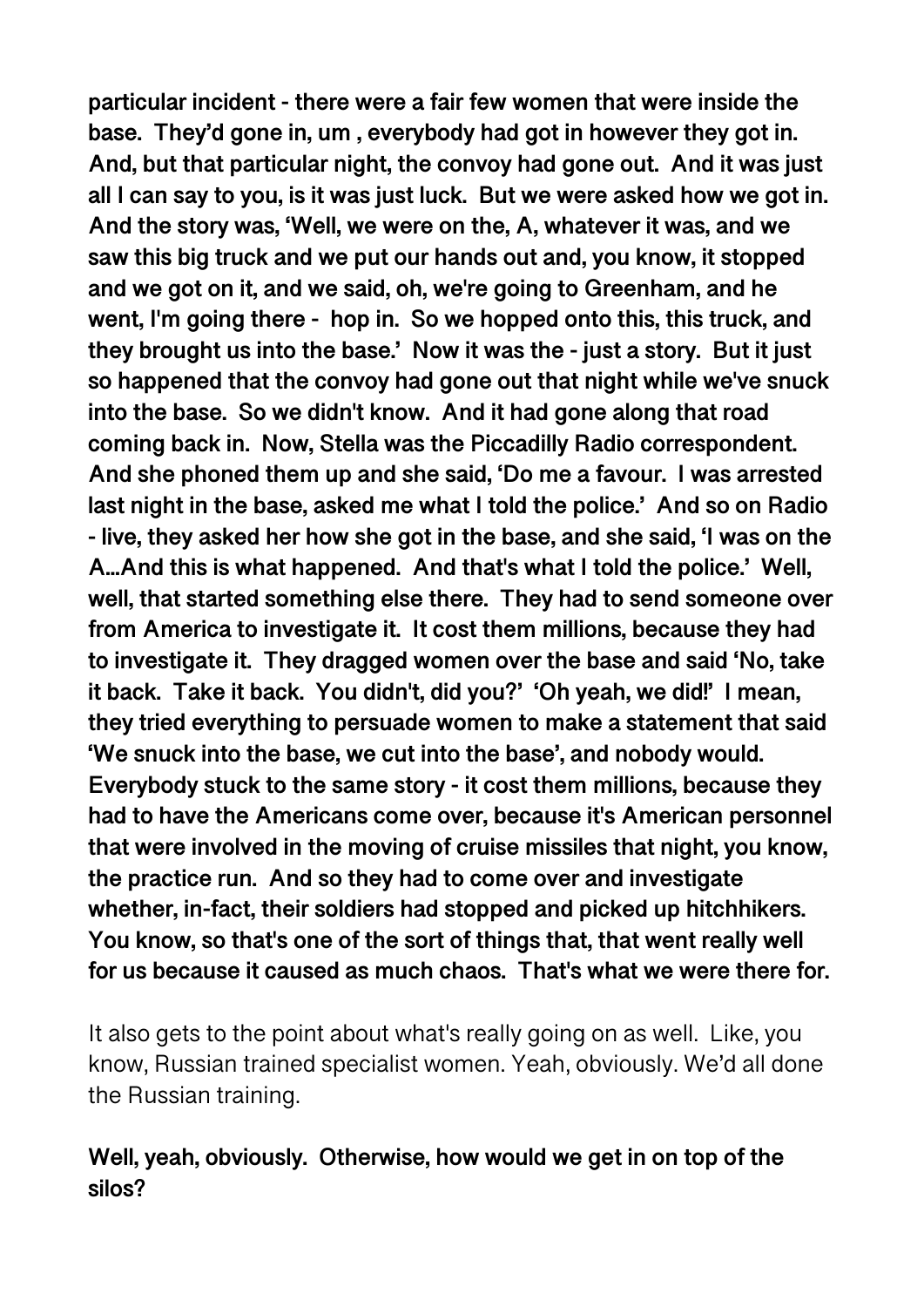#### It wasn't just hockey that made you such a good runner?

**Yeah. Yeah. But what gets to me is the fact that they weren't even aware. You're telling us that you've got nuclear weapons here, and we a load of amateur women are strolling all over your base. We had a woman camping there for about 7 days. What the hell? If this was really, you know, if this is the level of security that they have these nuclear weapons under, frankly I don't want them in our country for that, never mind for anything else. You know, we were not - we learned quite quickly from other women - I'd never, I'd had a fair amount of actual training because I used to play hockey at Aldershot. And so we used the army, army base there, and we were, you know, training for hockey. So I'd had a lot of good training prior to it, but I had never - I'd never, you know, we had to work out that if the soldiers go that way, and then it takes them another 3 minutes to get back, we've got 3 minutes to get across there. Not that difficult, not that difficult. And we were in and out of the base at such a regular, regular thing. There was so many different types of actions that were taken. There were actions where we went in to cause chaos, there were actions where we climbed up things, changed flags on flag poles, we did so many different types of things to make a nuisance of ourselves. I mean, I had a one particularly nasty experience with an American military man who handcuffed my wrists the wrong way round, who was trying to drag me all over the place and, and he pointed a gun to the back of my head when I was on the ground, and 'I'm going to shoot you'. And this was just after we'd been told we'd be shot and I thought, well, if I'm the first, I'm the first. But as it happened, we ended up with a British military of defence police coming over and saying 'You know, that's one of my citizens - unhand her.' Which was brilliant - I thought oh good. I shall use this prejudice that they have between each other, because you've got to remember back then, British soldiers were in tents and in the mud, and American servicemen were in houses that had been built for them. And so it was kind of like, you know, your visitors in your own country really was causing tension between the two of them. And we definitely used that. We were like, 'Oh, you know, these, these - who do they think they are?**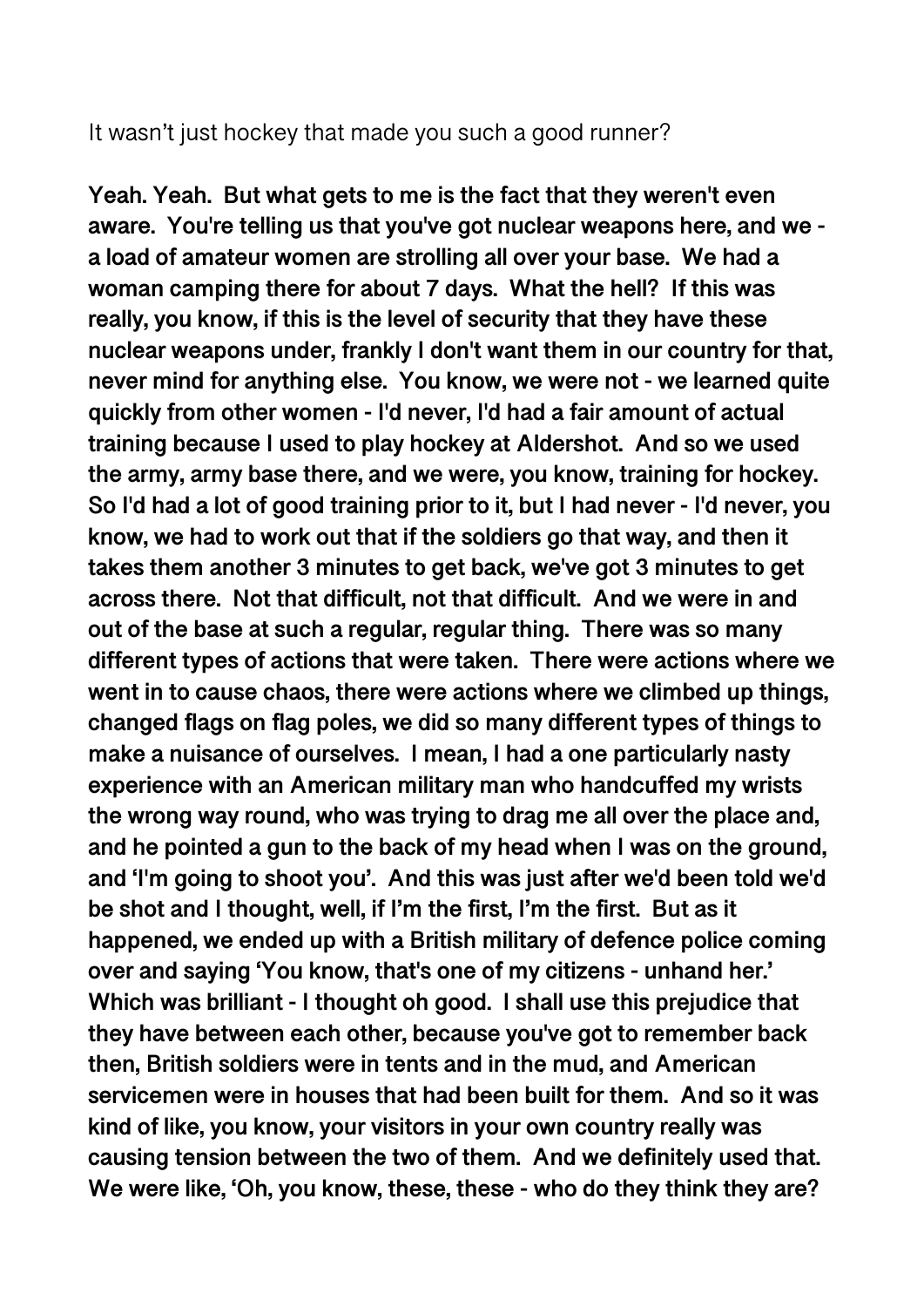**You come and arrest me'. 'So take those handcuffs off her', you know, it was this sort of thing. And then they didn't have enough, um, they didn't have enough transportation. So they took their transportation as well, which was quite good. So there's lots and lots of sort of things that happened, where we would use the, in, in a sort of politics of the Americans were treated better than the British on a British base. That is always going to be somewhere where you can use, use your, your power, and we used to use that - we used to say, 'Oh, you know, we want the British. No, we don't want you, you don't have any authority over us. They do.' I mean, as if they had, but it was it was, it was something that we used to cause that division, and it used, they used to love it. The British police used to absolutely - the base police used to love getting one over on the Americans, especially when they could take their vehicles from them or something like that, which they did often. That's good.** 

So there was, I mean, things like learning the procedures of being when you were arrested, and itemising your belongings, and all those kinds of things, those things you learned?

**I learned those - the very first time, I said quite clearly round the - we were actually having some breakfast, and I said 'Oh, no, I'm not going to prison. I'm not going to get arrested, I'm going to do - you know, I'll get arrested, but I'm not going to go to prison'. And, you know, the discussion occurred amongst different women saying 'You know that that isn't. That isn't right, because you're just paying them. That's why you're here, then if you're just going to conform.' I hadn't really thought about that. I just thought, I'm not going to jail with all those crazy lunatics who kill people. So I hadn't really thought through the politics of that. And then before I had any chance to do any kind of actual, sort of action that I was in control of, a situation presented itself - which was we were fed up being wet. And we thought it'd be nice if they were wet for a change, and that's what we did, and then 'boomf', I'm in jail the next day. So I learned about being taken into custody, and going through the you know, the, the prison humiliation of being, you know, putting your arms up, being stripped off with people sitting typing in an office right**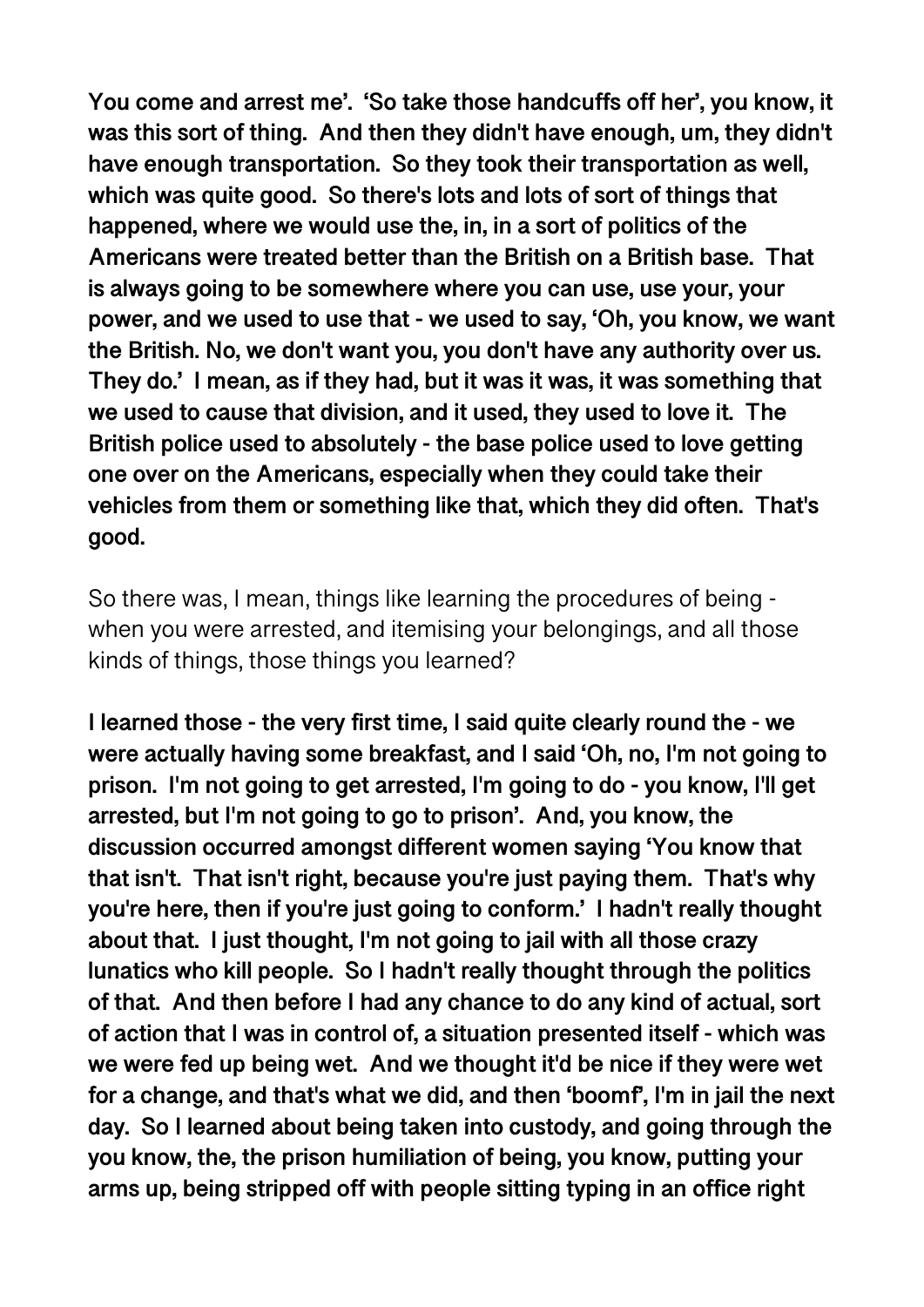**next to you, and all you've got is one little curtain that they pull across, and they made you do star jumps and all sorts of things, and then bend over and look up your bum. It was the most horrendous thing I'd ever been through. I just didn't realise that's what they did, and as for what they made you wear, that was just criminal - criminal. These nighties with little, tiny little flowers on them, and pink knickers, and oh please, it was awful. It was just abusive. (Laughs).** 

But the the, the kind of strategy of like, you know, like using, using the rivalry between the British military police and the, and the Americans, where did that arise from? Did that just kind of...

# **I think what I learned...**

It feels like it all happened kind of organically?

**I think it did. I think what women realised when they were there, or certainly I realised when I was there, was the potential of protest. There are hundreds of different ways of doing it. And I learned very quickly from listening to other women, some women lived at Greenham - that was their protest. They never broke into the base. They never did this, they never did that, because this was their protest. Other women wanted to be more active. Other women wanted to be like camp voice, you know, they were good with, with the politics. They were good with the news reporters, they were good with - you know, that element, whereas other ones of us just wanted to make a flaming nuisance of ourselves. And that's what I wanted, I wanted to make a nuisance of myself, but I wanted to be creative about it. I didn't want to do the same old thing. I wanted to find something a little bit more annoying. I think.** 

It was very creative, wasn't it?

**Yes.** 

**Yes! And I think that's what I learned, was that you could use your imagination. And you could use it by sparking off - you'd start talking to**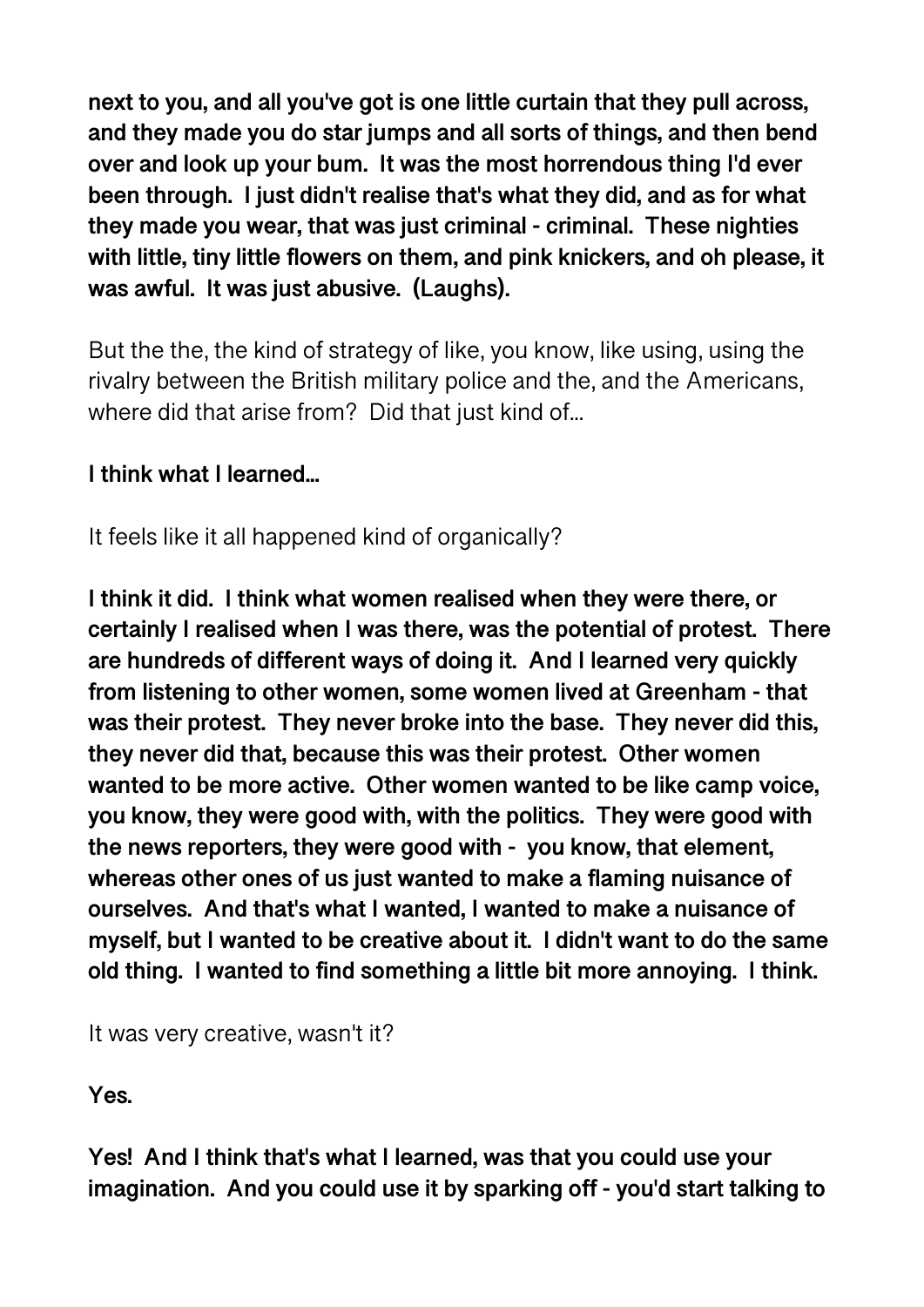**women say 'Oh, it'd be great if we could do this'. And then somebody would go 'Oh, but if we did that, we should do this with it'. And before you knew it, you were off doing it. Because that's what happened. You didn't have these, these sorts of discussions and let's do that action 4 years time. No, it's like, 'Come on, let's go!' You know, the times that I crawled through the woods, and crawled right round, and sort of heading towards Yellow Gate, literally big, big sort of through the woods, things so they would not see us approaching the fence. And then we'd have - there were certain characters. (Laughs). There was, there was a certain 'character', shall we say, and I absolutely love her to pieces. But she was not the person who took on an action with you. Just because she'd miss it. She wouldn't really realise what was going on. She'd go 'Oooohhhheeruugh', and you'd crawl for hours quietly. And she'd go, (loudly) 'Where are you women?' (Laughs), you're like 'Aaaarrgh!' I've just spent two hours crawling through the mud for nothing now. So there was, there was sort of some real characters at camp. There were some people who were very vulnerable at camp. And there were some issues that came up, that were interesting to explore. And we had a woman called Metal Carol, who - every part of her body had bits of metal stuck through it. She had an affinity with metal. She just had an affinity with metal. It was a bizarre one. But if I hadn't seen it with my own eyes, I wouldn't have believed it. She had no infections from any of the holes in her face. She had none. You know, how the hell does anybody do that? But she had a thing about metal. She really did. Yes, she had mental health problems also. Yes, she did. But there was a big debate at one point about her legitimacy for being there. Mostly because she went naked to Newbury train station and tried to get on a train. I think the problem was that she didn't have a fare, rather than the fact that she had no clothes on. But the point is that, then that became a 'Well, we've got to', you know, and women were very uncomfortable about looking at the idea of 'Hold on a minute, who do you think you are to decide who can be at camp and who can't?' And there was a, then there, there became meetings and discussions about things that actually were nobody's god damn business, there was public meetings about people's relationships, there were, and it was, it was good in the sense of it was good to see where people thought the lines were, you know, where**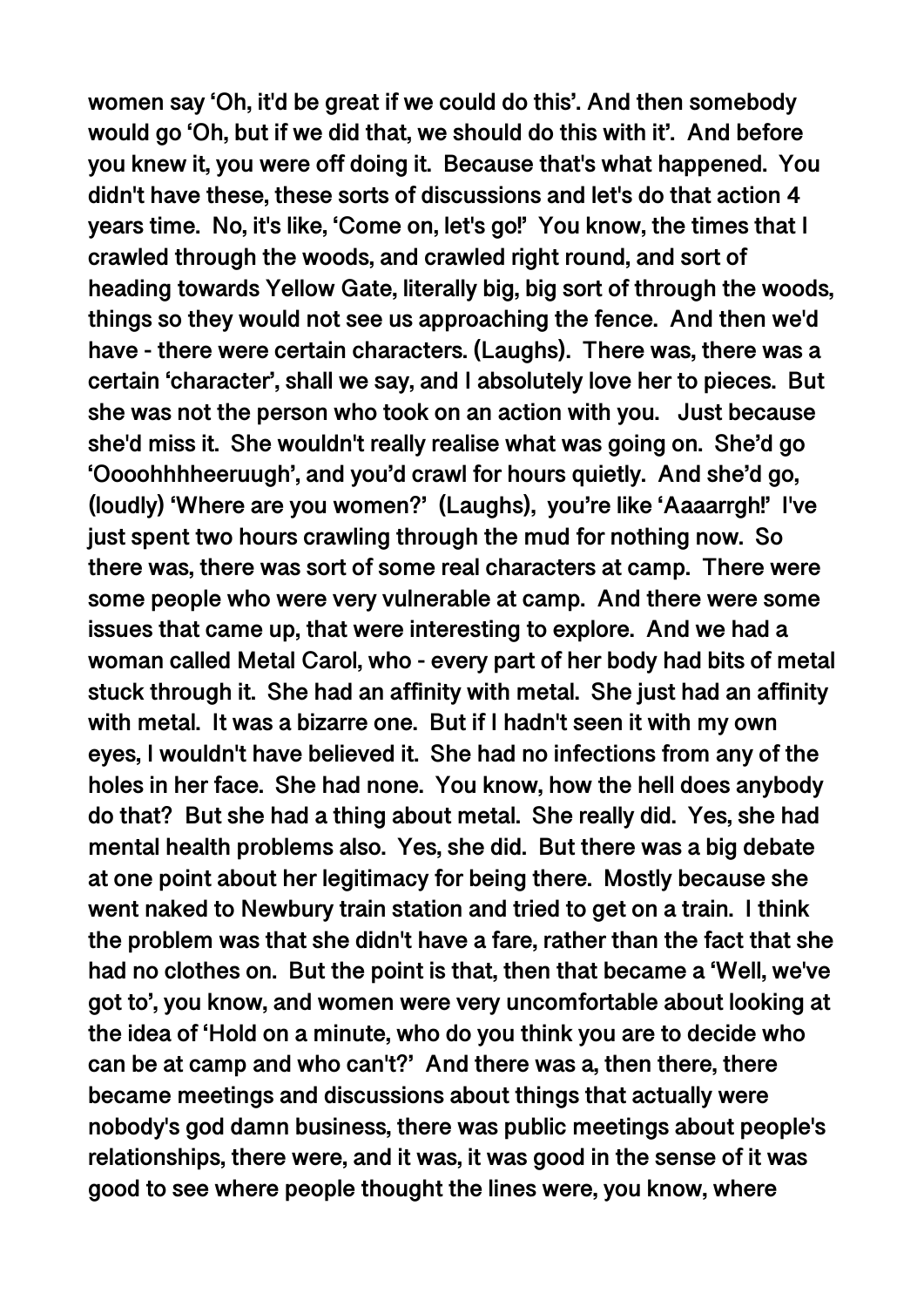**people thought the line of what was a camp. You know, it was agreed that it was vegetarian. So therefore there was no meat eating. Okay, that's fine. But then, what other rules are there? There weren't. You were women. That was the other rule. You were women. And we were here to fight against nuclear weapons. And so that was the rules. It didn't mean you had to, you know, and non violently. Those were the rules. And then suddenly, it was like, 'Well, you know, that person's got mental health.' 'Well, haven't we all? Haven't we all got stresses, haven't we all got strains, and we all got our own things going on? At what point do you think that you as a woman have a right to throw that woman off because she has problems?' And I think that that was an eye opener for me as well. It was like exploring the fact that actually you don't, you don't.** 

Do you think that with those small number of rules, that all of that negotiation, and you know, that we don't - there isn't a leader, there isn't a boss here - do you think it mostly worked or didn't work?

**I think, hhhmmm. I think - looking back at it, I think there were some people who believed that they were leaders. And that was okay. Because the rest of us thought you - you enjoy that. You enjoy that, if that's if that's what you want, you enjoy that. But I think that they were good spokeswomen. And I think that that was more, you know what it was about, rather than being leaders. I think they were leaders in their own right - as women, but that didn't mean that we were followers, if that makes sense? I think they were good at being the spokeswomen. They were good at being the person who was out there. And often, often being the straight, and straight Christian, white, and politically capable of speaking, made it easier for the world to hear the cause. Rather than hear some of the women at camp - I think possibly wouldn't have made as good as speakers, in that way. I think they would have often given the viewpoint of the majority of us, but I don't think they'd have done it in a way that other people were prepared to listen to at that time. So I was really good for the leaders, because I was happy about having the leaders, because they were the ones that dealt with the boring press and dealt with the boring, you know, sort of reports, and we**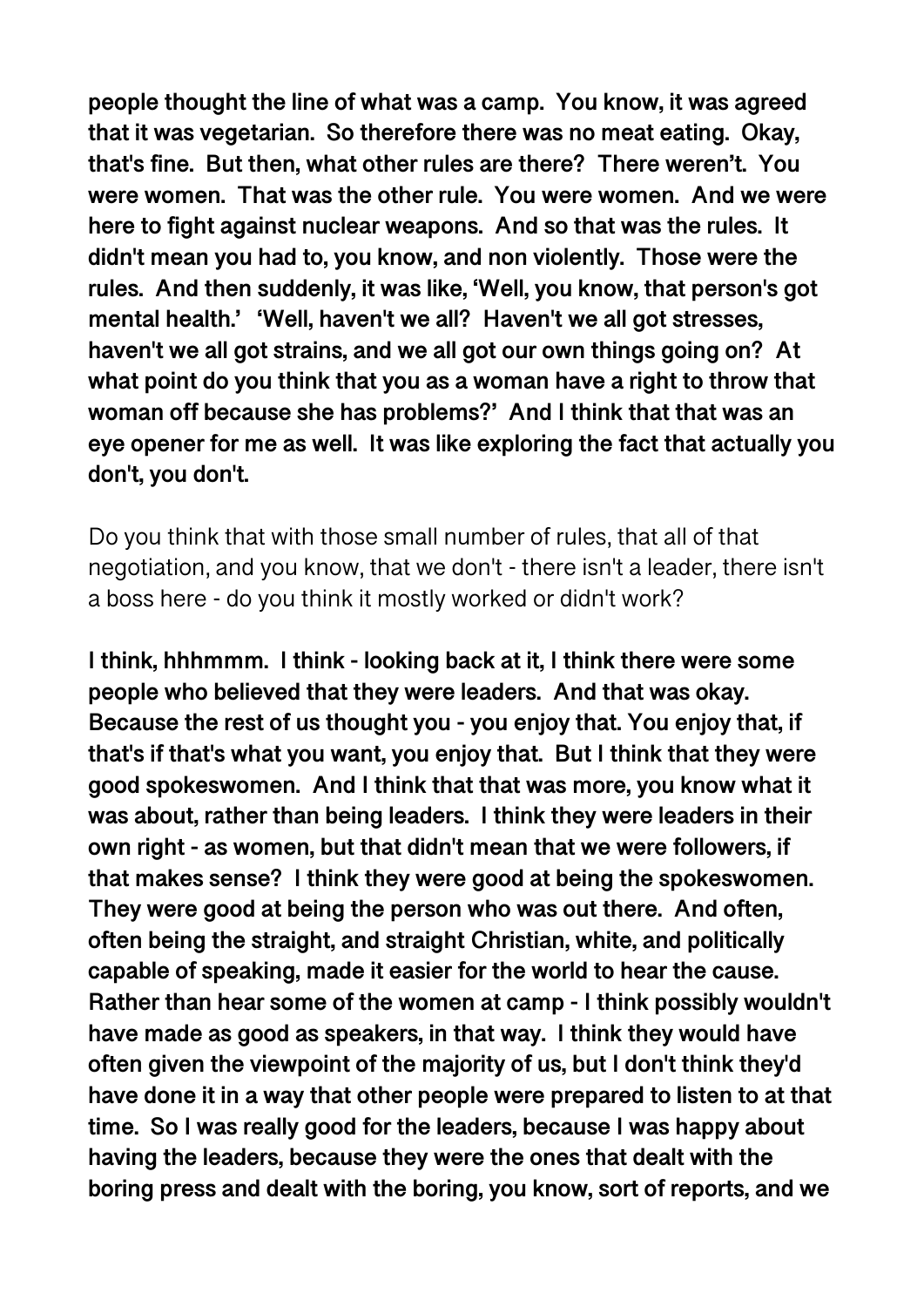**could get on with the business of developing ourselves as women, and being as awkward as we could in our in our demonstrations.** 

So as long as they expressed what was happening well enough to the press, then you let them get on with it?

**I think there was a need for that, there was a need for the story to be told. I wasn't ready to tell it. I didn't want to tell it, and I don't think most most women did. But the women that did tell that story, told it on behalf of everyone else, and sometimes there was - there were clashes with that sometimes.** 

And then back in the camp, like you say, what, what's the line between...?

**I think we explored the line, we explored the line to the fullest. I think that I was most mortified at a meeting that I went to at Yellow Gate, where they were discussing a woman's relationship. Because she had entered into a non-monogamous relationship. And it was upsetting one of the people involved. And so they decided to, to bring this up as a you know, not the women involved - other women, and I found that absolutely fascinating. I think I just thought, what the heck? That's none of your business, or mine. And I, you know, my view at that time was 'Uh-uh-uh', that's not my business. That's about three women entering into a relationship that is their business, and I was very clear on that for me. But there were meetings about people who shouldn't be at camp, there were meetings about a lot of things that perhaps I looked at, and I thought, no, I don't think so. I think the only meeting that had any validity was money meetings, and the money meetings went depending on who, who was, who was running them, they went well or badly. (Laughs). I would say that I loved certain people being at the money meetings, because they would stretch out the hand of love and recognise that some women needed different things, other than boots to make them happy. And I think that, that, that was helpful. If you'd like me to be more specific than that, I would probably say, at the money meeting that I enjoyed the most, was when I actually got a pair of boots**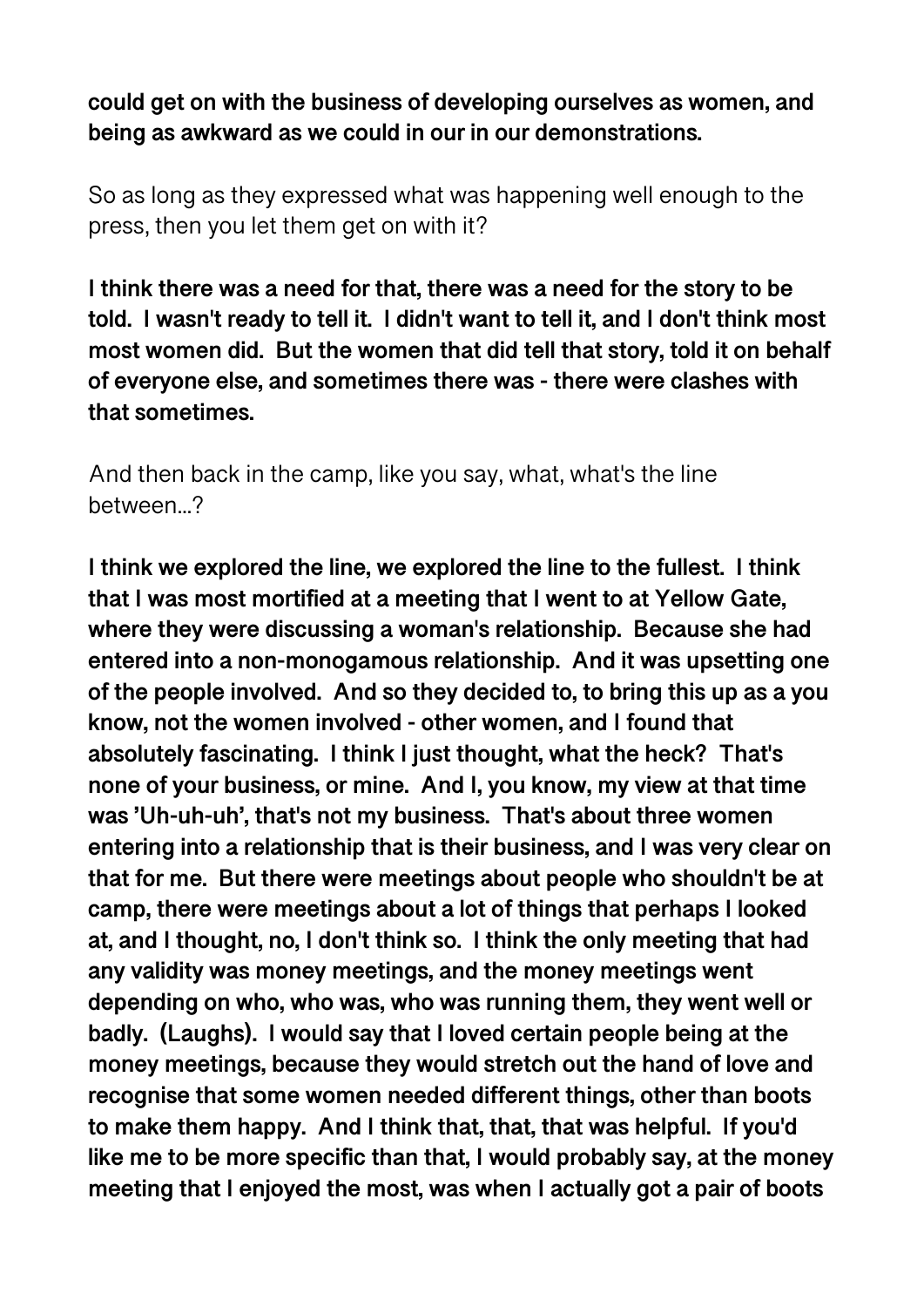**that I desperately needed. I also got two bars of chocolate that I really wanted. Um, other women pooled together and went and got a weed, and that was really appreciated because we'd had a really hard time, and it was cold, and it was wet, and we were all depressed, and other women were really quite happy to go and get a bottle of booze, or go to the pub, and some of us wanted a weed. That's the truth of it. And that's what we did a run. And there was awful trouble the next day about that money meeting. (Laughs). Because all these things were spent, and you know, when we say there wasn't a hierarchy, there were a lot of people who believed that they were part of that hierarchy. And they would come and tell us 'That's not a valid thing', but we'd already got our weed. We'd got our chocolate, I'd got my boots. We didn't care.** 

So was there an idea that this might bring the whole thing into disrepute?

**I think that was the whole idea, that we should be, you know, we should be worrying about how people would expect us to spend the money that they're giving. Well, for us, we thought - you know, we're the ones living in the dirt here. We're the ones living in the cold here. And if we don't want a bottle of beer, and we want something else instead - like a bar of chocolate, then so be it, you know, it was it was lovely. It was like Linda McCartney came, right? And she came with chocolates, and wine, and sweets - and she brought all the lovely things, the things that people didn't - people were really practical, and that was lovely. It was lovely to see those tins of beans rolling in month after month. It was lovely. But really frankly, I wanted a bar a chocolate! I did - you're sitting in the dirt, you're cold, you're wet. You know, this is not a lifestyle that you'd go 'Yeah, this is great'. So a bar of chocolate was so appreciated. And I'm not saying that the beans, and the bread, and the you know, and I mean goodness sake we had, we had miners bringing us coal, which was just fantastic. You know, something as practical as coal was so needed. But Linda McCartney with her booze, and her chocolates, and her guitar was much better for me. But for other women, maybe something different and I think that's the point. Every woman there was different, their needs were different. The way that they managed being in**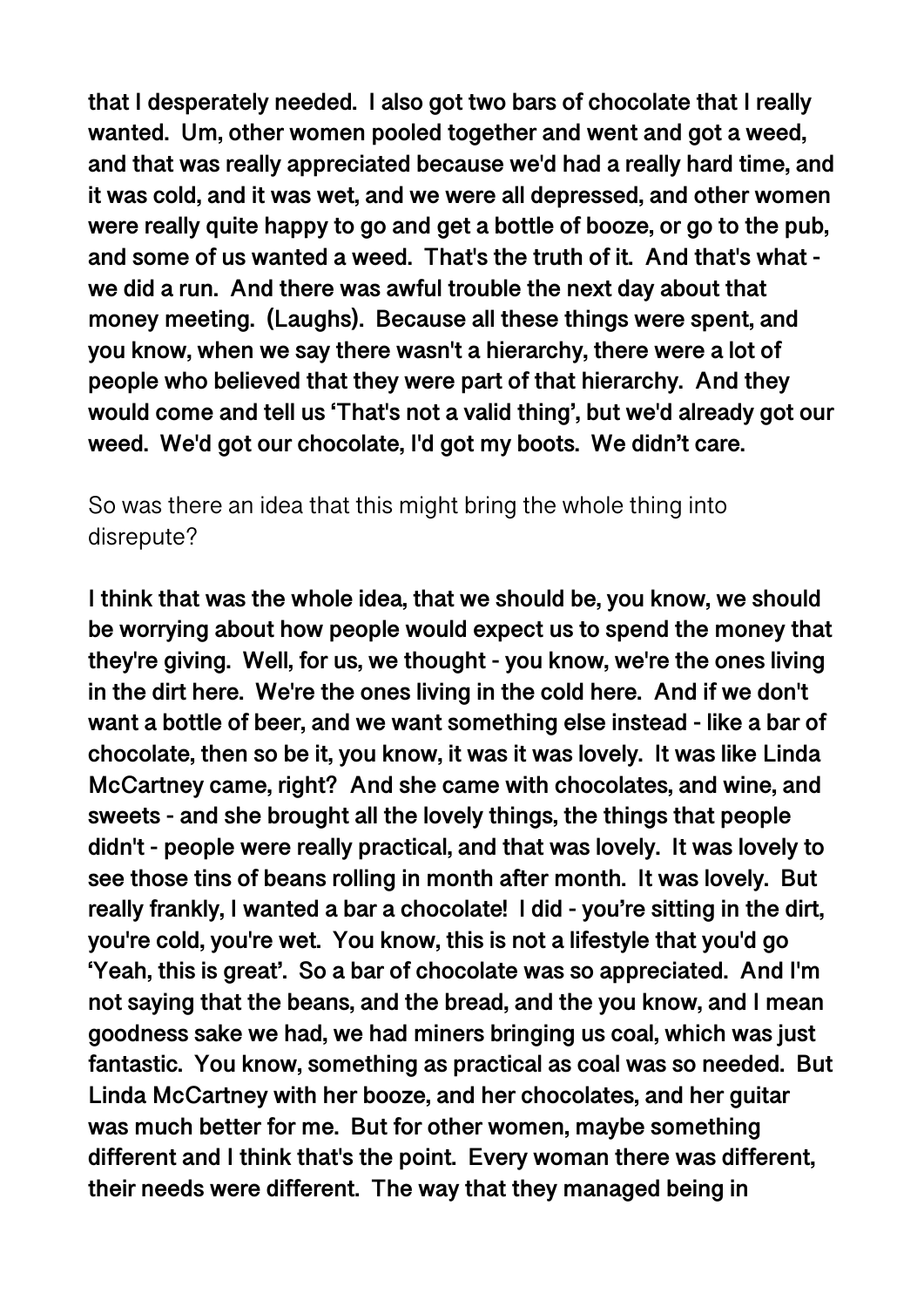**Greenham was different. Some people would manage it by staying for 2 weeks, going away for a couple of days, and coming back. Some people would manage it by staying for months on it, some people would manage it by doing a demo every day, and going backwards and forwards to jail and to prison. And, you know, everybody dealt with things in a different way. I had phases of when I seemed to be living in the police station, and phases when I wasn't, you know, you, you, you sometimes need a bit of a break, a bit of a step back. But that didn't mean you wanted to leave Greenham, it just meant, actually, I'd like to leave my clothes on one more day. You know, it's like I was part of the prosecution, which Stella took against the Ministry of Defence police, where we got it through court. They tried to offer us money. They tried to offer us bribes to walk away from that case. But we evidenced that they had done strip searching on a regular basis. They were prosecuted, they were found guilty of it, and forced to pay compensation. And as a result, it opened up the Ministry of Defence it's the police for immigration, deportation, it's all of those prison service - searching people going in, it all became illegal, they couldn't do it anymore. And that was, I think, was one of the most, the biggest things that came out after Greenham. After the days when we were actually living there, was that case - that stopped them from being able to do that. They were strip searching us for, come on, who's gonna stick a spray can up there, it's not going to happen, but they were doing it to humiliate us. And we, as a result took a case against them which, you know, we won, and so that that precedent was set. And so strip searching is not allowed to be done in the way it was. Now fortunately for us, one of the police officers who we worked very well with, and had a good relationship with - Ministry of Defence police, moved her job. And she made a statement for us before she went, she went to America. And she wrote a statement, signed statement for the solicitor before she went, evidencing, and she was prepared to come to court. And so therefore, they had to cave - they, the the judge advised them twice, 'Settle this, settle this, because I'm not gonna be able to find in your favour.' They were trying to say a personal search wasn't a strip search. Because a personal search, they just took all your clothes off. You know, whereas a strip search, you just take all your clothes off, but**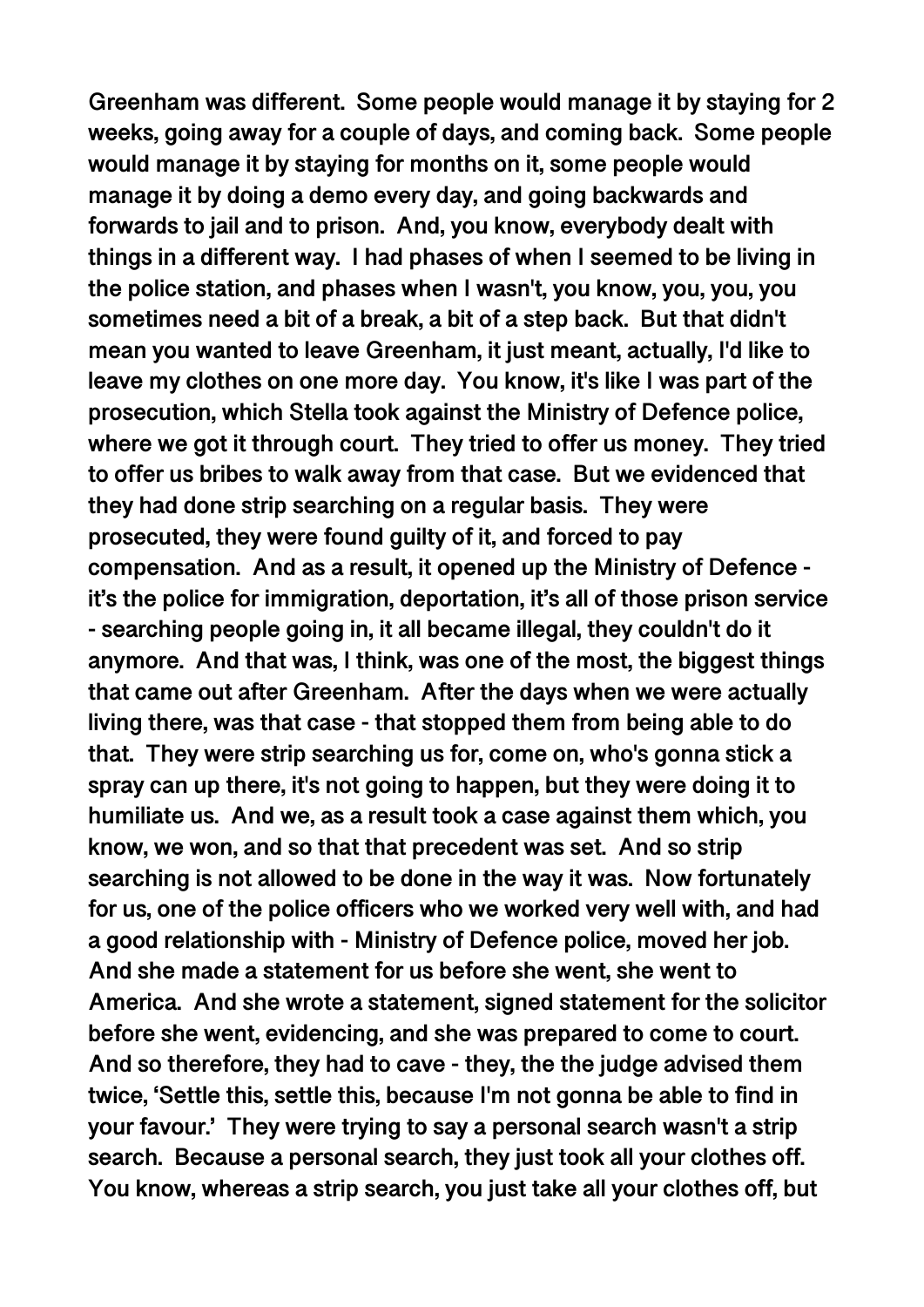**there are two different things - apparently. (Laughs) Well they're not anymore - under the law they're the same thing now. And that's, that was quite significant.** 

So in terms of legacy, that is a really practical thing...

**Yeah. In terms of, in terms of what came out of Greenham that will be there forever more changed, is the way that the Ministry of Defence, and immigration, and police officers treat, and sorry - prison officers treat human beings when entering and leaving their facilities. They now have to be a damn sight more careful than they ever used to have to be. They used to search quite regularly. There's been loads of cases that have spun off from that - once we won ours, then a whole load of cases particularly prisons, there's, there's a few prisons that had a bit of a wake up call as a result of that, that precedent being set.** 

And some solidarity from the woman police officer.

**Oh, yeah, that was just fantastic. But she was brilliant. She'd always have a laugh, she'd go 'Have you done it?' We'd go 'Yeah', or she'd say to 'Did you do this?' and we'd go 'No', and she'd say 'Let them go'. Because she knew we'd never deny what we'd actually done. But we used to get in, and so many people got in and they'd say 'Oh, we found spray cans' and all this, and we haven't gone into do any damage - we'd gone in without causing damage. And we were doing things to be a nuisance. Like going on the runway, or you know, when the planes would do it, we do all sorts of nuisance things, but not actually commit any damage, because it's very hard for them to get you for trespass. And that's what we used to do. And in this particular case, we'd get arrested, and they'd go around, find something and say 'Oh, they've done this.' And this particular MOD plod she was, because she was the boss, she used to come and say 'Have you done it?' We'd go 'No', and she'd go 'Let them go.' And you know, because she knew - we'd go 'Oh yeah, well, actually. Yeah, we did'. Or 'No, we didn't', and she'd say 'Right okay, you're not being prosecuted, off you go', and she used to release us an awful lot of times because we'd get collared for stuff that**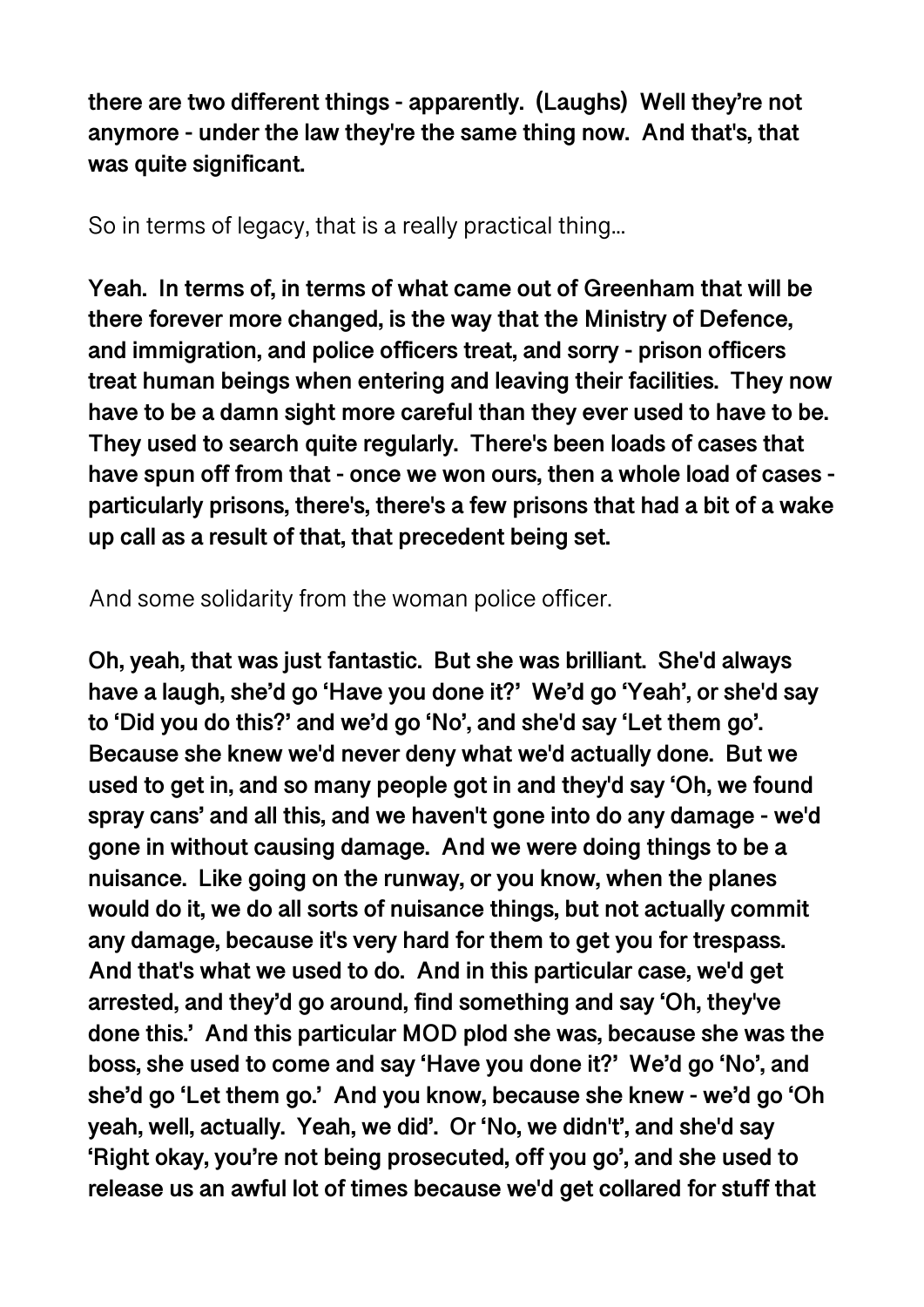**we didn't do a lot of the time. And the onus is on them to catch you. But once they've caught you, at least charge you for the right crime and, and that they just palm you off with any anything and everything, which was quite, you know, I had a, I had a couple of absolutely spectacular cases. One of them was - I was trying again to get arrested, that was my goal. And I'd gone - I'm trying to think - Red Gate, Red Gate, I don't know why I went to Red Gate, but went to Red Gate because there was no way for them to get out. And so I was going to commit criminal damage, and they'd have to drive around to get me, so I'd get a lot done. And what happened was we just started snipping away the fence, and spray paint spraying anything. And they were sort of - you've got to imagine, and it was, it was about 8 foot by 15 foot concrete block. Then there were rolls of razor wire, and then barbed wire at the front, then the fence and then another fence, and we're this side - and they're on this block. Okay, that's what you've got to remember. They're on this block with a great big - one of those big search lights. And they went 'Identify them!', because we're cutting away this fence. And this woman goes 'It's the big fat nigger from Main Gate', right and everything went silent. Now the women who'd been at Red Gate, who up until that point, were thinking why have you come to our gate - why are you disturbing us? As soon as they heard that every woman there came over, and everybody was just stood there, and she's going she's shining this light, and I'm just gonna snip, snip, and all you can hear - there was not a word, all you could hear was 'Ssssssss' from this spray can, as we were doing this. And these - this, this man's going 'Get them, get them', and she's going 'Yeah, go on. We know who it is, it's that nigger', you know, this was her. They then proceeded to drive round and swoop us off, which was quite funny, because they put me in the car next to the driver, and then he went to go and get Stella, and I'm looking at this seat and I'm thinking (laughs) that seems a bit stupid - you've left that running! (Laughs). I wonder if I can learn to drive? So I sort of knew how to drive, but I hadn't got a driving, I hadn't passed a driving test. So I slid into this, ofcourse you do, don't you - so I've got the policeman running after me down the street, and I'm driving around in a big tight circle, because I don't know what I'm doing. (Laughs). So eventually, he sort of dived into the car and sort of, and I just let go of everything, because he's**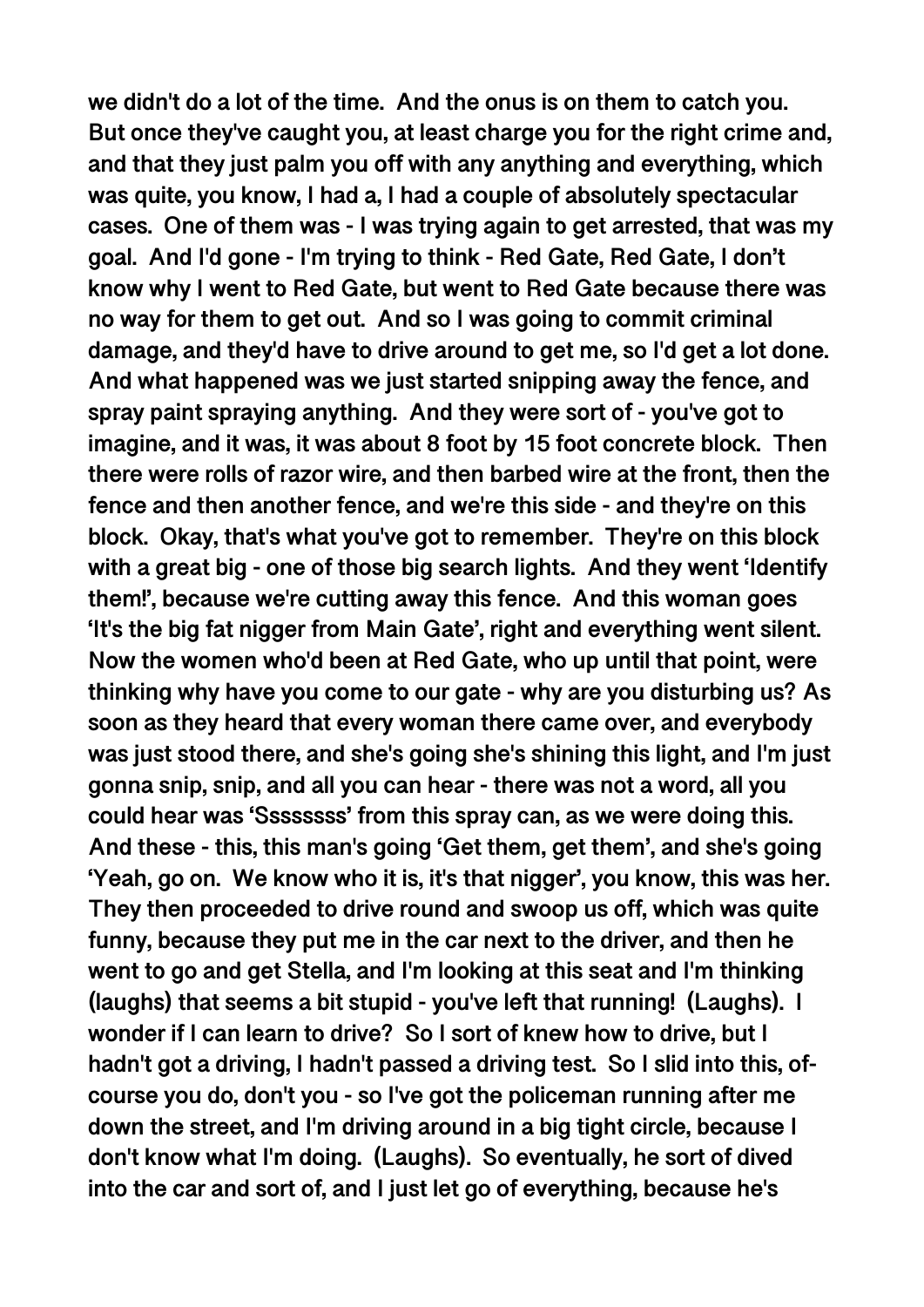**going 'Stop!' So I put my foot on the brake. And he's sort of you know, so that went down quite badly. But anyway, when the case came to court, we decided to defend ourselves - now that particular day Stella was, was somewhere, and she said 'I'll meet you somewhere. Do us a favour, bring me a weed.' 'Why yeah, no problem.' So we get this weed. It was some rocky - I got some rocky, and it's in my pocket. And we're in the court and she said - we'd gone to somebody's house, but they'd had a big row, so we had to leave there. So we just wandered around the streets - now didn't think about it. So we're in the dock, and she said 'You didn't bring that stuff, did you?' 'Oh, crap, yeah, I did! Yeah I did!' She's like 'Ah, shit now what we're going to do? and I'm like 'Well I can't eat it, there's no way', she went 'I'll eat an Opal Fruit, I'll like eat an Opal Fruit, and you pass me it in the wrapper'. So she went like this with an Opal Fruit, and the court usher came over, and the policeman, and she went 'Oh, I've got ever such a sore throat, I've got some Opal Fruits. Is that alright?' And the magistrate went 'Yes, that's fine'. (Laughs). So she, she passes me this thing, and so the case starts we're defending ourselves. And the first, the first guy gets up on, and he says 'Oh, there was a box there, it was about two foot by five foot and I was stood on it.' And we thought this was a bit weird. And then the next policeman comes up and he goes, 'Oh, it was about 15 foot by three foot.' So we're thinking, oh, yeah, we're going to have fun here, the idiots. So we're asking questions we're going 'And exactly what size was the box that you were stood on?' 'Oh, it was this size now'. 'Oh, this magical, mysterious box seems to be changing size', you know. So anyway, the policewoman comes up, and she's there and it's like, 'Oh, did you while you were there, here, you know, on this magical box that keeps changing size, did you hear the words big fat nigger from Main Gate?', and all you heard in the court was (gasps) because you can say it blatantly like that. So, so and she went 'No', and this police woman went scarlet. You know that you know when you see the red rising? We're going 'Are you sure you didn't hear the words big fat nigger from Main Gate?' She was going (breathes heavily) 'No, no, no', and she's going absolutely red, and whole courts going on (gasps). So anyway it was then 'Are you sure, as it was approximately 3 inches from your very own ear?' And she was like, 'No, no no'. So she was absolutely denying**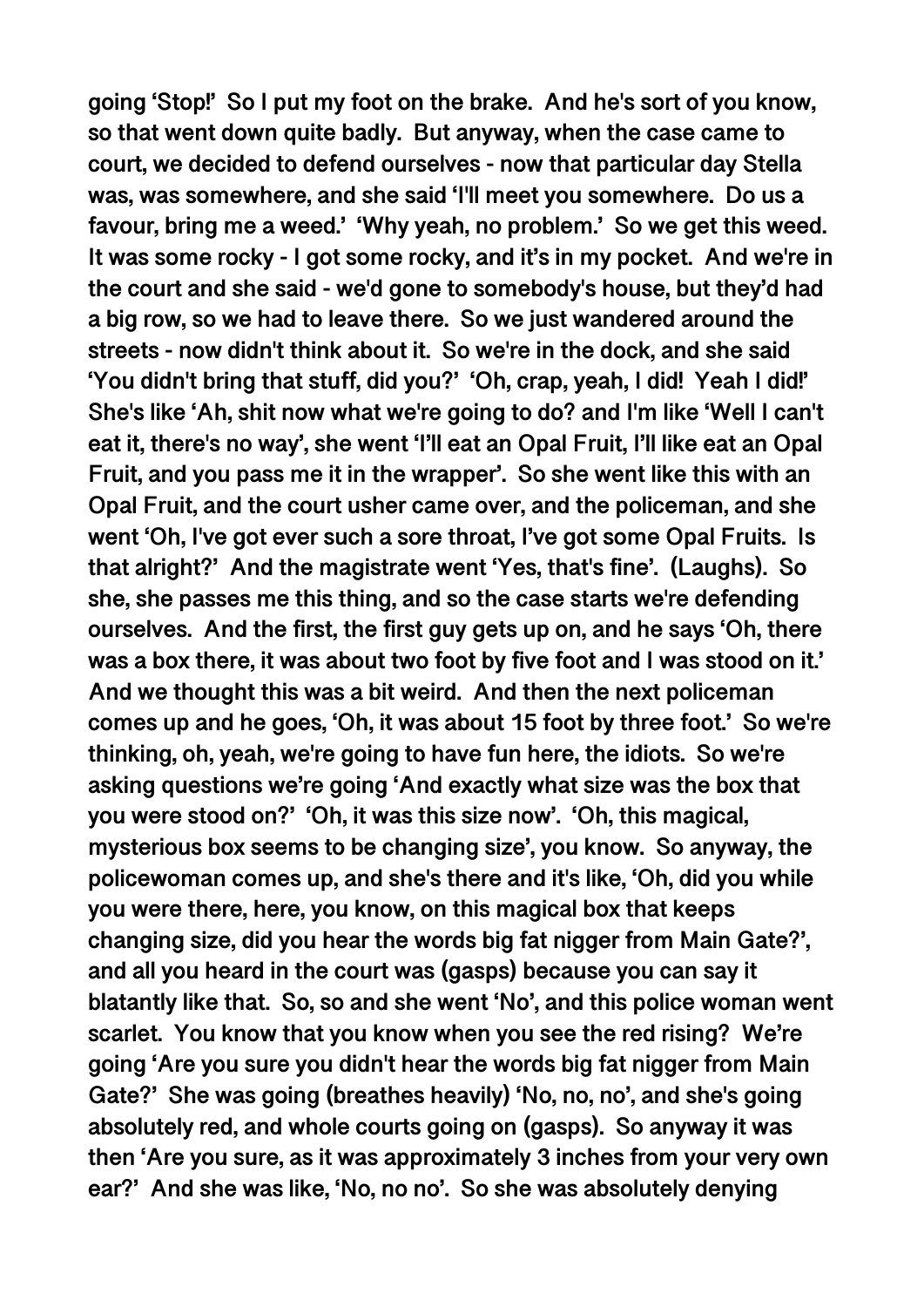**wholeheartedly that she'd said it, but everybody in the court knew she had because she was absolutely scarlet. And so anyway, the magistrate pauses and he says 'I'm going to pause this case in a minute' you know, we were chatting away - sorry, just as we were sort of saying to her But the mouth that said, you know, big fat nigger from Main Gate was approximately 4 inches from your very own ear.' I passed Stella the Opal Fruit. She doesn't think about it, opens it puts it straight in. I'm laughing me, because I bought a flaming teenth. So she's put a whole teenth in her mouth now. No it was an eighth. So she's put an eighth in her mouth. She's like (through gritted teeth) 'The size of this!' I'm like 'It was you or me, you asked for it.' So she's chomping away. So you've got to bear this in mind. So this, this magistrate then says, 'Right, I'm going to adjourn for 15 minutes', you know, and we thought there's a good chance now because of this magical mysterious box, we've got them looking like liars - it's going to be quite difficult. And then we realised, we don't want to get out anyway, the whole idea was to get arrested for something else in order to do our previous one. But anyway, regardless of that, we come back in after the adjournment. Well, she's smashed off her head now, absolutely stoned off her head. So I'm carrying on asking the rest of the questions - we've done really quite well. And the judge turns around and he says 'I'm awarding you, you know,', he says to Stella 'Oh, you don't look very well. You know, perhaps you'd better - I will adjourn your case for another day.' And she's like 'No, no, no, I'm her witness. She's mine. So no, we will do it now.' So it comes to sentencing and you will have 28 days, and you will have 14 days. So she's only getting 14 and I'm getting 28 for the same thing. So I'm like what, Stella? 'Course she's in control now. She does the speech of a lifetime, you know that - rights, human rights equality and all of that. And 'I demand' she says, 'To have 28 days like her' and I'm like 'No! You're supposed to argue for me to have 14 days', but no, she got 14 and I got 28 that was what happened in the end. Yeah, but that was that was yeah our own fault really.** 

So when the - that was a great story! (Laughs).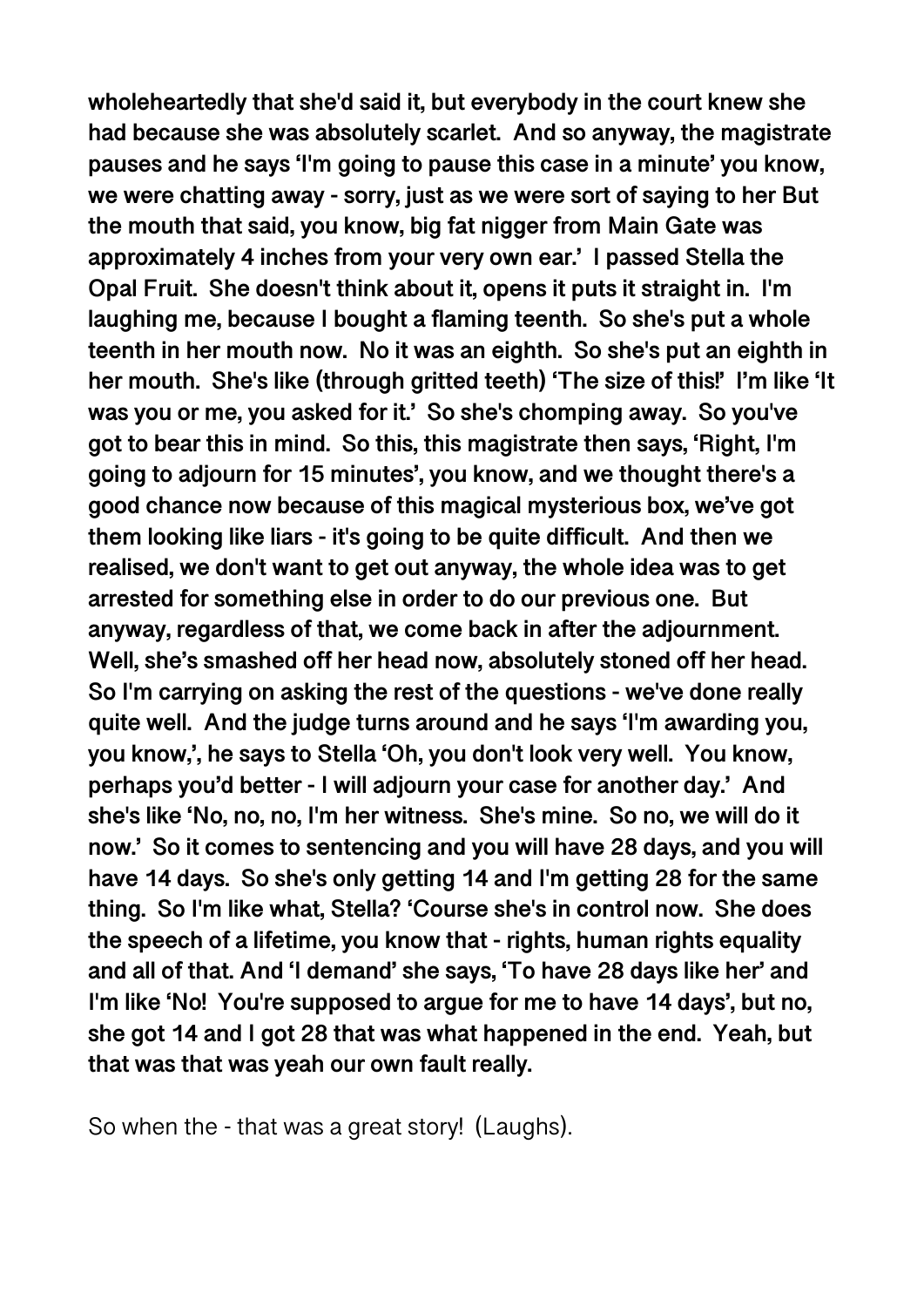**(Laughs). It was, it was a magnificent speech. I'm telling you. You know one of them when I thought - if she'd have come out with the 14, I reckon I'd have got it. If she had swapped it around.** 

So it did actually come out magnificently?

**Oh, no, it was truly magnificent up to that last line. 'I demand to have 28 days as well'. No! You're supposed to demand for me to have the 14 and we'd have been laughing, I reckon we'd have got it. But no, no, she got that one wrong right at the end. But the rest of the speech was brilliant.** 

So in terms of the, that, that example of racism was that - was the like, was it, was in the camp as well? Was there a lot of...

**I would say that there were incidents of people being very unaware. I'd had quite a big lesson in how it works, because I was the only black person for a very, very long time in, in Halsall. But then it changed, and it got very multicultural. And I saw when more people came, then I saw the racism. I didn't see it before then - you don't see it when you're the only one, but when there's a sudden influx, which is what there was, as people saw it - what it was was a deal with the local council next door. You've got a whole load of houses, you put all these Asian people in those houses, and we'll get them out of the place where we want to build our, our sort of industrial centre. And that's what they did - and they had the jobs, and we had the Asian people, and Woking took off because that, they were hoping for this sort of centre to be built in Woking. It was impractical for it to be built in in Woking anyway, and where it was built was the perfect place. But people don't see that, they just saw back then the unemployment was so bad, it was what was needed. And so an influx of Asian people for everybody else was a bit of a horror - for me it was fantastic. It was this. this opening up of a new culture. And it was right on my doorstep. And people weren't looking at me as if I was some, you know, alien from Mars. So for me, it was a, it was brilliant. It was brilliant, it, it brought to me the different smells and sensations, the foods, that tastes, the clothes, it was a sudden sort of**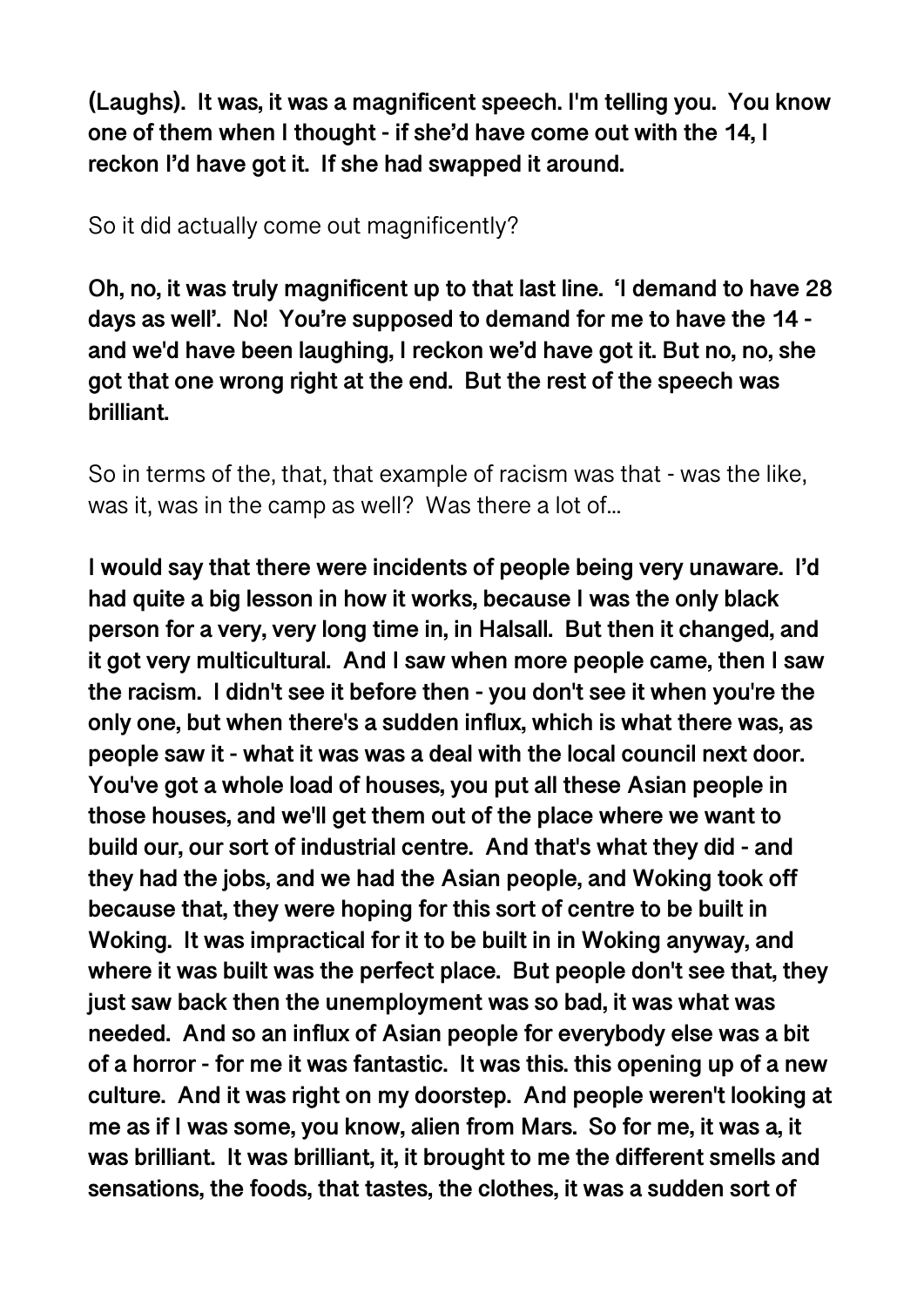**revolutionary sort of example of culture for me. And I really enjoyed that, because I'd just been around white people entirely, you know, I was adopted by white people. And so that was, that was my life I was just around white people - so to suddenly not be was quite good for me. So going to Greenham, I wasn't really expecting to ever see it at all, but I did see it a lot from the police. Less so from women, less so - but it was there. There were a few incidents that I think I couldn't put down to anything else. Which is sad because it's the last thing that I think of, I think that people are usually put off by my gob, never mind anything else. (Laughs). So, you know, and that's fine. I'll take responsibility for that. I'm not really used to people looking at me from a distance and judging me - no, just wait til I come speak to you - you'll have plenty of opportunity for that! (Laughs).** 

When the - I don't know what, so it seems to me that there was - a moment where women doing things together became um, not exactly normal, but, but women acting, organising collectively was much more common.

### **Yes, yes.**

And then, and then it stopped or it dwindled away. I don't know if that's your experience?

### **What Greenham?**

Well, Greenham and, and the wider ramifications.

**Okay, well, I'd definitely say that's true. Yeah, definitely. That's true in both in both senses. For me, for me, and I think everybody has their own Greenham story. For me the end of Greenham, for me, was I'd been on, I've been on quite a lot of restrictions from camp. Because I'd been in one action after another after another, and it was getting to the point where I was going to end up with quite a long sentence. Because they, they only take you for so long before you get really annoying. So, I was wanting to have a little bit of a calm down time before I got me**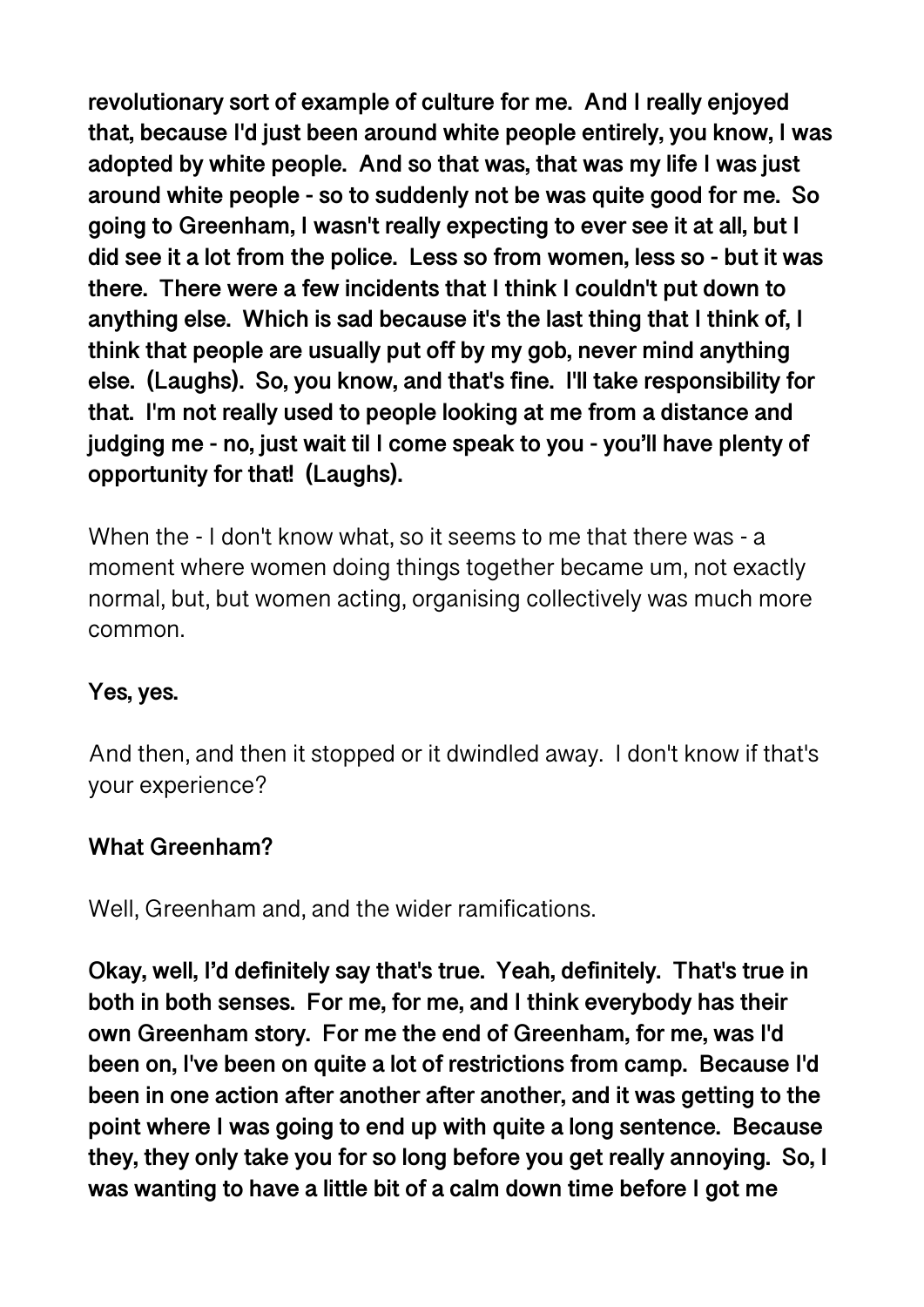**whacking sentence. And I got excluded from Greenham for a while - I got exclusion. And during that we were doing the case of trying to take the case against the police. And we went to Greenham to do some filming with a film crew that had been supporting us through through some of this, who basically wanted to be there when the Ministry of Defence got their comeuppance for what they've been doing. And we went to Greenham that day. Now this was when the Wages for Housework campaign, as far as I'm concerned, took over Greenham, and started to try and make rules that were never in a place, and tried to undervalue and undermine everything - as far as I'm concerned, that was woman. And they did so very effectively. They went around telling women what they were and what, how they weren't good enough. And they'd done, they did exactly what men were doing in society to women, and I was quite revolted by the whole organisation. I loved the idea of what they were doing. Um, but there was a woman who was wandering around who basically came up to me and said, 'Wilmet Brown tells me that you're basically you're not black enough to make comments on things', and it was just like - having a white woman come up to me and tell me I'm not black enough entertained me no end. I found that very amusing, because I thought, one, you know, by definition, this is none of your business, and what are you doing being told by some woman to go and tell other people - what the hell kind of setup is this? Greenham was about women exploring, and expressing, and being themselves, and coming together to unite under one banner. We're all very different women doing it a different way. What the banner was about honesty, the banner was about truthfulness, the banner was about openness. It was about warmth and caring, and working together and solidarity - not about what that, that campaign brought, which was segregation, and a deep sense of superiority that was so not deserved. And I looked at it and I was quite mortified. And I think the changing moment for me was a woman who was opposed to something that they were doing was actually refused the right to have a standpipe to get her water, and that was the point that Greenham had died for me - that a woman stood there right in front of me and said 'Oh, we don't give them the standpipe. They're not entitled to the water.' I reached my hand out for the standpipe, she gave it to me and I walked and gave it to that woman,**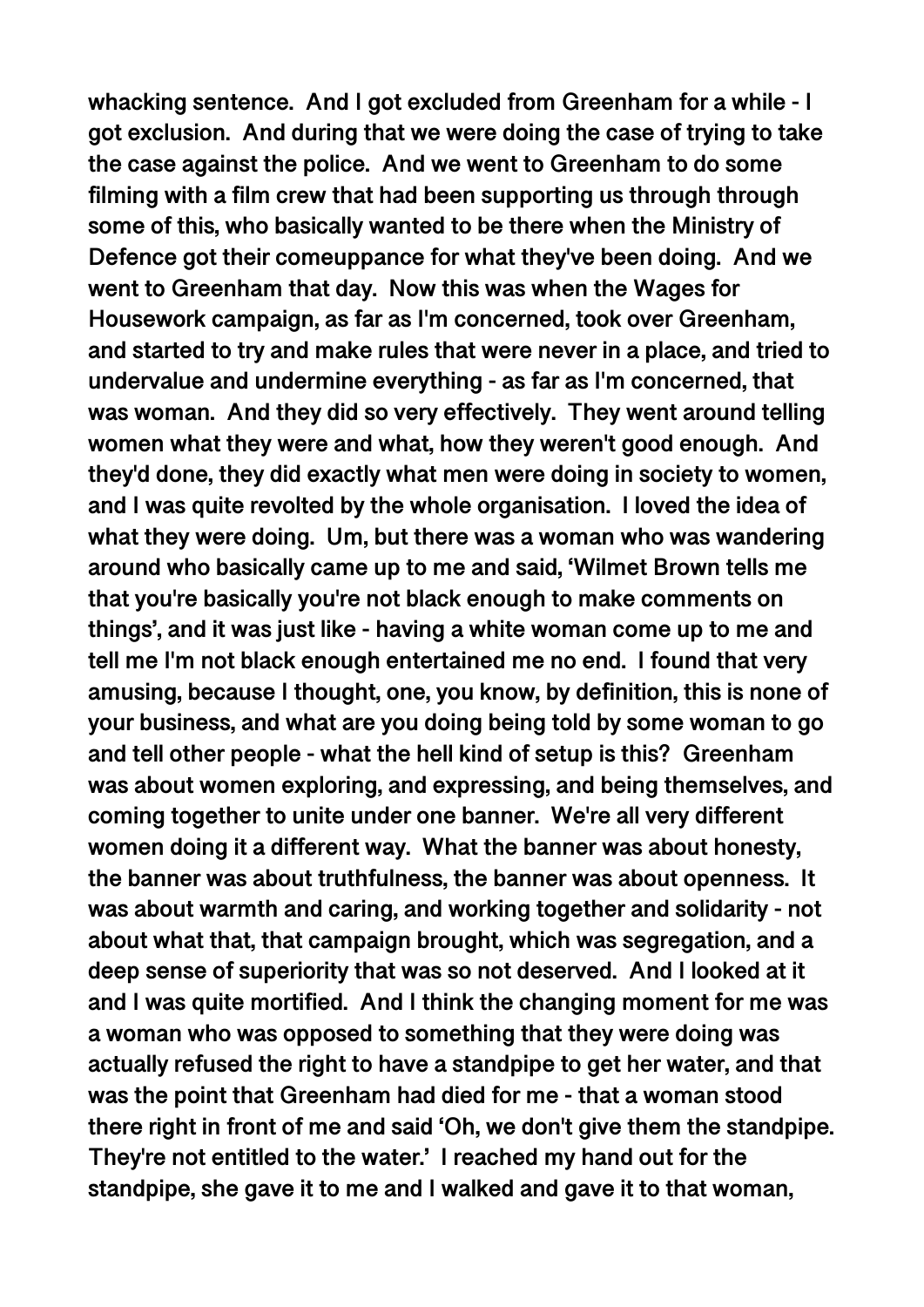**and she kicked off me for giving that woman the water. And I just thought Greenham is dead. Greenham is dead if you are refusing a woman water - what is wrong with you? Wages for Housework, people who are oppressed, people who are - who are working for nothing 24/7, are actually standing there refusing another woman water. What the hell? That was Greenham dead for me. That was not, not what Greenham was while I was there. That was not what Greenham was when I was living there. Greenham was about women supporting, and loving, and caring, and sharing and being awful about things - sharing things they shouldn't, commenting on things that they shouldn't. And learning, learning those lines - learning those, those, the way to do things - learning about from other women, what you say means to them. You know, seeing it from somebody else's perspective. And suddenly, the times I went in going 'No, 'cause this' and I'd come away going 'Actually, she's right'. It was, it was a learning curve for women. But these women were telling and controlling other women, and I just thought, how can you be allowed? And then I thought, of course you can, because people have given up on Greenham - because they must have done for you to be here. You know, that's, that was the end of Greenham.** 

Were there rules about who was not allowed anymore? Or was it...

**As far as I was concerned, there was never any rules about who was not allowed. The only people that were not allowed were men.** 

But had they - did they kind of make it up on the hoof?

**I don't know.I think they just were a group of controlling women, who got onto a political kick, and decided to wave their little flag. I think they had no validity at all at Greenham, they had no right to be there when they were depriving other women of the basic need of water - that was just - there was standpipes everywhere. Everybody had a standpipe, if you didn't have it, you'd go 'Where's the standpipe?' 'Oh, it's over there'. Somebody's get it for you. You'd go and help women with their water. They'd load it up - some people had cars to take them it around to you**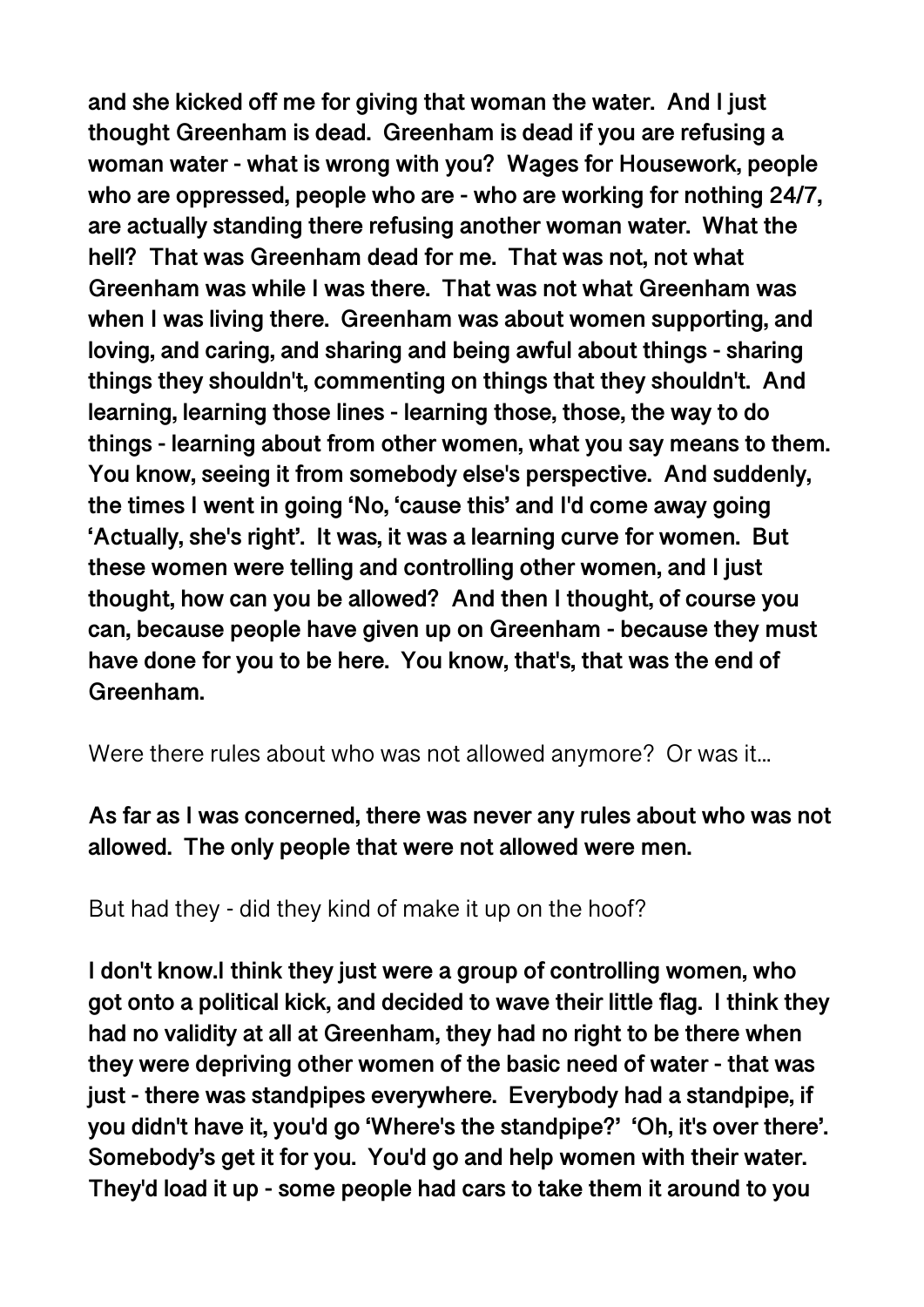**know, sort of the gates the other side, but, you know, lots of people came to Yellow Gate for water for their gates - they would bring tubs and containers. It isn't anybody right to say 'No', we, we sorted it so we could have the standpipe to get the water in the first place. Who are you telling women you can't have that? That's a basic human right. What are you going to do - tell them they can't poo in the trees as well? It's like what the hell? That just was, was the death of Greenham for me was allowing Wages for Housework to go anywhere near. I don't know why women didn't kick off when they first arrived - I don't understand. I was on exclusions at the time when that happened, because I would have been going 'Who the hell do you think you are, depriving a woman of water? That's a basic need.' I had loads of arguments with people, people would disagree with me, we would have quite heated debates about things. And then we'd go 'Oh, someone needs water. Okay.', and everybody started - off you go together to provide those women with water and you just, you know, you'd be opposed to everything they stand for - doesn't matter. You don't deprive a woman of water, food or Tampax or anything. And that was, yeah, that killed it for me.** 

I mean, when I was asking earlier about seeing women doing all the things, I wasn't meaning exactly in terms of like, what amount of a masculine role and a feminine role, I was meaning more, because whatever there was to be done, including being an absolute horror.

### **Yeah.**

All the roles.

# **Yes.**

So, you know, so everything you know there being absolute pain in the arse, being magnificent.

# **Yes.**

All, all everything was women.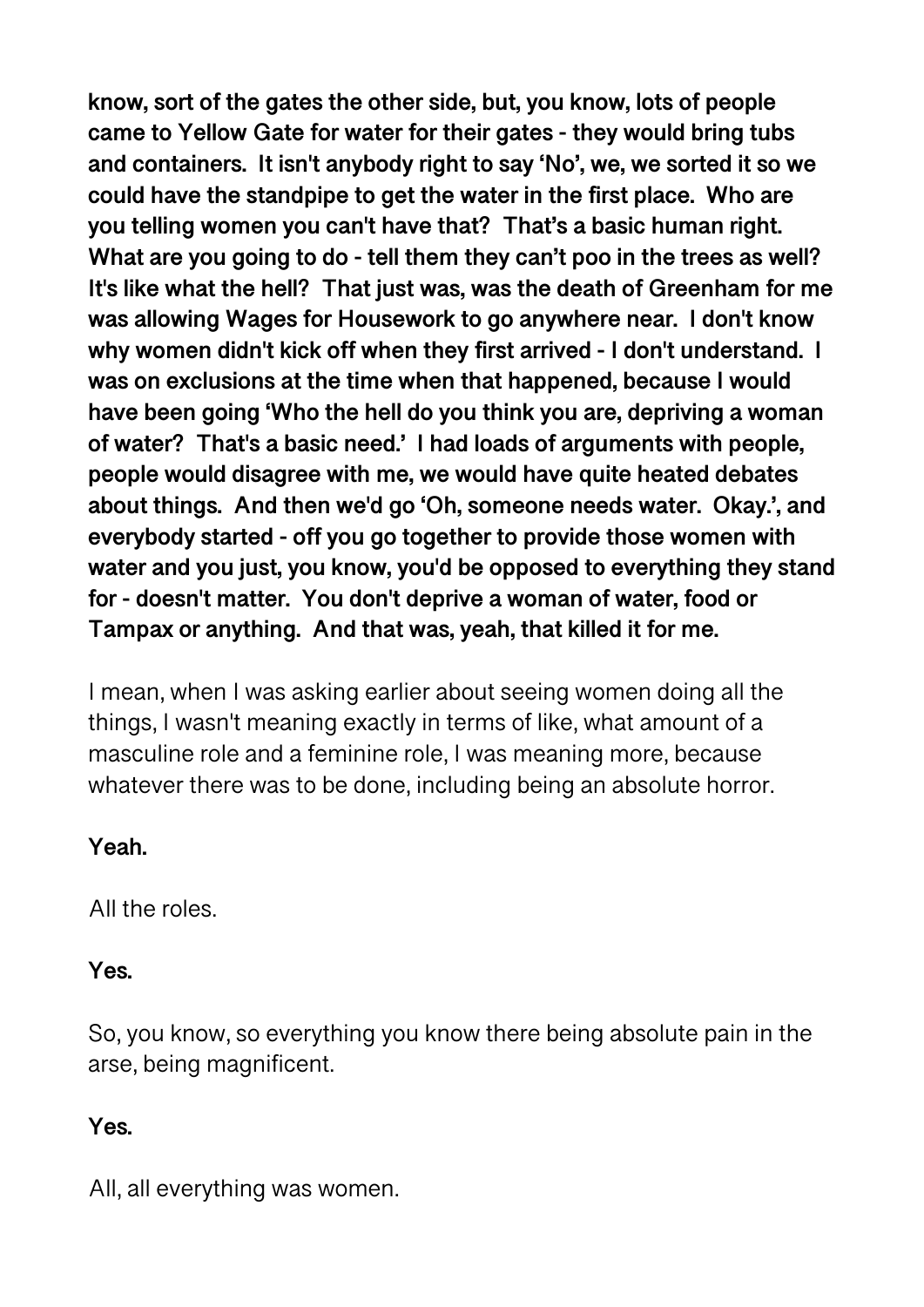### **Yes, yes, it was.**

And so, you know it kind of it just made it - you went whoah! All of these things are possible then.

#### **Yes.**

Which I suppose includes coming along and doing what they did?

**Yeah, yeah. And I think that - I'd never seen it before, because there were lots of women with different issues, as well as the nuclear. Lots of women came with knowledge that perhaps I didn't have, or understandings that I didn't have. And I learned a lot from sharing experiences. I learned a lot from listening to women's songs. I found that you know, there was a lot of creativity there. There were a lot of there was a lot of poetry, there was a lot of songs being written. There was a lot of participation with women. Women were encouraged to explore their own identities. They were encouraged to explore their sexuality. They were encouraged to explore their, their political identity. And their, (sighs) their understanding of what being woman was. Because for me, I would not - I would, I was fighting for the right for women to be whatever they wanted to be. But if that's what a woman wanted to sit at home and be with her husband producing babies and not - then that's fine, as long as women who don't want to do that don't have to. And that was for me, the biggest issue was about women being able to be themselves, and be true to themselves. And for me, the fundamentals are that care and understanding between women that there always is, when you're walking along the street at night and you see a woman you hurry, she slows and you end up walking together. That is natural. That is something that you will not know that woman she will not know you, but you're walking at night and that's safer. And women automatically have those things, and I think Greenham showed me the extent to which that would go. Women would lay their life down for you. And you realise that that's what it was about. This was about**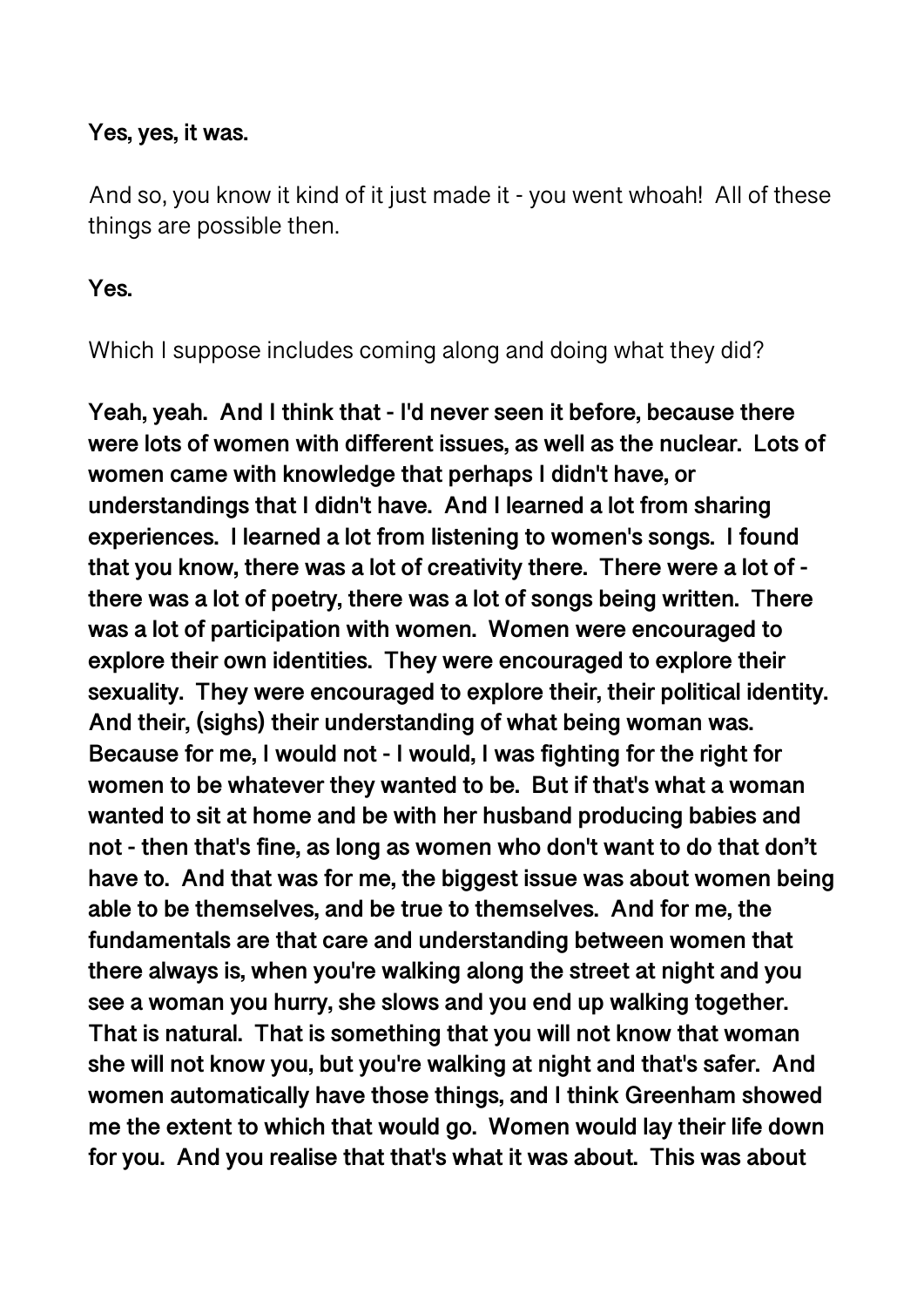**making a difference. And if you're going to make a difference, you're all in. You can't be partway in. And I think that that ,when I went with my, 'I'm not going to prison' thing, I think I went a little bit half hearted. And I think it took me very little time to find that that's not how it works, and that you have to put your whole heart and soul into it. And I loved it. I loved it. I loved the excitement of sneaking around in the bushes. I loved the stimulation of sitting there around the campfire, listening to women talk about their experiences, which was so far different from mine. You know, there were women from very, very poor backgrounds who had had horrendous situations while growing up. There were children who'd been beaten by their fathers, or their husbands or there were people who had beaten their children, or they were - you know, there were women of such a variety there, women with emotional damage, women with suffering women, you know, and women who were on fire, who were there in the centre of their woman-ness, and ready to share it, and ready to show you that there was another way - even if it wasn't for you, showing you another way kind of opens up that narrow perspective that we have. That is our own life. (Laughs).** 

#### What do you think happened to all that, then?

**I, I'd like to think that like myself, I took it away and aimed it somewhere else. I think that I don't, I don't feel like, I don't feel that I left Greenham at the wrong time. I feel that I left when women were loving each other, and caring for each other, and being furious with each other, and being angry with each other, and being positively awkward at sometimes, because that's what women are. But I, I left at a time when that was still in existence. It was that coming back after those exclusion, those months of exclusion to see how far away my home had become - that it wasn't anymore. And I think maybe that that's what I needed because they closed the door on Greenham for me - Wages for Housework, killed it, killed it, it wasn't like that - it was full of love and care, and sharing and giving and compassion and passion. And they turned it into some political tool. And they were using it to put other women down, but that wasn't what Greenham was about - Greenham was about supporting other women to be themselves, and helping them to achieve that inner**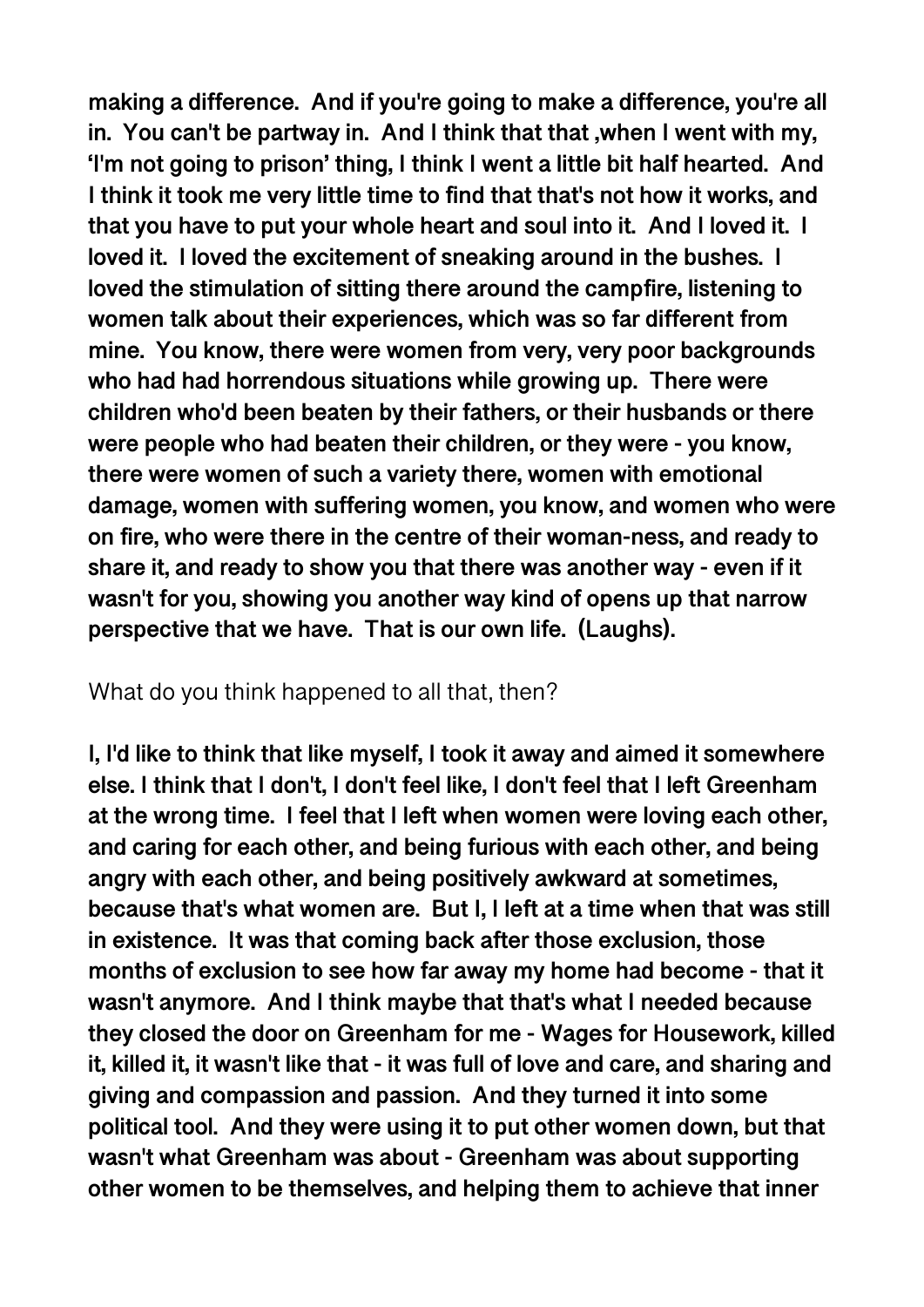**them. And that was what it was about, and they turned it into a political tool. I don't think I can say any...** 

Some of that went out, that good stuff went out, you think, from everyone who had experienced it?

**I think some people got quite beaten by that. But lots of people walked away, because they couldn't tolerate that ruining of something so important, that smashing of that beautiful picture that we all painted. And I think that that was, was very sad. And when I walked away from that, I walked into other campaigns, but I walked into the anti strip searching, and I walked into things that were slightly related - in South Africa house, and, you know, and then the (inaudible) Monday's campaign, and then Faslane, and then Burton Wood, and then, and then and then - I was a political creature. And I think Greenham gave me the confidence to, to be woman - to be who I was, and recognise that that's not always going to be the same as someone else. And actually, I might have to slow it on down and have a look at the women around me, and try and support them in who they are. And I think that it taught me some really good fundamental skills that I then went and applied in other areas of my life.** 

Do you think that Greenham women are misrepresented?

**Now, that's always a difficult question to answer. I was going to say no. And yes! Because that is the answer. Some women were the 'dirty, scruffy lesbian pot smoking hippie junkies', you know? No, they weren't. But this was the image that was portrayed. Were they pot smoking? Yes. Were they lesbian? Yes.** 

Wooly hats!

**Say again.** 

Wooly hatted lesbians.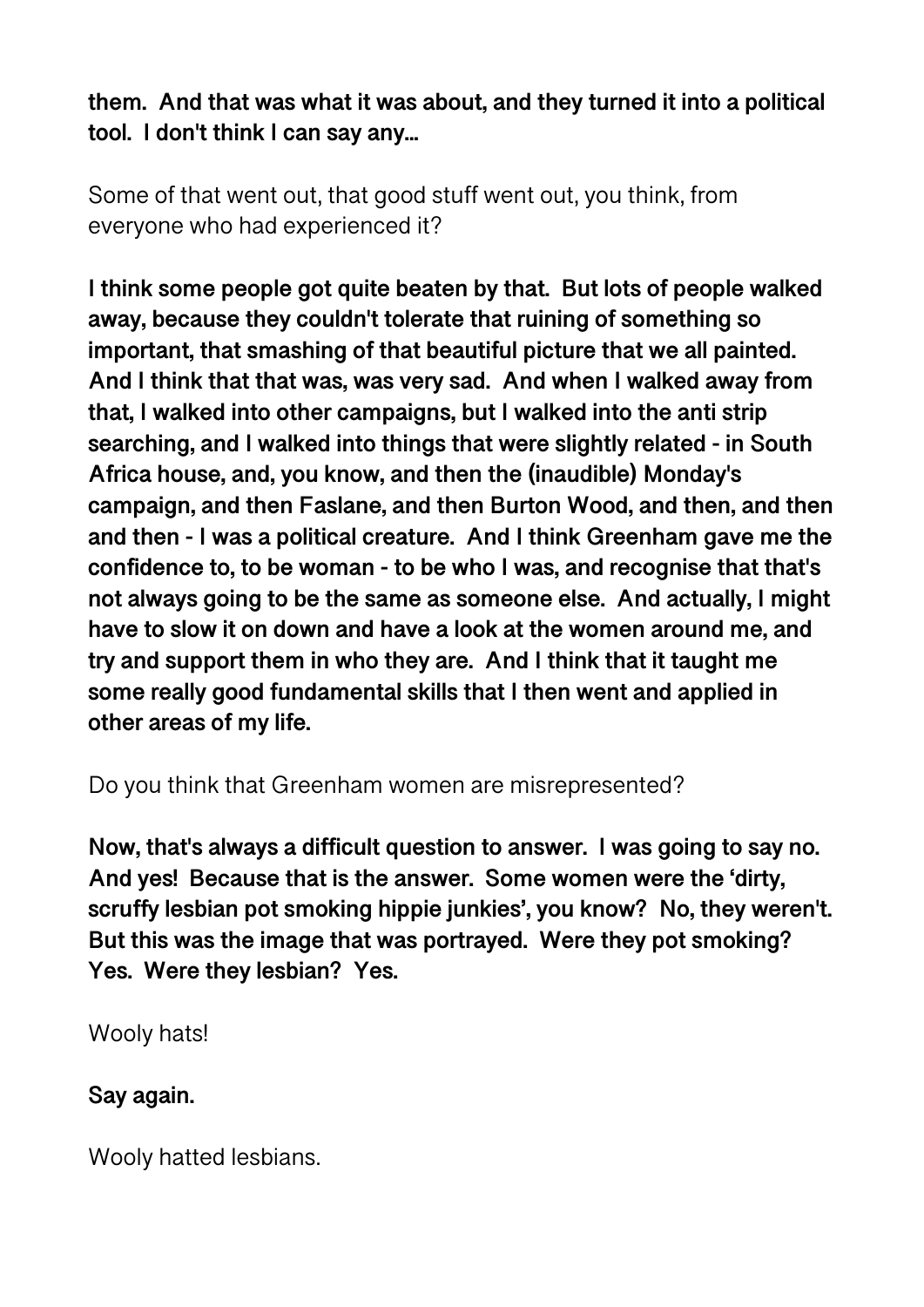**Yes. And there were lots of, of straight women and lots of you know, there were lots of different women, but people went to type - so they were all women, therefore they've all got to be lesbians. Was that true? No, it wasn't. I would say, I would say probably half to three quarters were lesbian. But I wouldn't say more than that. I really wouldn't. You know, I was thinking back to some of the some of the friends that I had there, you know, at Yellow Gate - about 11 or 12 straight women I can think of straightaway. You know, the lesbians - probably 20 of them, that I can think of straight away - so not, do you see what I mean, not this massive sort of, you know, they're all lesbians was a bit over the top. Were we all woolly hatted? I tend not to wear a wooly hat, I had lots of hair so I didn't bother with the hat. Did people wear hats? Do you know, hardly anyone did! (Laughs). So maybe misrepresented with the woody bobble hat thing. I think that was more visitors than that was women that lived there. I think most women that lived there had their own styles, their own images their own anything's. And...** 

Is it your experience, do you think that straight women and lesbian women used to do things more together?

# **God yeah.**

### And now they don't?

**Yes, I think that's definitely true. I do think that's true. I think that, I think that when you have a political issue, women tend not to worry too much about the sexuality of those around them. Whereas I think now, it's far more prevalent - people do and, and I've seen a division with people. I find that quite frightening because I have, I have more straight friends than I have gay friends. That's because of the life that I live. I tend to be around a lot of women with children because I've run play schemes. I've run, and I work with children, and most of the sort of political action that I've done over the years has been because I have my own children. I started a self insemination group in Manchester called Ness Work, which was also referred to by Olga Maitland in Parliament, she waved my leaflet around going 'Sodomy, sodomy this**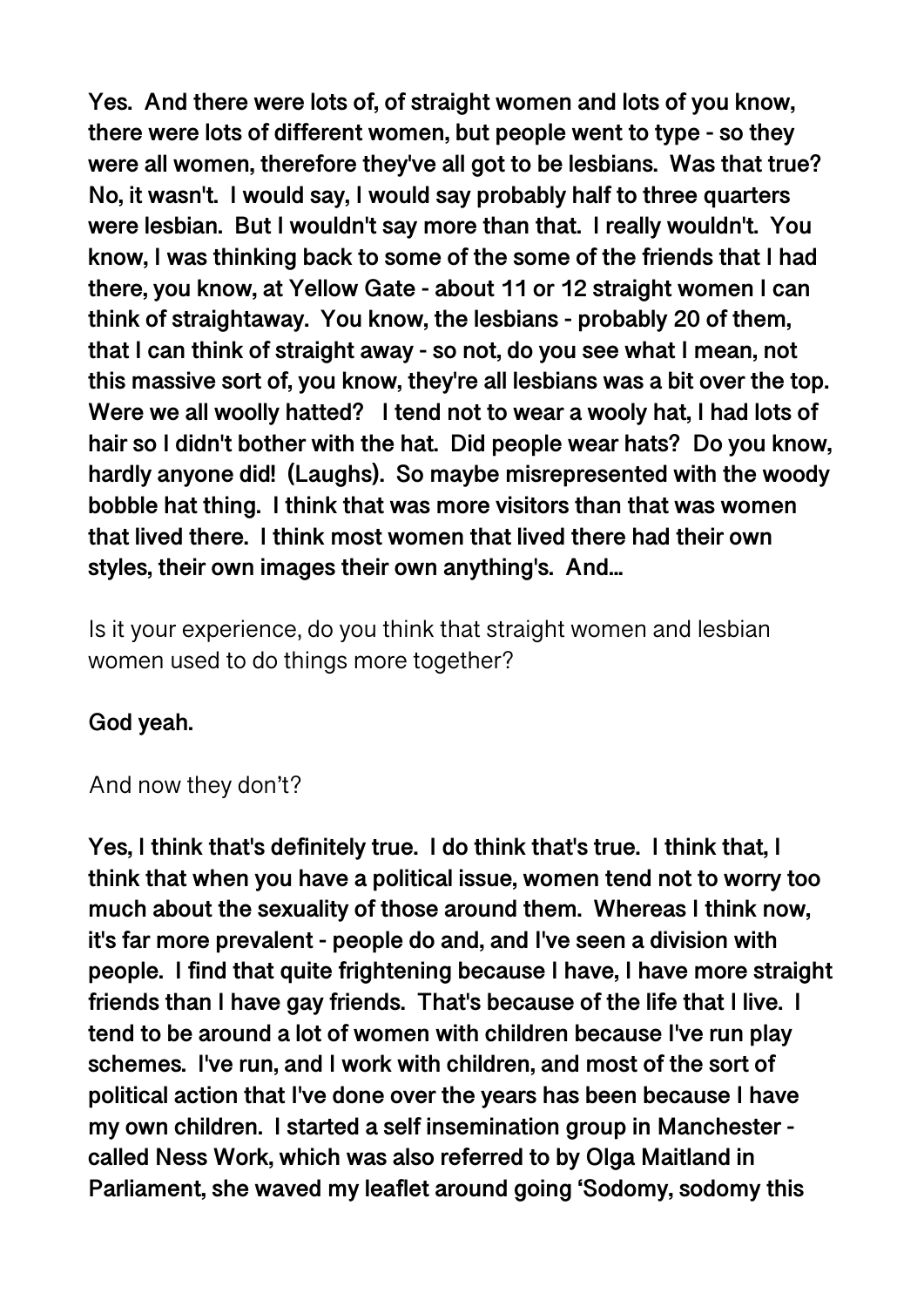**is', because the Ness Work group were calling for people who wanted to have babies but she's going 'Sodomy!' - it's all quoted in the book, it's quite funny.** 

I've never forgotten the name Olga Maitland for quite a long time.

**Yeah, I love her. She's just fabulous. You know, objecting to my self insemination group. And it was a group for women, it wasn't a group that, and she was going 'It's for lesbian women, and they're all going to be committing sodomy, sodomy!', a sort of a like little technical hitch there but you know, leave her to it. But that - the bluster that there became over that, and it got us the best advertising ever. We had more women hear about that group because of Olga Maitland actually standing up parliament and having a big tizzy about it. If she hadn't done that, we wouldn't have had the sort of, well, we wouldn't have had as many people at the first meeting. And it was very, very successful. And I went on to have a few children, as did a number of others - as a result of that.** 

So do you think that that that shift in, in politics, and a lot of the identity politics, do you see it as - do you think it was, do you think there was something behind it? Do you, do go with a kind of conspiracy theory about, like, with the Wages for Housework and everything? Do you think is was deliberate?

**Oh I think at the time, at the time, I just think they were a pack of incredibly selfish people who couldn't see beyond their own bigotry, and they really needed to sort of sit down, chill out, listen to what other women said. They thought they were the world's authority on everything. They were hilarious. We used to sit back and laugh at them really, but then that was before they did the damage. When they started going in to very vulnerable women at camp and telling them that they weren't good enough, that was just, that was just so horrible. That was something we'd expect from men - you wouldn't expect that from women. And that really hurt me, because they used their power, their experience, their eloquence, to stamp on the - on vulnerable women.**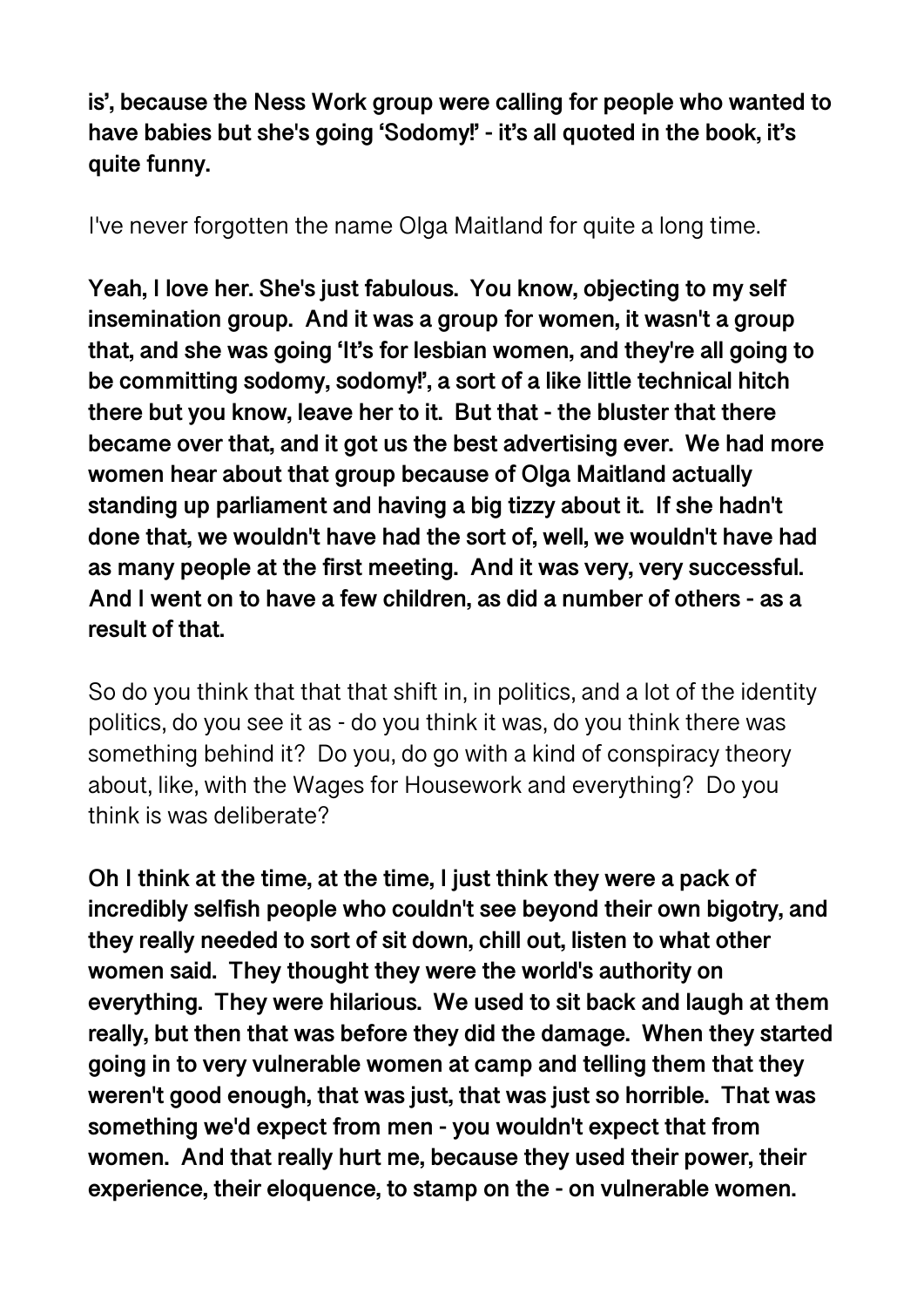**And that's just, that was so far away from my politics, because my politics was about we're women - we're women first. And as women, we're very powerful, if we work together on a cause, and we might disagree on 1000 different things, but right now, we're here to change this. We can do this as a group of women, we can change this working together. And I think that what they did is come in and say 'Well, you're not good enough, and you need to be doing what we're doing before you're good enough to challenge' - that is not the way that I think that any human being should be. That's like society that was like what men would been doing to women for years. It was horrible.** 

Some people think that that was, that was some home office or some you know that....

**No, I just think there were a pack of really ignorant women. I do not think for one second I think Wilmet Brown was the most despicable human being back then. I can't, I obviously I don't know what she's like now. But what a foul women to go in deliberately to put women down to tell other women to go and put women down. What the hell are you on? What the hell was going on in your head? Yes, I'd heard the conspiracy theories, and we used to laugh at it. People say, you know, she's being paid by the state to behave like this - to sort of ruin the identity of Greenham. No, I don't believe that. I just think she was a very stupid woman. A very nasty spiteful woman, who wanted to put other women down. Why would you want to do that? Why not come and join and, and give an add to. She was a destroyer, and that was horrible. She destroyed a number of different campaigns - from I can hear. Back then - that was what they did. They just went in, took over, took the power from a situation, got loads of press...** 

I feel it goes to the point about saying women and can take all of the roles, including the one of...

**Oppressor. There it was. There it was. That was a lesson to me in itself. Because I've been there in it, feeling this lull, and I went away. And 3 months later, this is only 3 months - a passage of 3 months passed. And**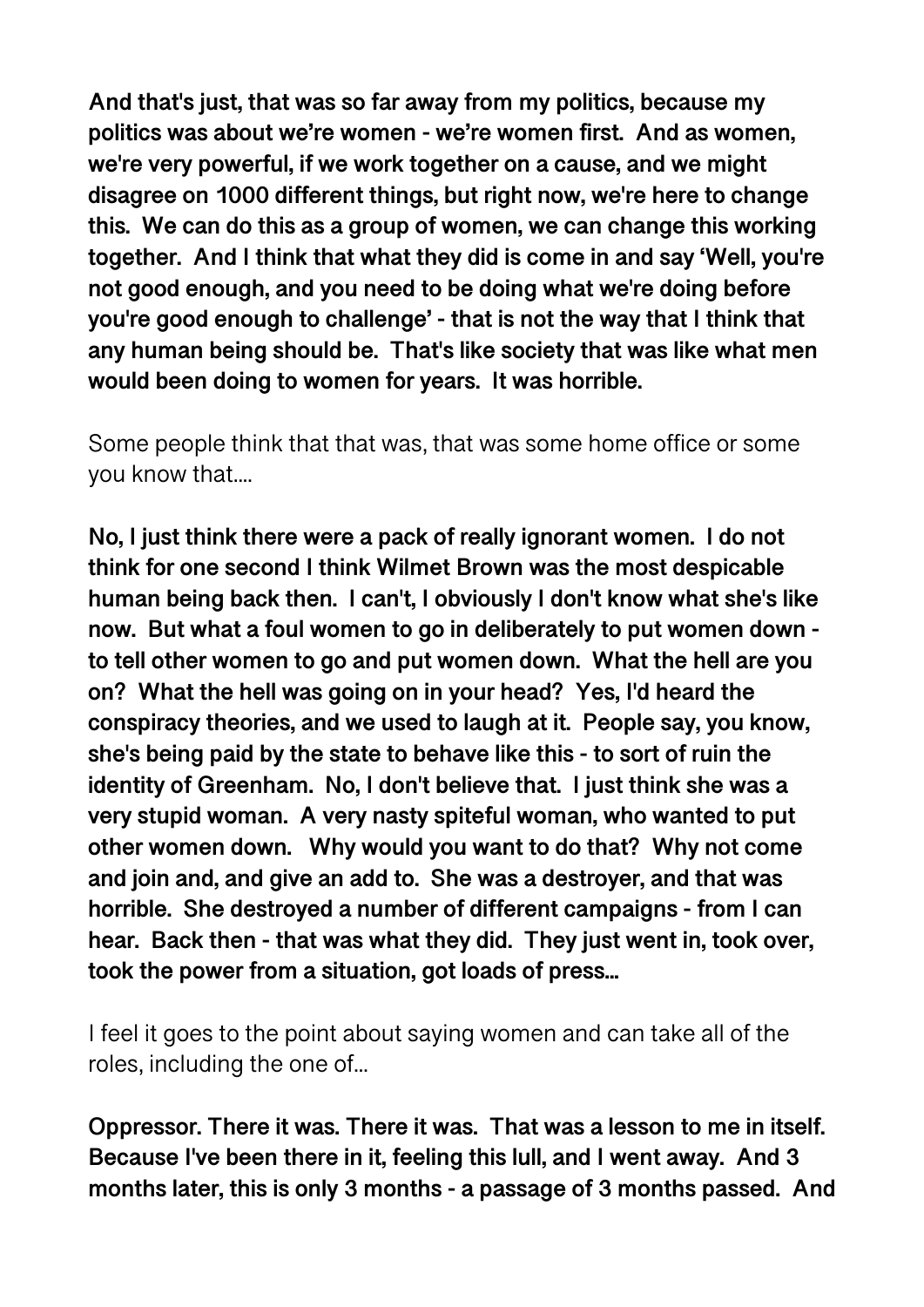**they had devastated the whole campaign, they'd devastated the whole idea of being being there. That was just heartbreaking, heartbreaking, and very deliberate because they've gone and instigated themselves at every gate - so that they could, you know, they'd spread out, divide and conquer. It was awful. It was awful. You know, and that's, that's hard when people are telling you that you're crap, because the one thing about Greenham is that people were going 'No, come on, we're okay. We're good.' And when people were struggling, the idea was to kind of get to the root of it and help them. You know, lift them up, not point out those those weaknesses, but point out the strengths, say 'Ah, listen, we're not all good at everything. But look at this, we're doing this and this is great.' That was the idea to build, to build, not to destroy. I feel quite passionate about that, don't I? I've just realised - I do, I feel very passionate about that - Greenham was about building, it was about making a difference and working together, and changing the world at the same time as looking at yourself and changing you.** 

And back to that question about legacy then, what do you think in the end - that that's part of the legacy for you, is to carry on believing that and living that?

**I think thing for me is there's that phrase 'Greenham women are everywhere.' And any woman who can say Greenham women are everywhere understands the concept that you take from Greenham. Because it wasn't about you being in the dirt in that moment, it was about the women who went and did speeches and oh, oh, there we go. I can't believe I didn't tell you about that. I was standing around at the camp one day and somebody said 'Oh, you know, you haven't been on a talk have you? And I went 'What do you mean a talk?' 'Oh, it's like there's a women's group in Italy, and they want somebody to go and have a little chat', and I thought oh okay, I don't mind that - I've never been abroad. 'Have you got a passport?' 'Yes, I have', you know, no problem. So obviously, there's another woman was there - she was a separatist. This is significant. So I go with this separatist woman. We - I've never been on a plane. So I arrived, what 15 minutes before the flight was due. (Laughs). Yeah, I took this big bag of sweets because**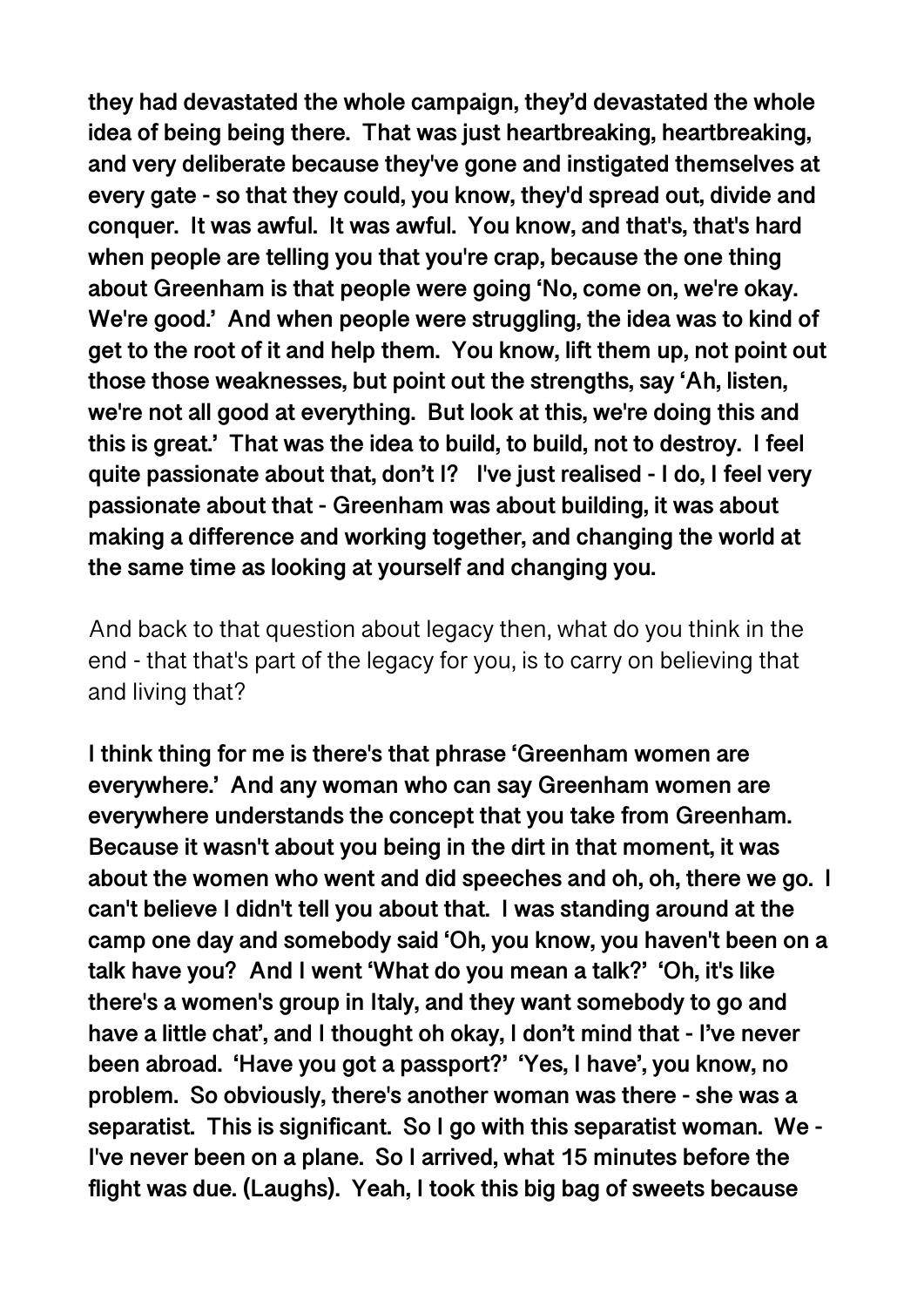**somebody said you've got to have sweets for an airplane, and I thought okay. So I rock up, I run through, they let me go, and you know the point at which they stop you just as you're going to go down to the plane, and this, this policewoman or whatever she was started taking out my sweets, and she's opening them, and I'm going 'They're just boiled sweets. I've got to go', and she's going 'Well I have to check them'. So I left the sweets ran down, got on the plane. Get there. Well, we're met by a man, which went down very badly with this separatist woman, she did not want to get in this car. But I was like, I don't speak Italian. We need to get into this thing. So just just suck it up for a minute, will you, I'm going to this woman. So we get out of the taxi. This man's been really nice. He's just chatting away, and he said 'Oh, just just hold on'. And these two women came over and said 'Oh, you know, come with us'. And I'm looking, and there are hundreds of people in suits and evening dresses and all this, and I'm thinking what the hell's this? We're going along this corridor, and he's going 'No we're coming in this way.' They're all going that way, okay, we're coming in here. So we come into this room that was probably about 20 feet across. And it had**, **it had rows of seating, and I'd say there were about five, six rows of seating backwards there - it was a bit awkward. I'm thinking this bit of an odd place to have a women's meeting. Anyway, we come in and this woman goes 'Oh, no, there's men here, I'm not doing this.' Buggers off and leaves me in this thing, and I'm thinking, what the hell is this? Anyway, I'm looking at this guy. And I'm thinking, there's like two or three people here. I thinking that looks like Kofi Annan. That's really weird, that man looks just like Kofi Annan. Anyway, it's very lit up. And this person comes over and goes 'You're the second speaker, you'll just be introduced.' I'm like 'What, sorry?' 'You're the second speaker.' I was like oh, okay 'So where's the women's group?' And she says 'Ha', and walks off. Lights, drop, ping, ping, ping, ping, ping, ping all these lights lighting up - rows and rows and rows. It was only the European Peace Conference, and nobody had bothered to tell me that. They told me I was going speaking to a women's group. And here I am now having to stand up in front of 270,000 people. Now, actually, I'm a good public speaker. But nobody told me - nobody gave me a heads up. They said it's a women's group. No wonder nobody wanted to do it.**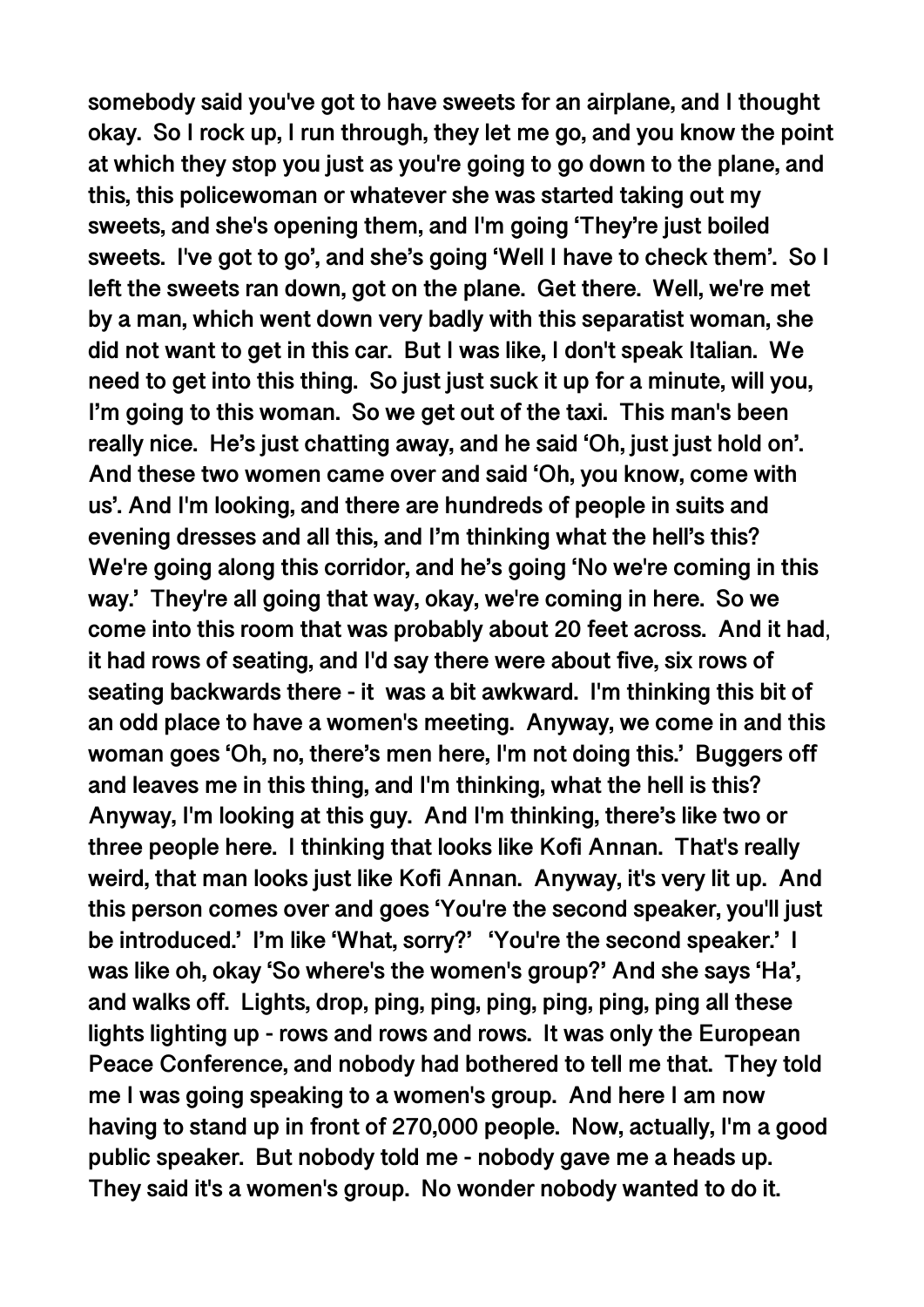**They also - the other little point they hadn't mentioned was it was a 7 day ticket. I'd only taken stuff for overnight. It was 7 days. So you know. Anyway, that's another story altogether. But yes, it was the International Peace Conference, and I was on the platform with Kofi Annan. I spoke, with translators. There was like this big glass cabinet there. So you have to stop while they translate, and then you have to carry on. And at one point, I'm saying something really serious and the whole place starts laughing. And I'm thinking, oh my goodness, keep going, keep going. And I kept going, and I kept going. And, you know, sort of. Anyway, Kofi Annan then goes up on, and he's like 'What a fantastic speaker. I'd like to pay tribute to the last speaker.' And I'm like thinking, that is Kofi Annan, that really is, you know, one of those sort of moments where you think I don't think this has happened. But at the end, at the end of it, this, this guy comes up to me and he was Dutch. And he just went, listen 'I'm just going to tell you what happened. They translated what you said incorrectly. And they said,' and he repeated to me what they'd said - I'd said something about, the policemen had just squashed me onto the floor. And the heat - it had been translated as I squashed someone on the floor. So everybody was laughing at that. So he was sort of saying that 'Oh, and thanks for the speech.' And that was just really lovely. But the fact that I was then stuck in Italy for 6 days with a separatist who wouldn't stay with the people that we were with because they were male. They had men in the house, so she wouldn't stay there. So we slept on beaches and we did whatever for the for the week with no money. No, no money. No nothing.** 

And you had to to find your separatist way around - whereabouts were you?

**Turin. (Laughs). We just headed out on the train, we just headed out on a train, and we just got off when we got to the sea.** 

Yeah.

**And we stayed there.**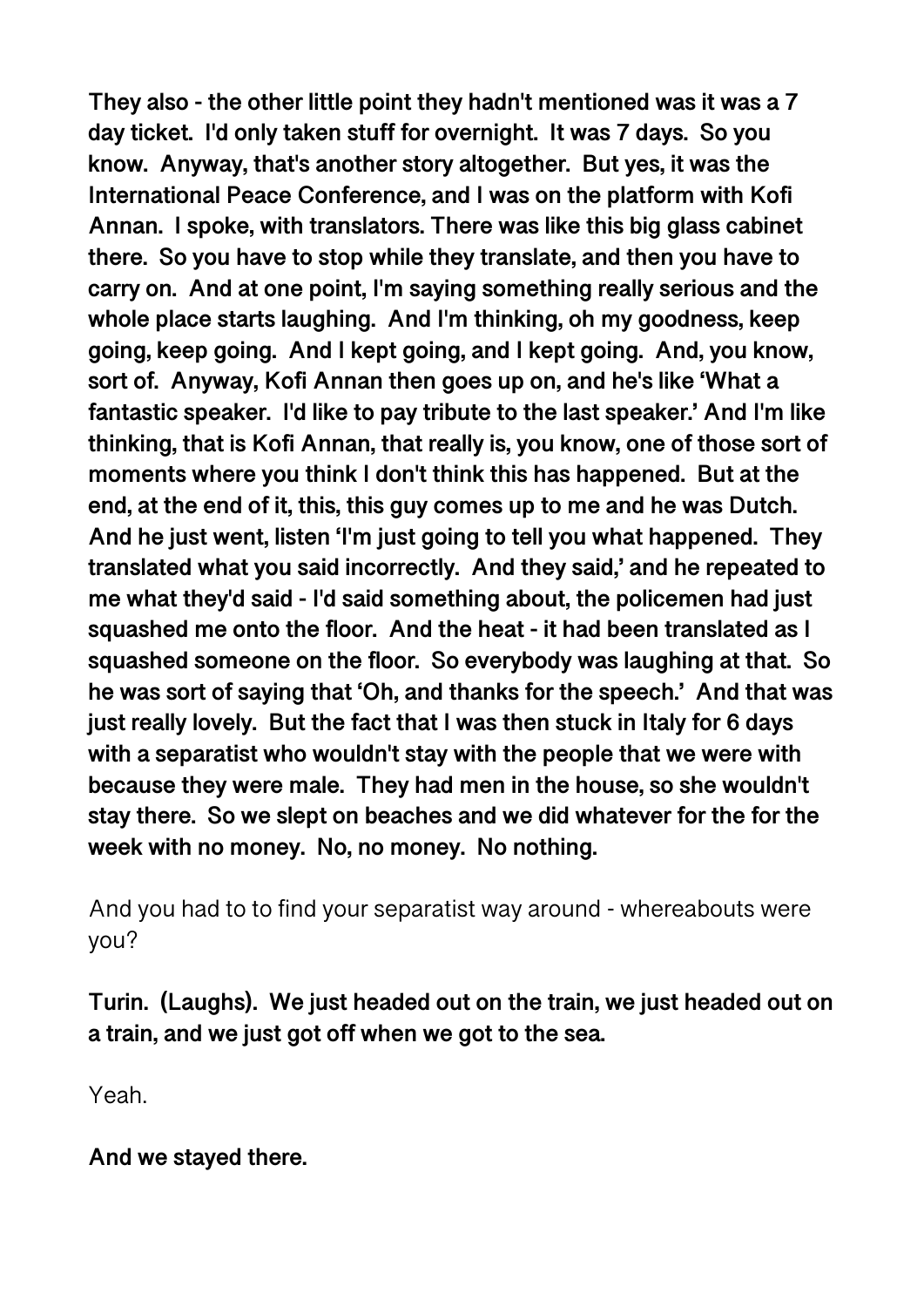Very good.

**And then we got back. I've never been so frightened in my life. I didn't have any Italian at all. And a priest was prepared to help us, but she was having none of that. So it was, it was it was a lesson It was a lesson learned.** 

But you can find yourself in quite like crazy things that happen?

**I enjoy - it showed me I enjoy public speaking. I've also public spoke at Glastonbury. I was usually quite good at that sort of, that sort of thing. It doesn't bother me until afterwards - I go to pieces afterwards, not during, which was quite a useful thing, actually. But I didn't really like the idea of speaking, I always thought, you know, it ought to be one of the people who were used to doing it. And I'd very much not taken that role in the past, because there were lots of people who did it, and did it really well. You know, there were lots of people who perhaps did not have the bobble hat image, the lesbian bobble had image, and they were speaking, and people often listen to them more. And I think that was better, that they did speak. But every now and again, you get one like that, which I thoroughly enjoyed giving. I was dressed for a little sit down chat, I was not dressed for this kind of, you know, which was perfect because I was, I was who I was, and people could see that. So I think that that was actually very good for that particular speech. But there were a number of things that happened like that. But women would trick each other very much. You know, I don't want to do that, who can we con into doing that? And so there, it was always a sort of, it was always done with good humour, you know? And we all looked out for each other in that way.** 

Is there anything else you'd like to tell us about for this project? Which is - I'll just tell you something interesting. When we - all the interviewers met up in Bristol, and there was mostly women of a certain age, and then one young woman who just said, 'I'd never heard of Greenham.' And I said to her, do you think that's partly our responsibility - that we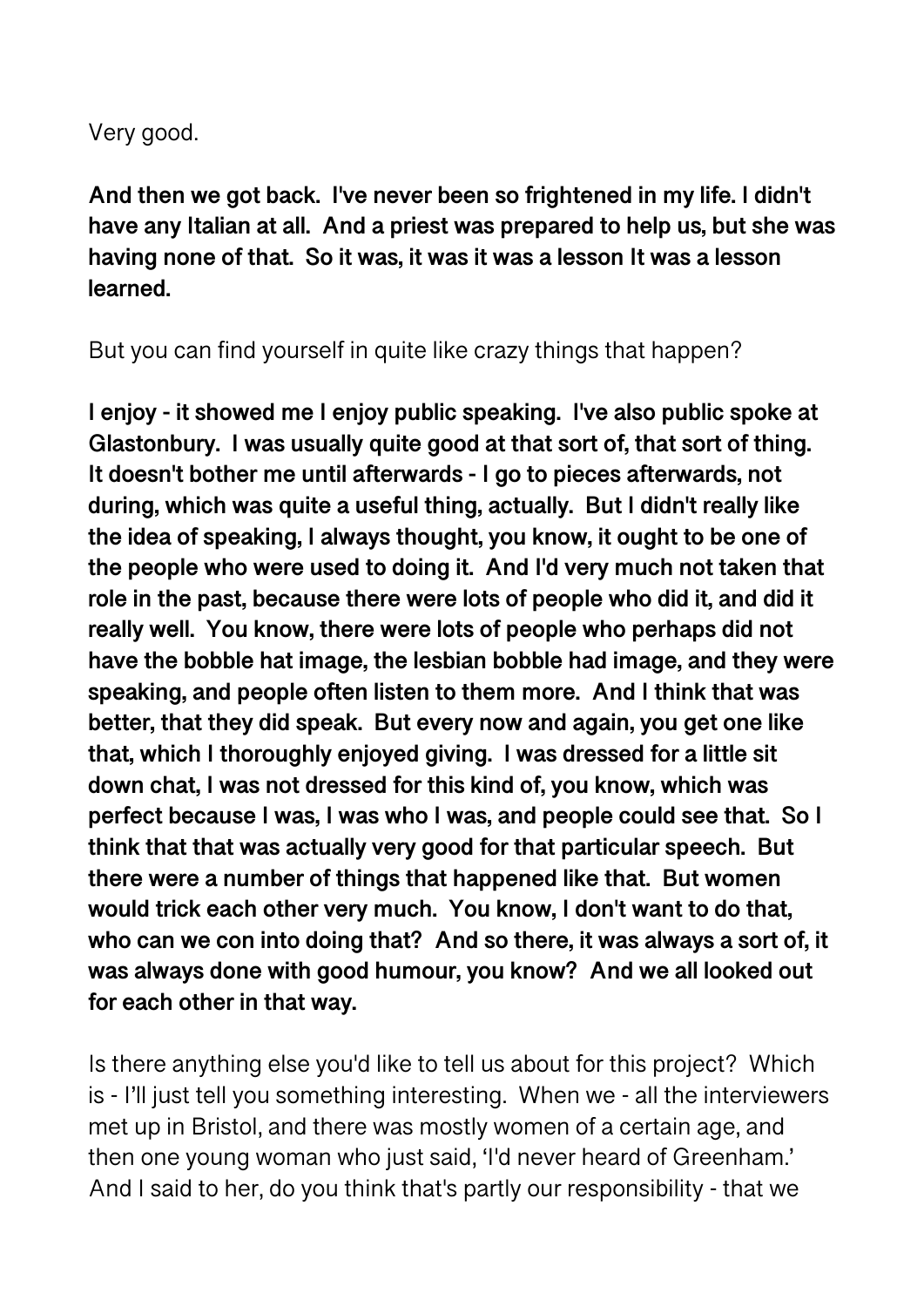didn't think about it? Or we're too busy living or, you know, just kind of assumed that - I think sometimes we assume that stories are being passed down and then we realise actually, it's our job to do it. Is there anything that you just think well, the now needs to know about Greenham?

**I think that what was important for me about Greenham was the fact that it was, it was like an education. It was like, the best education you'll ever have. Because you do not very often in life, get an opportunity to sit side by side with someone very different than yourself. We all sort of emanate to people who are like us, or who do things like us. We naturally do that. But when you had a campaign like Greenham, which was - the state were going to kill us all. It was insane. They were, they were housing these nuclear weapons that were making us a target for for, you know, other countries to blow the hell out of us. And I think because I felt so strongly about that, I didn't particularly care who I was sitting next to, I knew I had to sit next to someone. And I think that for me Greenham was about sitting next to someone with your arm linked to them, grounding yourself to stop this from happening. I didn't care whether this woman was an accountant, or a lawyer, or a solicitor or a nurse, or a teacher. It didn't matter to me what colour she was, what country she was from, what religion she had. It was the fact that we were here united as women. And we were going to change the world. We were going to stop this oppression from happening. We were going to stop the state from putting us all - you know, putting our children, and our sisters, and our mothers - hands tied, while they just did this to us. We weren't going to do, that we were going to peacefully say no. And that was the point - it was about women working in peace, to say no. It was not about aggression or violence. It was about women linking arms with each other. Sitting in the dirt, refusing to move. And no matter what they did to us, you would find women going, why are you doing this? You're oppressing me, you're hitting me, you're hurting me, why are you doing this? And it was questioning the authority, making the police react, making them have to see and justify and acknowledge what they were doing. And I think that the publicity that came from that made it much easier for nuclear weapons to, to be shoved out. I think**